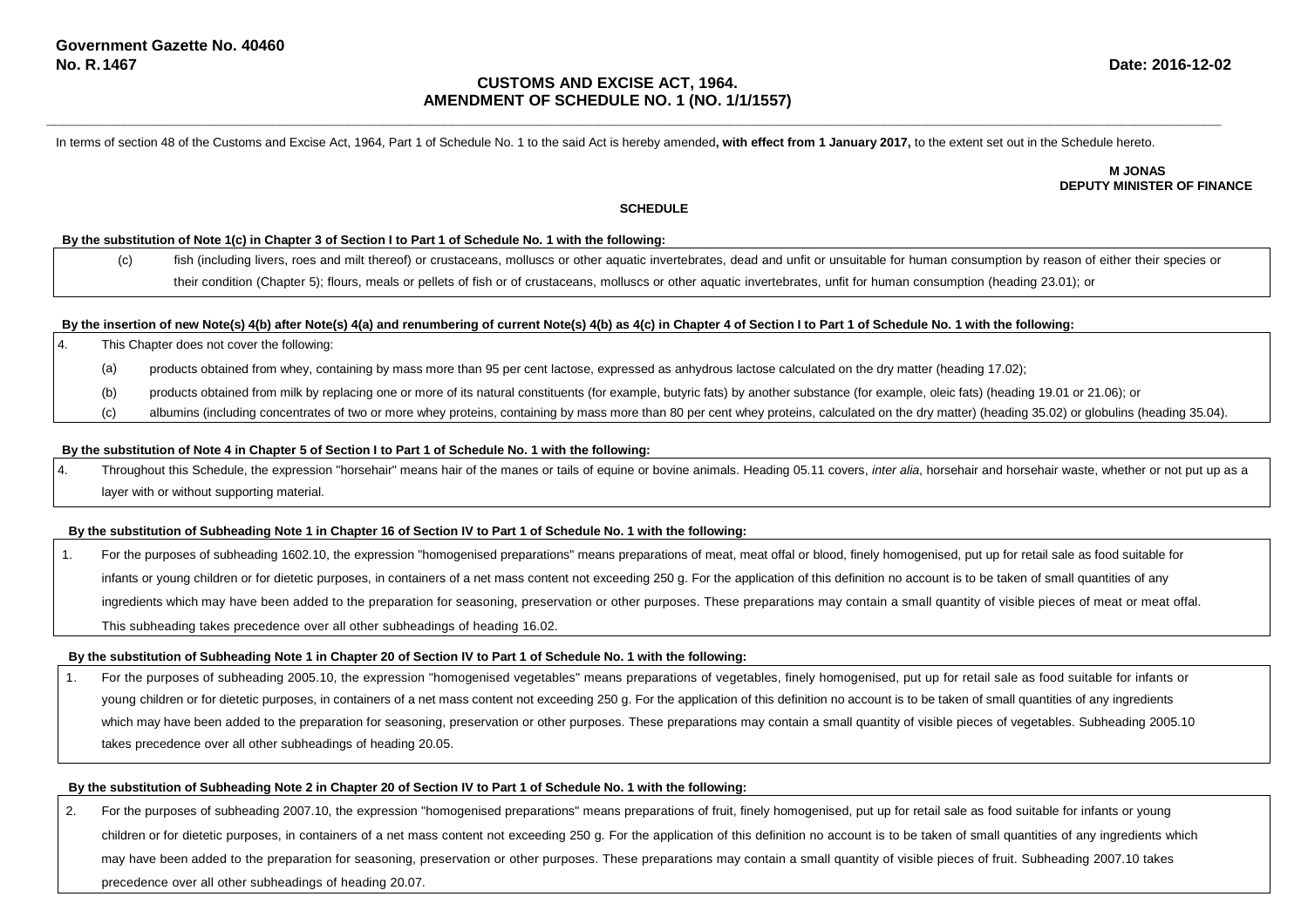#### **By the substitution of Note 3 in Chapter 21 of Section IV to Part 1 of Schedule No. 1 with the following:**

3. For the purposes of heading 21.04, the expression "homogenised composite food preparations" means preparations consisting of a finely homogenised mixture of two or more basic ingredients such as meat, fish, vegetables, fruit or nuts, put up for retail sale as food suitable for infants or young children or for dietetic purposes, in containers of a net mass content not exceeding 250 g. For the application of this definition, no account is to be taken of small quantities of any ingredients which may be added to the mixture for seasoning, preservation or other purposes. Such preparations may contain a small quantity of visible pieces of ingredients.

## **By the substitution of Subheading Note 4 in Chapter 27 of Section V to Part 1 of Schedule No. 1 with the following:**

4. For the purposes of subheading 2710.12, "light oils and preparations" are those of which 90 per cent or more by volume (including losses) distil at 210°C according to the ISO 3405 method (equivalent to the ASTM D 86 method).

### **By the substitution of Note 7 in Chapter 28 of Section VI to Part 1 of Schedule No. 1 with the following:**

7. Heading 28.53 includes copper phosphide (phosphor copper) containing more than 15 per cent by mass of phosphorus.

### **By the substitution of the following Note in Subchapter XII of Chapter 29 of Section VI to Part 1 of Schedule No. 1:**

### **GLYCOSIDES AND ALKALOIDS, NATURAL OR REPRODUCED BY SYNTHESIS, AND THEIR SALTS, ETHERS, ESTERS AND OTHER DERIVATIVES**

### **By the insertion of the title "Subheading Note(s)" and new Subheading Note(s) 1 to 2 in Chapter 30 of Section VI to Part 1 of Schedule No. 1 with the following:**

### **SUBHEADING NOTES:**

- 1. For the purposes of subheadings 3002.13 and 3002.14, the following are to be treated:
	- (a) As unmixed products, pure products, whether or not containing impurities;
	- (b) As products which have been mixed:
		- (1) The products mentioned in (a) above dissolved in water or in other solvents;
		- (2) The products mentioned in (a) and (b)(1) above with an added stabiliser necessary for their preservation or transport; and
		- (3) The products mentioned in (a), (b)(1) and (b)(2) above with any other additive.
- 2. Subheadings 3003.60 and 3004.60 cover medicaments containing artemisinin (INN) for oral ingestion combined with other pharmaceutical active ingredients, or containing any of the following active principles, whether or not combined with other pharmaceutical active ingredients: amodiaquine (INN); artelinic acid or its salts; artenimol (INN); artemotil (INN); artemether (INN); artesunate (INN), chloroquine (INN); dihydroartemisinin (INN); lumefantrine (INN); mefloquine (INN); piperaquine (INN); pyrimethamine (INN) or sulfadoxine (INN).

# **By the substitution of Subheading Note 1 in Chapter 38 of Section VI to Part 1 of Schedule No. 1 with the following:**

1. Subheadings 3808.52 and 3808.59 cover only goods of heading 38.08, containing one or more of the following substances: alachlor (ISO); aldicarb (ISO); aldrin (ISO); azinphos-methyl (ISO); binapacryl (ISO); camphechlor (ISO) (toxaphene); captafol (ISO); chlordane (ISO); chlordimeform (ISO); chlorobenzilate (ISO); DDT (ISO) (clofenotane (INN), 1,1,1-trichloro-2,2-bis(*p* chlorophenyl)ethane); dieldrin (ISO, INN); 4,6-dinitro-*o*-cresol (DNOC (ISO)) or its salts; dinoseb (ISO), its salts or its esters; endosulfan (ISO); ethylene dibromide (ISO) (1,2-dibromoethane); ethylene dichloride (ISO) (1,2 dichloroethane); fluoroacetamide (ISO); heptachlor (ISO); hexachlorobenzene (ISO); 1,2,3,4,5,6-hexachlorocyclohexane (HCH (ISO)), including lindane (ISO, INN); mercury compounds; methamidophos (ISO); monocrotophos (ISO); oxirane (ethylene oxide); parathion (ISO); parathion-methyl (ISO) (methyl-parathion); penta- and octabromodiphenyl ethers; pentachlorophenol (ISO), its salts or its esters; perfluorooctane sulphonic acid and its salts; perfluorooctane sulphonamides; perfluorooctane sulphonyl fluoride; phosphamidon (ISO); 2,4,5-T (ISO) (2,4,5-trichlorophenoxyacetic acid), its salts or its esters; tributyltin compounds.

Subheading 3808.59 also covers dustable powder formulations containing a mixture of benomyl (ISO), carbofuran (ISO) and thiram (ISO).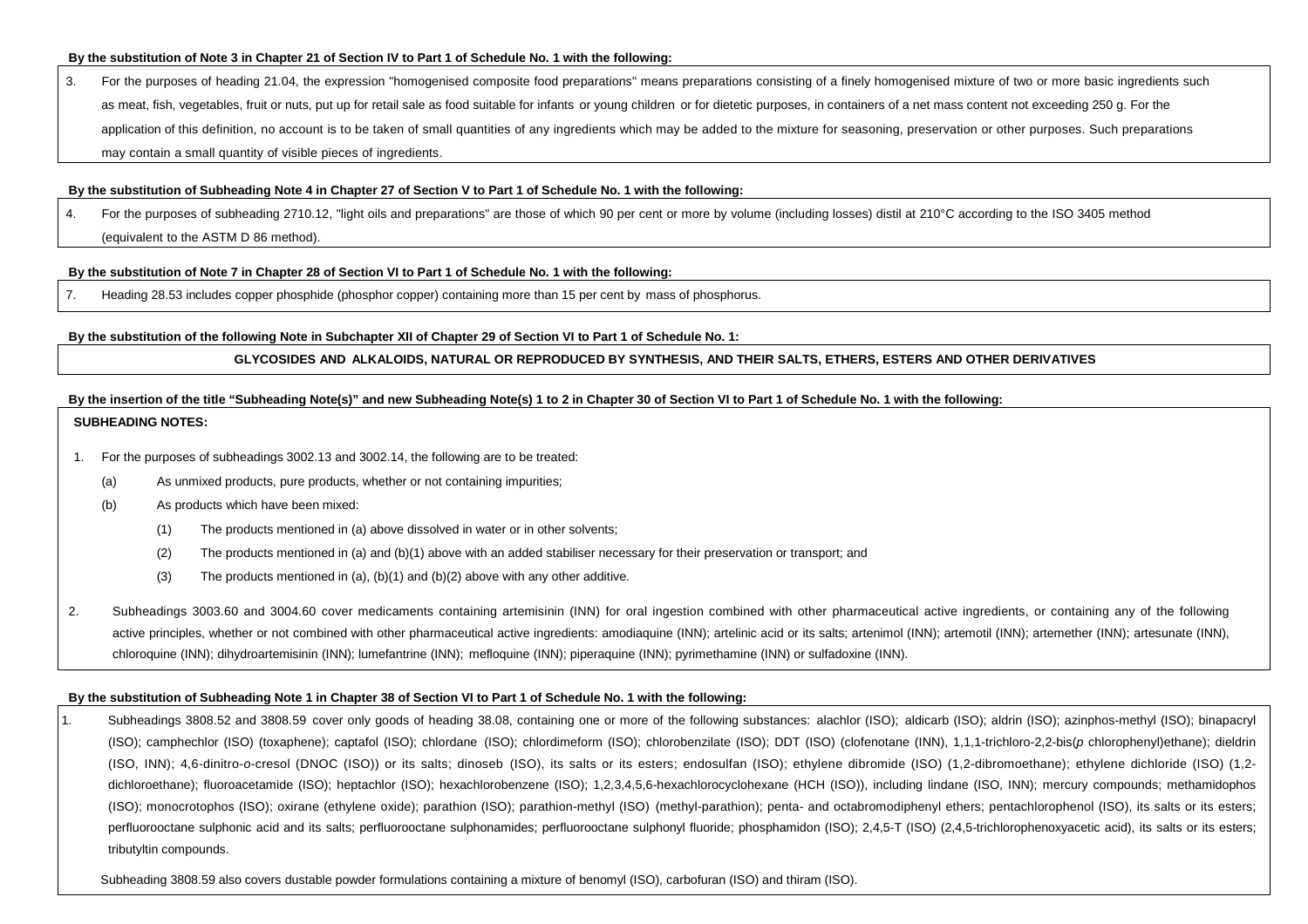By the insertion of new Subheading Note(s) 2 and 3 after Subheading Note(s) 1 and the renumbering of current Subheading Note 2 as 4 in Chapter 38 of Section VI to Part 1 of Schedule No. 1 with the **following:** 

- 2. Subheadings 3808.61 to 3808.69 cover only goods of heading 38.08, containing alpha-cypermethrin (ISO), bendiocarb (ISO), bifenthrin (ISO), chlorfenapyr (ISO), cyfluthrin (ISO), deltamethrin (INN, ISO), etofenprox (INN), fenitrothion (ISO), lambda-cyhalothrin (ISO), malathion (ISO), pirimiphos-methyl (ISO) or propoxur (ISO).
- 3. Subheadings 3824.81 to 3824.88 cover only mixtures and preparations containing one or more of the following substances: oxirane (ethylene oxide), polybrominated biphenyls (PBBs), polychlorinated biphenyls (PCBs), polychlorinated terphenyls (PCTs), tris(2,3-dibromopropyl) phosphate, aldrin (ISO), camphechlor (ISO) (toxaphene), chlordane (ISO), chlordecone (ISO), DDT (ISO) (clofenotane (INN), 1,1,1-trichloro-2,2-bis(*p*-chlorophenyl)ethane), dieldrin (ISO, INN), endosulfan (ISO), endrin (ISO), heptachlor (ISO), mirex (ISO), 1,2,3,4,5,6-hexachlorocyclohexane (HCH (ISO)), including lindane (ISO, INN), pentachlorobenzene (ISO), hexachlorobenzene (ISO), perfluorooctane sulphonic acid, its salts, perfluorooctane sulphonamides, perfluorooctane sulphonyl fluoride or tetra-, penta-, hepta- or octabromodiphenyl ethers.
- 4. For the purposes of subheadings 3825.41 and 3825.49, "waste organic solvents" are wastes containing mainly organic solvents, not fit for further use as presented as primary products, whether or not intended for recovery of the solvents.

### **By the substitution of Note 2(z) in Chapter 39 of Section VII to Part 1 of Schedule No. 1 with the following:**

(z) Articles of Chapter 96 (for example, brushes, buttons, slide fasteners, combs, mouthpieces or stems for smoking pipes, cigarette-holders or the like, parts of vacuum flasks or the like, pens, propelling pencils, and monopods, bipods, tripods and similar articles)

## **By the substitution of Subheading Note 1(a)(2) in Chapter 39 of Section VII to Part 1 of Schedule No. 1 with the following:**

(2) The copolymers named in subheadings 3901.30, 3901.40, 3903.20, 3903.30 and 3904.30 are to be classified in those subheadings, provided that the comonomer units of the named copolymers contribute 95 per cent or more by mass of the total polymer content.

## **By the substitution of Note 1(q) in Chapter 44 of Section IX to Part 1 of Schedule No. 1 with the following:**

(q) articles of Chapter 96 (for example, smoking pipes and parts thereof, buttons, pencils and monopods, bipods, tripods and similar articles) excluding bodies and handles, of wood, for articles of heading 96.03; or

# **By the substitution of the title "Subheading Notes" in Chapter 44 of Section IX to Part 1 of Schedule No. 1 with the following:**

## **SUBHEADING NOTE:**

## **By the deletion of Note 2 in Chapter 44 of Section IX to Part 1 of Schedule No. 1:**

2. For the purposes of subheadings 4403.41 to 4403.49, 4407.21 to 4407.29, 4408.31 to 4408.39 and 4412.31, the expression "tropical wood" means one of the following types of wood:

Abura, Acajou d'Afrique, Afrormosia, Ako, Alan, Andiroba, Aningré, Avodiré, Azobé, Balau, Balsa, Bossé clair, Bossé foncé, Cativo, Cedro, Dabema, Dark Red Meranti, Dibétou, Doussié, Framiré, Freijo, Fromager, Fuma, Geronggang, Ilomba, Imbuia, Ipé, Iroko, Jaboty, Jelutong, Jequitiba, Jongkong, Kapur, Kempas, Keruing, Kosipo, Kotibé, Koto, Light Red Meranti, Limba, Louro, Macaranduba, Mahogany, Makoré, Mandioqueira, Mansonia, Mengkulang, Meranti Bakau, Merawan, Merbau, Merpauh, Mersawa, Moabi, Niangon, Nyatoh, Obeche, Okoumé, Onzabili, Orey, Ovengkol, Ozigo, Padauk, Paldao, Palissandre de Gautemala, Palissandre de Para, Palissandre de Rio, Palissandre de Rose, Paw Amarelo, Pau Marfim, Pulai, Punah, Quaruba, Ramin, Sapelli, Saqui-Saqui, Sepetir, Sipo, Sucupira, Suren, Tauari, Teak, Tiama, Tola, Virola, White Lauan, White Meranti, White Seraya, Yellow Meranti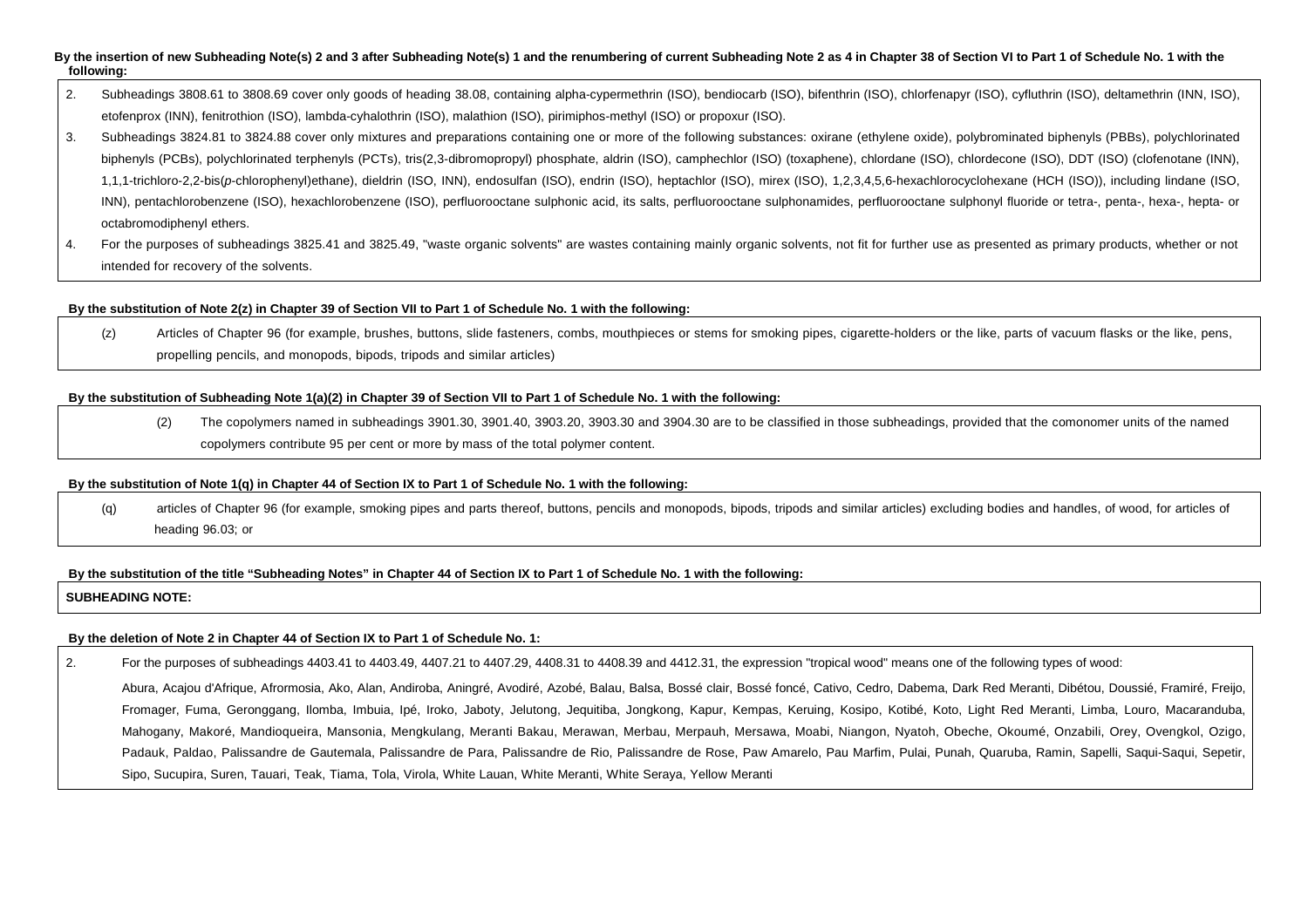#### **By the substitution of Note 4 in Chapter 48 of Section X to Part 1 of Schedule No. 1 with the following:**

4. In this Chapter the expression "newsprint" means uncoated paper of a kind used for the printing of newspapers, of which not less than 50 per cent by mass of the total fibre content consists of wood fibres obtained by a mechanical or chemi-mechanical process, unsized or very lightly sized, having a surface roughness Parker Print Surf (1 MPa) on each side exceeding 2.5 micrometers (microns), weighing not less than 40 g/m<sup>2</sup> and not more than 65 g/m<sup>2</sup>, and apply only to paper:

- (a) in strips or rolls of a width exceeding 28cm; or
- (b) in rectangular (including square) sheets with one side exceeding 28 cm and the other side exceeding 15 cm in the unfolded state.

## **By the substitution of Note 8 in Chapter 48 of Section X to Part 1 of Schedule No. 1 with the following:**

8. Headings 48.03 to 48.09 apply only to paper, paperboard, cellulose wadding and webs of cellulose fibres:

- (a) in strips or rolls of a width exceeding 36 cm; or
- (b) in rectangular (including square) sheets with one side exceeding 36 cm and the other side exceeding 15 cm in the unfolded state.

#### **By the insertion of the title "Subheading Note" and the insertion of new Subheading Note(s) 1 in Chapter 60 of Section XI to Part 1 of Schedule No. 1 with the following:**

# **SUBHEADING NOTE:**

1. Subheading 6005.35 covers fabrics of polyethylene monofilament or of polyester multifilament, weighing not less than 30 g/m<sup>2</sup> and not more than 55 g/m<sup>2</sup>, having a mesh size of not less than 20 holes/cm<sup>2</sup> and not more than 100 holes/cm<sup>2</sup>, and impregnated or coated with alpha-cypermethrin (ISO), chlorfenapyr (ISO), deltamethrin (INN, ISO), lambda-cyhalothrin (ISO), permethrin (ISO) or pirimiphos-methyl (ISO).

### **By the insertion of the title "Subheading Note" and the insertion of new Subheading Note(s) 1 in Chapter 63 of Section XI to Part 1 of Schedule No. 1 with the following:**

#### **SUBHEADING NOTE:**

1. Subheading 6304.20 covers articles made from warp knit fabrics, impregnated or coated with alpha-cypermethrin (ISO), chlorfenapyr (ISO), deltamethrin (INN, ISO), lambda-cyhalothrin (ISO), permethrin (ISO) or pirimiphos-methyl (ISO).

#### **By the substitution of Note 1(m) in Chapter 68 of Section XIII to Part 1 of Schedule No. 1 with the following:**

(m) articles of heading 96.02, if made of materials specified in Note 2(b) to Chapter 96, or of heading 96.06 (for example, buttons), of heading 96.09 (for example, slate pencils), heading 96.10 (for example, drawing slates) or of heading 96.20 (monopods, bipods, tripods and similar articles); or

#### **By the substitution of Note 1(m) in Section XV to Part 1 of Schedule No. 1 with the following:**

(m) hand sieves, buttons, pens, pencil-holders, pen nibs, monopods, bipods, tripods and similar articles or other articles of Chapter 96 (miscellaneous manufactured articles); or

#### **By the substitution of Note 1(c) in Chapter 74 of Section XV to Part 1 of Schedule No. 1 with the following:**

(c) MASTER ALLOYS:

Alloys containing with other elements more than 10 per cent by mass of copper, not usefully malleable and commonly used as an additive in the manufacture of other alloys or as de-oxidants, desulphurising agents or for similar uses in the metallurgy of non-ferrous metals. However, copper phosphide (phosphor copper) containing more than 15 per cent by mass of phosphorus falls in heading 28.48.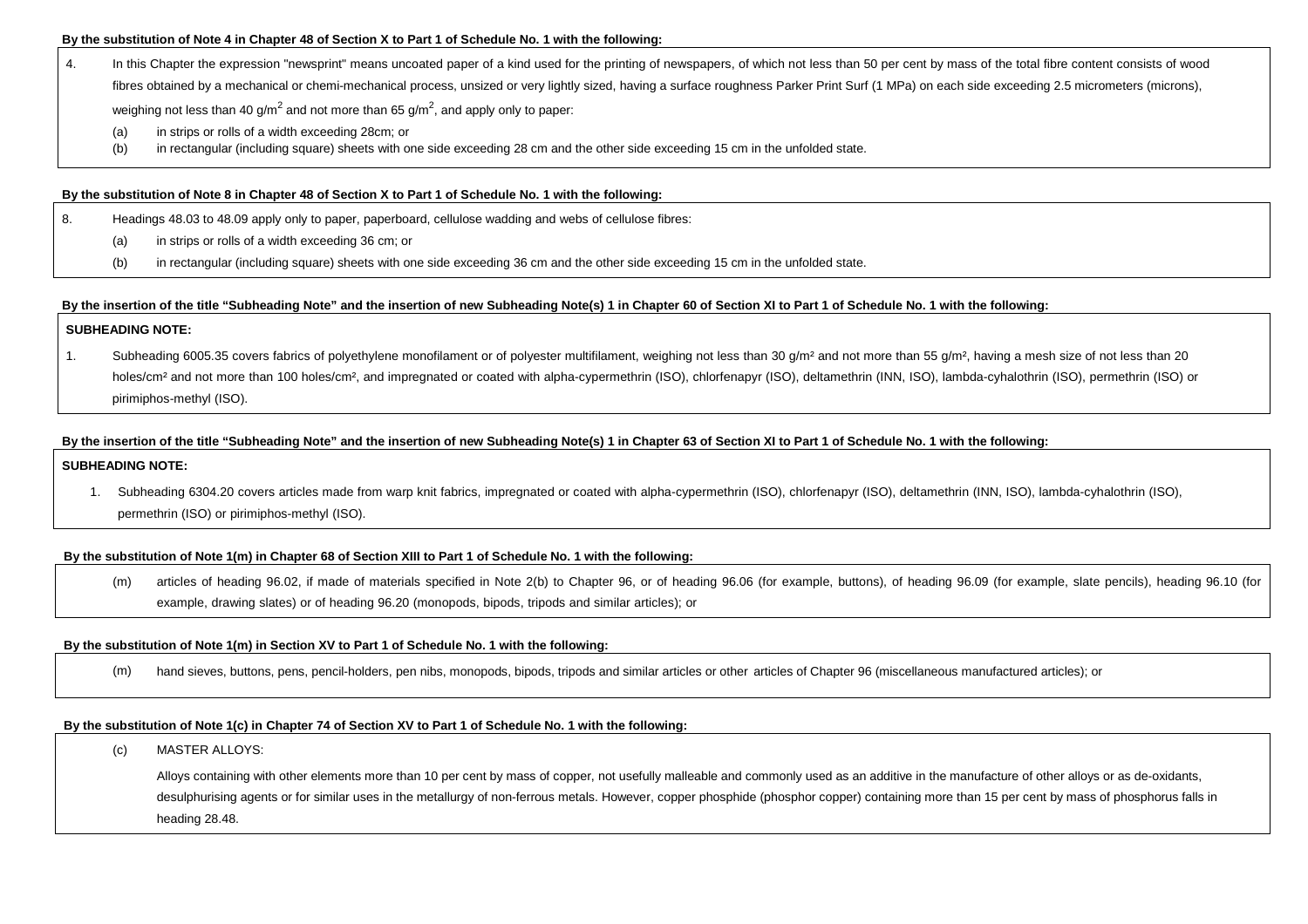#### **By the substitution of Note 1(q) in Section XVI to Part 1 of Schedule No. 1 with the following:**

(q) typewriter or similar ribbons, whether or not on spools or in cartridges (classified according to their constituent material, or in heading 96.12 if inked or otherwise prepared for giving impressions), or monopods, bipods, tripods and similar articles, of heading 96.20

## **By the substitution of Note 1(f) in Chapter 84 of Section XVI to Part 1 of Schedule No. 1 with the following**

(f) electro-mechanical domestic appliances of heading 85.09; digital cameras of heading 85.25;

## **By the insertion of new Note(s) 1(g) after Note(s) 1(f) and relettering of current Note(s) 1(g) as 1(h) in Chapter 84 of Section XVI to Part 1 of Schedule No. 1 with the following:**

- (g) Radiators for the articles of Section XVII; or
- (h) hand-operated mechanical floor sweepers, not motorised (heading 96.03).

### **By the substitution of Note 2(e) in Chapter 84 of Section XVI to Part 1 of Schedule No. 1:**

| 2. |     | Subject to the operation of Note 3 to Section XVI and subject to Note 9 to this Chapter, a machine or appliance which answers to a description in one or more of the headings 84.01 to 84.24, or heading                |
|----|-----|-------------------------------------------------------------------------------------------------------------------------------------------------------------------------------------------------------------------------|
|    |     | 84.86 and at the same time to a description in one or other of the headings 84.25 to 84.80 is to be classified under the appropriate heading of the former group or under heading 84.86, as the case may be,            |
|    |     | and not the latter group                                                                                                                                                                                                |
|    |     | Heading 84.19 does not, however, cover:                                                                                                                                                                                 |
|    | (a) | germination plant, incubators or brooders (heading 84.36);                                                                                                                                                              |
|    | (b) | grain dampening machines (heading 84.37);                                                                                                                                                                               |
|    | (c) | diffusing apparatus for sugar juice extraction (heading 84.38);                                                                                                                                                         |
|    | (d) | machinery for the heat-treatment of textile yarns, fabrics or made up textile articles (heading 84.51); or                                                                                                              |
|    | (e) | machinery or plant or laboratory equipment, designed for mechanical operation, in which a change of temperature, even if necessary, is subsidiary.                                                                      |
|    |     | Heading 84.22 does not cover:                                                                                                                                                                                           |
|    | (a) | sewing machines for closing bags or similar containers (heading 84.52); or                                                                                                                                              |
|    | (b) | office machinery of heading 84.72.                                                                                                                                                                                      |
|    |     | Heading 84.24 does not cover:                                                                                                                                                                                           |
|    | (a) | ink-jet printing machines (heading 84.43); or                                                                                                                                                                           |
|    | (b) | water-jet cutting machines (heading 84.56).                                                                                                                                                                             |
|    |     | By the substitution of Note 9(A) in Chapter 84 of Section XVI to Part 1 of Schedule No. 1 with the following:                                                                                                           |
|    |     | 9. (A) Notes 9(a) and 9(b) to Chapter 85 also apply with respect to the expressions "semiconductor devices" and "electronic integrated circuits", respectively, as used in this Note and in heading 84.86. However, for |
|    |     | the purposes of this Note and of heading 84.86, the expression "semiconductor devices" also covers photosensitive semiconductor devices and light emitting diodes (LED).                                                |

#### **By the insertion of new Subheading Note(s) 1 and 3 and the renumbering of current Subheading Note(s) 1 and 2 as Subheading Note(s) 2 and 4 in Chapter 84 of Section XVI to Part 1 of Schedule No. 1 with the following:**

- 1. For the purposes of subheading 8465.20, the term "machine centres" applies only to machine-tools for working wood, cork, bone, hard rubber, hard plastics or similar hard materials, which can carry out different types of machining operations by automatic tool change from a magazine or the like in conformity with a machine programme.
- 2. For the purposes of subheading 8471.49, the term "system" means automatic data processing machines whose units satisfy the conditions laid down in Note 5(C) to Chapter 84 and which comprise at least a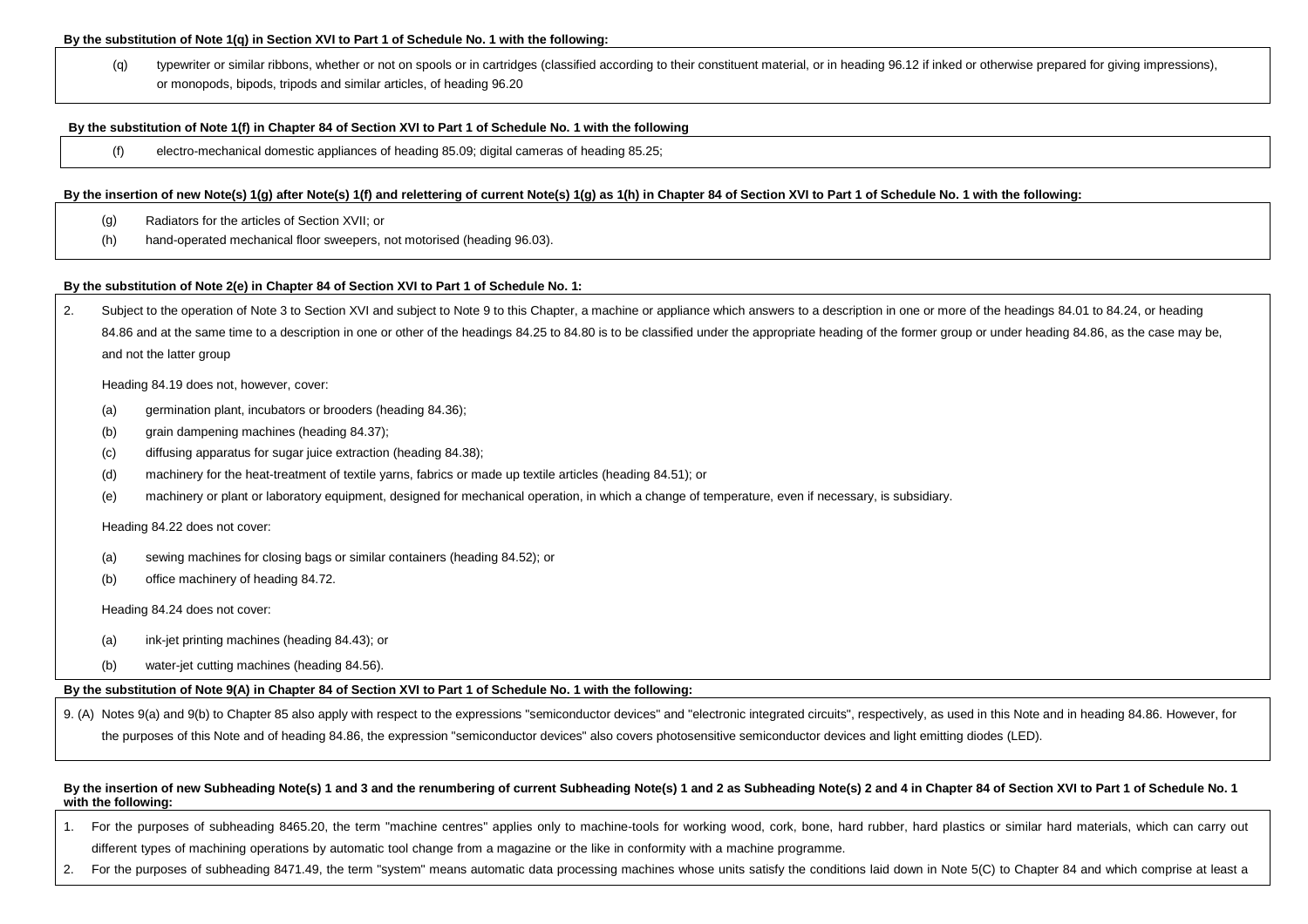central processing unit, one input unit (for example, a keyboard or a scanner), and one output unit (for example, a visual display unit or a printer).

- 3. For the purposes of subheading 8481.20, the expression "valves for oleohydraulic or pneumatic transmissions" means valves which are used specifically in the transmission of "fluid power" in a hydraulic or pneumatic system, where the energy source is supplied in the form of pressurised fluids (liquid or gas). These valves may be of any type (for example, pressure-reducing type, check type). Subheading 8481.20 takes precedence over all the other subheadings of headings 84.81.
- 4. Subheading 8482.40 applies only to bearings with cylindrical rollers of a uniform diameter not exceeding 5 mm and having a length which is at least three times the diameter. The ends of the rollers may be rounded.

## **By the insertion of new Note(s) 3 after Note(s) 2 and the renumbering of current Note(s) 3 to 9 as 4 to 10 in Chapter 85 of Section XVI to Part 1 of Schedule No. 1 with the following:**

- 3. For the purposes of heading 85.07, the expression "electric accumulators" includes those presented with ancillary components which contribute to the accumulator's function of the storing and supplying energy or protect it from damage, such as electrical connectors, temperature control devices (for example, thermistors) and circuit protection devices. They may also include a portion of the protective housing of the goods in which they are to be used.
- 4. Heading 85.09 covers only the following electro-mechanical machines of the kind commonly used for domestic purposes:
	- (a) floor polishers, food grinders and mixers, and fruit or vegetable juice extractors, of any mass;
	- (b) other machines provided the mass of such machines does not exceed 20 kg.
		- The heading does not, however, apply to fans or ventilating or recycling hoods incorporating a fan, whether or not fitted with filters (heading 84.14), centrifugal clothes-dryers (heading 84.21), dish washing machines (heading 84.22), household washing machines (heading 84.50), roller or other ironing machines (heading 84.20 or 84.51), sewing machines (heading 84.52), electric scissors (heading 84.67) or to electrothermal appliances (heading 85.16).
- 5. For the purposes of heading 85.23:
	- (a) "Solid-state non-volatile storage devices" (for example, "flash memory cards" or "flash electronic storage cards") are storage devices with a connecting socket, comprising in the same housing one or more flash memories (for example, "FLASH E2PROM") in the form of integrated circuits mounted on a printed circuit board. They may include a controller in the form of an integrated circuit and discrete passive components, such as capacitors and resistors;
	- (b) the term "smart cards" means cards which have embedded in them one or more electronic integrated circuits (a microprocessor, random access memory (RAM) or read-only memory (ROM) in the form of chips. These cards may contain contacts, a magnetic stripe or an embedded antenna but do not contain any other active or passive circuit elements.
- 6. For the purposes of heading 85.34 "printed circuits" are circuits obtained by forming on an insulating base, by any printing process (for example, embossing, plating-up, etching) or by the "film circuit" technique, conductor elements, contacts or other printed components (for example, inductances, resistors, capacitors) alone or interconnected according to a pre-established pattern, except elements which can produce, rectify, modulate or amplify an electrical signal (for example, semiconductor elements). The expression "printed circuits" does not cover circuits combined with elements other than those obtained during the printing process, nor does it cover individual, discrete resistors, capacitors or inductances. Printed circuits may, however, be fitted with non-printed connecting elements. Thin- or thick-film circuits comprising passive and active elements obtained during the same technological process are to be classified in heading 85.42.
- 7. For the purpose of heading 85.36, "connectors for optical fibres, optical fibre bundles or cables" means connectors that simply mechanically align optical fibres end to end in a digital line system. They perform no other function, such as the amplification, regeneration or modification of a signal.
- 8. Heading 85.37 does not include cordless infrared devices for the remote control of television receivers or other electrical equipment (heading 85.43).
- 9. For the purposes of headings 85.41 and 85.42:
	- (a) "Diodes, transistors and similar semiconductor devices" are semiconductor devices the operation of which depends on variations in resistivity on the application of an electric field;
	- (b) "Electronic integrated circuits" are:
		- (i) monolithic integrated circuits in which the circuit elements (diodes, transistors, resistors, capacitors, inductances, etc.) are created in the mass (essentially) and on the surface of a semiconductor or compound semiconductor material (for example, doped silicon, gallium arsenide, silicon germanium, indium phosphide) and are inseparably associated;
		- (ii) hybrid intergrated circuits in which passive elements (resistors, capacitors, inductances, etc.), obtained by thin- or thick-film technology, and active elements (diodes, transistors, monolithic integrated circuits, etc.), obtained by semiconductor technology, are combined to all intents and purposes indivisibly, by interconnections or interconnecting cables, on a single insulating substrate (glass, ceramic, etc.).These circuits may also include discrete components;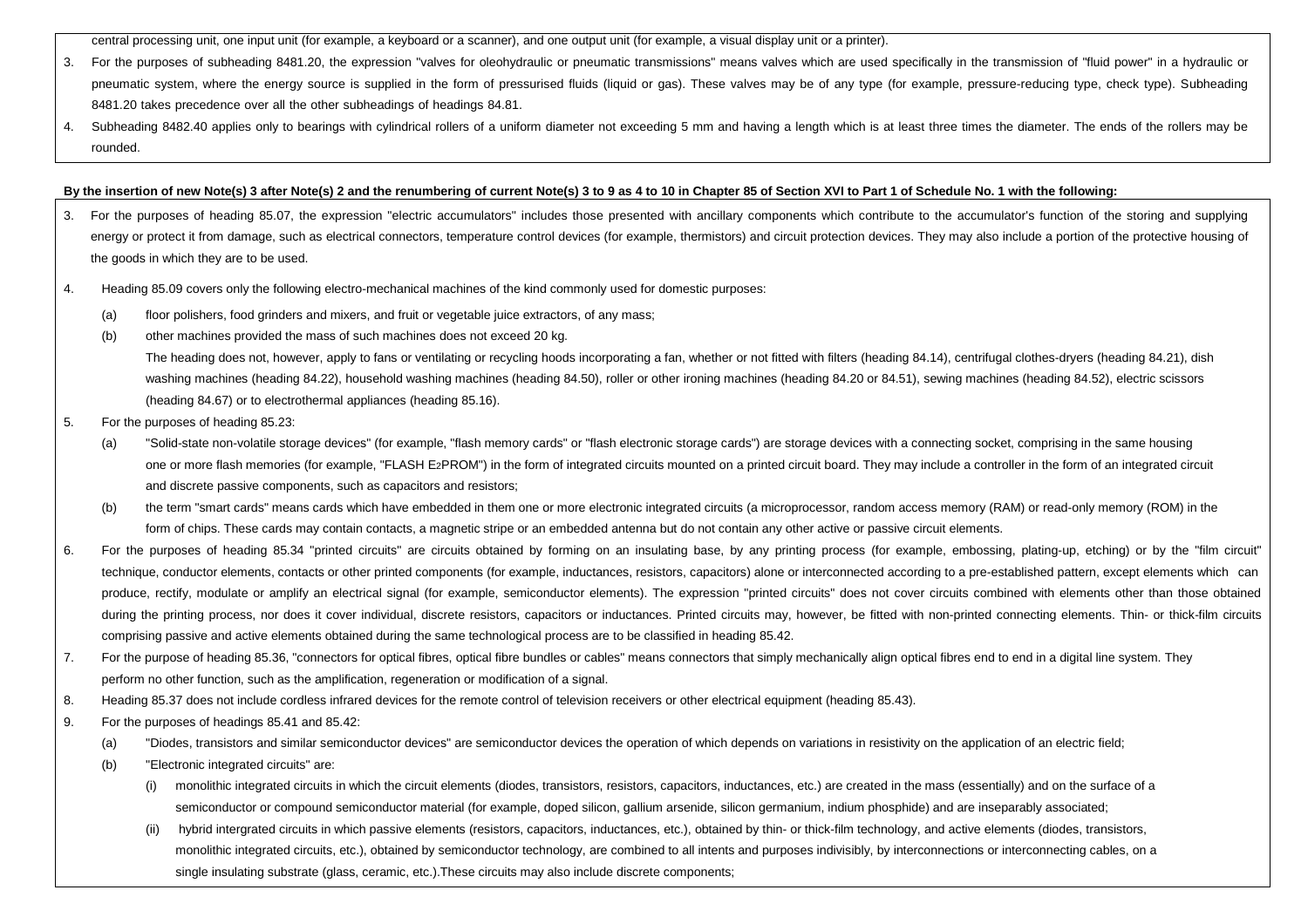(iii) multichip integrated circuits consisting of two or more interconnected monolithic integrated circuits combined to all intents and purposes indivisibly, whether or not on one or more insulating substrates, with or without lead frames, but with no other active or passive circuit elements.

For the classification of the articles defined in this Note, headings 85.41 and 85.42 shall take precedence over any other heading in this Schedule, except in the case of heading 85.23, which might cover them by reference to, in particular, their function.

10. For the purposes of heading 85.48, "spent primary cells, spent primary batteries and spent electric accumulators" are those which are neither usable as such because of breakage, cutting-up, wear or other reasons, not capable of being recharged.

#### **By the insertion of new Note(s) 9(b)(iv) after Note 9(b)(iii) of renumbered Note(s) 9 in Chapter 85 of Section XVI to Part 1 of Schedule No. 1 with the following:**

(iv) multi-component integrated circuits (MCOs): a combination of one or more monolithic, hybrid, or multi-chip integrated circuits with at least one of the following components: silicon-based sensors, actuators, oscillators, resonators or combinations thereof, or components performing the functions of articles classifiable under heading 85.32. 85.33, 85.41, or inductors classifiable under heading 85.04, formed to all intents and purposes indivisibly into a single body like an integrated circuit, as a component of a kind used for assembly onto a printed circuit board (PCB) or other carrier, through the connecting of pins, leads, balls, lands, bumps or pads.

For the purpose of this definition:

- 1. "Components" may be discrete, manufactured independently then assembled on the rest of the MCO, or integrated into other components.
- 2. "Silicon based" means built on a silicon substrate, or made of silicon materials, or manufactured onto integrated circuit die.
- 3. (a) "Silicon based sensors" consist of microelectronic or mechanical structures that are created in the mass or on the surface of a semiconductor and that have the function of detecting physical or chemical quantities and transducing these into electric signals, caused by resulting variations in electric properties or displacement of a mechanical structure. "Physical or chemical quantities" relates to real world phenomena, such as pressure, acoustic waves, acceleration, vibration, movement, orientation, strain, magnetic field strength, electric field strength, light, radioactivity, humidity, flow, chemicals concentration, etc.
	- (b) "Silicon based actuators" consist of microelectronic and mechanical structures that are created in the mass or on the surface of a semiconductor and that have the function of converting electrical signals into physical movements.
	- (c) "Silicon based resonators" are components that consist of microelectronic or mechanical structures that are created in the mass or on the surface of a semiconductor and have the function of generating a mechanical or electrical oscillation of a predefined frequency that depends on the physical geometry of these structures in response to an external input.
	- (d) "Silicon based oscillators" are active components that consist of microelectronic or mechanical structures that are created in the mass or on the surface of a semiconductor and that have the function of generating a mechanical or electrical oscillation of a predefined frequency that depends on the physical geometry of these structures.

# **By the substitution of Note 2(e) in Section XVII to Part 1 of Schedule No. 1 with the following:**

(e) machines and apparatus of headings 84.01 to 84.79, or parts thereof, excluding the radiators for the articles of this Section; articles of heading 84.81 or 84.82 or, provided they constitute integral parts of engines or motors, articles of heading 84.83

#### **By the substitution of Note 1(g) in Chapter 90 of Section XVIII to Part 1 of Schedule No. 1 with the following:**

(g) pumps incorporating measuring devices, of heading 84.13; masspiece-operated counting or checking machinery, or separately presented mass pieces for balances (heading 84.23); lifting or handling machinery (headings 84.25 to 84.28); paper or paperboard cutting machines of all kinds (heading 84.41); fittings for adjusting work or tools on machine-tools or water-jet cutting machines, of heading 84.66, including fittings with optical devices for reading the scale (for example, "optical" dividing heads) but not those which are in themselves essentially optical instruments (for example, alignment telescopes); calculating machines (heading 84.70); valves or other appliances of heading 84.81; machines and apparatus (including apparatus for the projection or drawing of circuit patterns on sensitised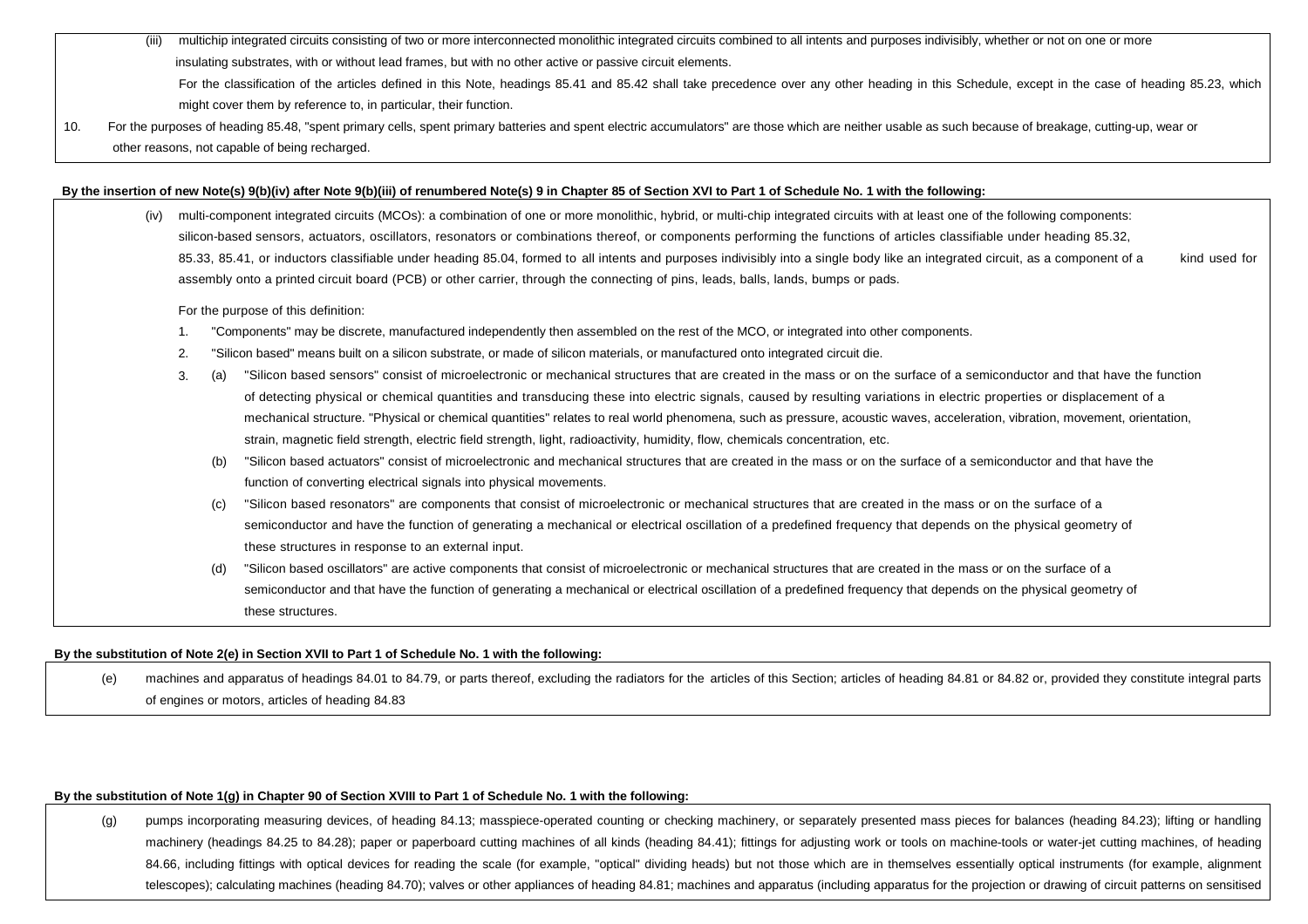semiconductor materials) of heading 84.86;

### By the insertion of new Note(s) 1(l) after Note(s) 1(k) and the relettering of current Note(s) 1(l) and 1(m) as 1(m) and 1(n) in Chapter 90 of Section XVIII to Part 1 of Schedule No. 1 with the following:

- (l) monopods, bipods, tripods and similar articles, of heading 96.20;
- (m) capacity measures, which are to be classified according to their constituent material; or
- (n) spools, reels or similar supports (which are to be classified according to their constituent material, for example, in heading 39.23 or Section XV).

#### **By the substitution of Note 1(d) in Chapter 92 of Section XVIII to Part 1 of Schedule No. 1 with the following:**

(d) brushes for cleaning musical instruments (heading 96.03); or monopods, bipods, tripods and similar articles (heading 96.20); or

#### **By the substitution of Note 1(k) and 1(l) and the insertion of new Note(s) 1(m) in Chapter 94 of Section XX to Part 1 of Schedule No. 1 with the following:**

- (k) articles of Chapter 91 (for example, clocks and clock cases);
- (l) toy furniture or toy lamps or lighting fittings (heading 95.03), billiard tables or other furniture specially constructed for games (heading 95.04), furniture for conjuring tricks or decorations (excluding electric garlands) such as Chinese lanterns (heading 95.05); or
- (m) monopods, bipods, tripods and similar articles (heading 96.20).

## **By the substitution of Note 1(e) in Chapter 95 of Section XX to Part 1 of Schedule No. 1 with the following:**

(e) fancy dress of textiles, of Chapter 61 or 62; sports clothing and special articles of apparel of textiles, of Chapter 61 or 62, whether or not incorporating incidentally protective components such as pads or padding in the elbow, knee or groin areas (for example, fencing clothing or soccer goalkeeper jerseys);

#### **By the insertion of new Note(s) 1(u) after Note(s) 1(t) and the relettering of current Note(s) 1(u) and 1(v) as 1(v) and 1(w) in Chapter 95 of Section XX to Part 1 of Schedule No. 1 with the following:**

- (u) monopods, bipods, tripods and similar articles (heading 96.20);
- (v) racket strings, tents or other camping goods, or gloves, mittens and mitts (classified according to their constituent material); or
- (w) tableware, kitchenware, toilet articles, carpets and other textile floor coverings, apparel, bed linen, table linen, toilet linen, kitchen linen and similar articles having a utilitarian function (classified according to their constituent material).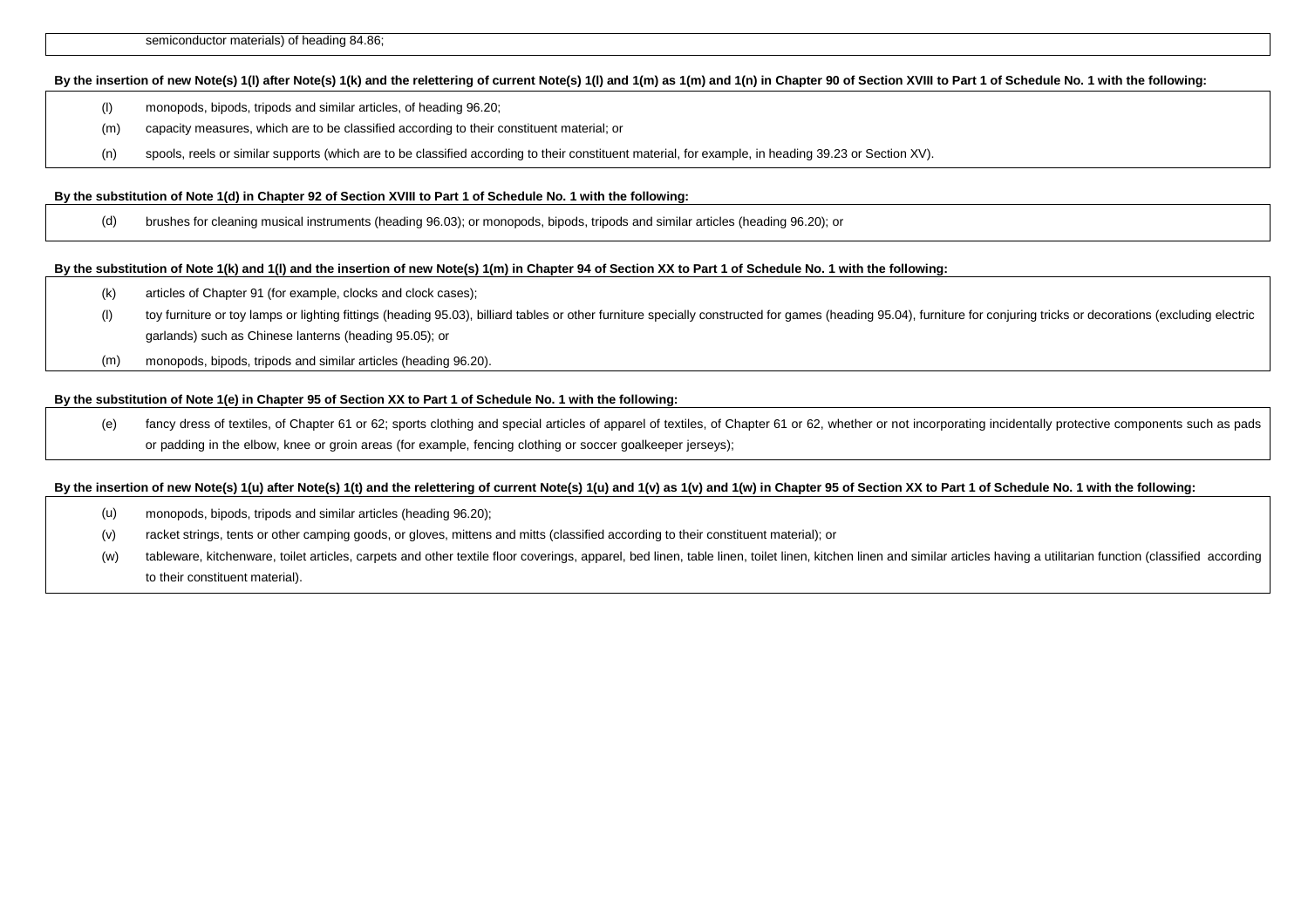# **By the deletion of the following:**

| Heading /  | CD             |                                                                                                                                                                                                                                                                                                                                                                                              | <b>Article Description</b>                                                        | <b>Statistical</b> | <b>Rate of Duty</b> |           |             |             |                 |
|------------|----------------|----------------------------------------------------------------------------------------------------------------------------------------------------------------------------------------------------------------------------------------------------------------------------------------------------------------------------------------------------------------------------------------------|-----------------------------------------------------------------------------------|--------------------|---------------------|-----------|-------------|-------------|-----------------|
| Subheading |                |                                                                                                                                                                                                                                                                                                                                                                                              |                                                                                   | Unit               | <b>General</b>      | <b>EU</b> | <b>EFTA</b> | <b>SADC</b> | <b>MERCOSUR</b> |
| 0302.90    | 4              |                                                                                                                                                                                                                                                                                                                                                                                              | Livers and roes                                                                   | kg                 | free                | free      | free        | free        | free            |
| 0303.90    | 8              |                                                                                                                                                                                                                                                                                                                                                                                              | Livers and roes                                                                   | kg                 | free                | free      | free        | free        | free            |
| 0305.59.15 | 2              | $\sim$ $\sim$ $\sim$                                                                                                                                                                                                                                                                                                                                                                         | Anchovies (Engraulis spp.)                                                        | kg                 | free                | free      | free        | free        | free            |
| 0305.59.90 | 5              | $\sim$ $\sim$ $\sim$                                                                                                                                                                                                                                                                                                                                                                         | Other                                                                             | kg                 | 25%                 | 22,5%     | free        | free        | 25%             |
| 0306.2     |                |                                                                                                                                                                                                                                                                                                                                                                                              | Not frozen:                                                                       |                    |                     |           |             |             |                 |
| 0306.21    |                | $\overline{\phantom{a}}$                                                                                                                                                                                                                                                                                                                                                                     | Rock lobster and other sea crawfish (Palinurus spp., Panulirus spp., Jasus spp.): |                    |                     |           |             |             |                 |
| 0306.21.10 | $\mathbf{0}$   | $\sim$ $\sim$ $\sim$                                                                                                                                                                                                                                                                                                                                                                         | Smoked                                                                            | kg                 | 5,5c/kg             | free      | free        | free        | 5,5c/kg         |
| 0306.21.90 | 9              | $- - -$                                                                                                                                                                                                                                                                                                                                                                                      | Other                                                                             | kg                 | free                | free      | free        | free        | free            |
| 0306.22    |                | $\overline{\phantom{a}}$                                                                                                                                                                                                                                                                                                                                                                     | Lobsters (Homarus spp.):                                                          |                    |                     |           |             |             |                 |
| 0306.22.10 | $\overline{7}$ | $- - -$                                                                                                                                                                                                                                                                                                                                                                                      | Smoked                                                                            | kg                 | 30%                 | free      | free        | free        | 30%             |
| 0306.22.90 | 5              | $\sim$ $\sim$ $\sim$                                                                                                                                                                                                                                                                                                                                                                         | Other                                                                             | kg                 | free                | free      | free        | free        | free            |
| 0306.24    |                | $-$                                                                                                                                                                                                                                                                                                                                                                                          | Crabs:                                                                            |                    |                     |           |             |             |                 |
| 0306.24.10 | $\mathbf 0$    | $\sim$ $\sim$ $\sim$                                                                                                                                                                                                                                                                                                                                                                         | Smoked                                                                            | kg                 | 5,5c/kg             | free      | free        | free        | 5,5c/kg         |
| 0306.24.90 | 8              | $\sim$ $\sim$ $\sim$                                                                                                                                                                                                                                                                                                                                                                         | Other                                                                             | kg                 | free                | free      | free        | free        | free            |
| 0306.25    |                | $-$                                                                                                                                                                                                                                                                                                                                                                                          | Norway lobsters (Nephrops norvegicus):                                            |                    |                     |           |             |             |                 |
| 0306.25.10 | 6              | $- - -$                                                                                                                                                                                                                                                                                                                                                                                      | Smoked                                                                            | kg                 | 5,5c/kg             | free      | free        | free        | 5,5c/kg         |
| 0306.25.90 | 4              | $- - -$                                                                                                                                                                                                                                                                                                                                                                                      | Other                                                                             | kg                 | free                | free      | free        | free        | free            |
| 0306.26    |                | $-$                                                                                                                                                                                                                                                                                                                                                                                          | Cold-water shrimps and prawns (Pandalus spp., Crangon crangon):                   |                    |                     |           |             |             |                 |
| 0306.26.10 | 2              | $- - -$                                                                                                                                                                                                                                                                                                                                                                                      | Smoked                                                                            | kg                 | 5,5c/kg             | free      | free        | free        | 5,5c/kg         |
| 0306.26.90 | 0              | $\sim$ $\sim$ $\sim$                                                                                                                                                                                                                                                                                                                                                                         | Other                                                                             | kg                 | free                | free      | free        | free        | free            |
| 0306.27    |                | - -                                                                                                                                                                                                                                                                                                                                                                                          | Other shrimps and prawns:                                                         |                    |                     |           |             |             |                 |
| 0306.27.10 | 9              | $- - -$                                                                                                                                                                                                                                                                                                                                                                                      | Smoked                                                                            | kg                 | 5,5c/kg             | free      | free        | free        | 5,5c/kg         |
| 0306.27.90 | $\overline{7}$ | $\frac{1}{2} \frac{1}{2} \frac{1}{2} \frac{1}{2} \frac{1}{2} \frac{1}{2} \frac{1}{2} \frac{1}{2} \frac{1}{2} \frac{1}{2} \frac{1}{2} \frac{1}{2} \frac{1}{2} \frac{1}{2} \frac{1}{2} \frac{1}{2} \frac{1}{2} \frac{1}{2} \frac{1}{2} \frac{1}{2} \frac{1}{2} \frac{1}{2} \frac{1}{2} \frac{1}{2} \frac{1}{2} \frac{1}{2} \frac{1}{2} \frac{1}{2} \frac{1}{2} \frac{1}{2} \frac{1}{2} \frac{$ | Other                                                                             | kg                 | free                | free      | free        | free        | free            |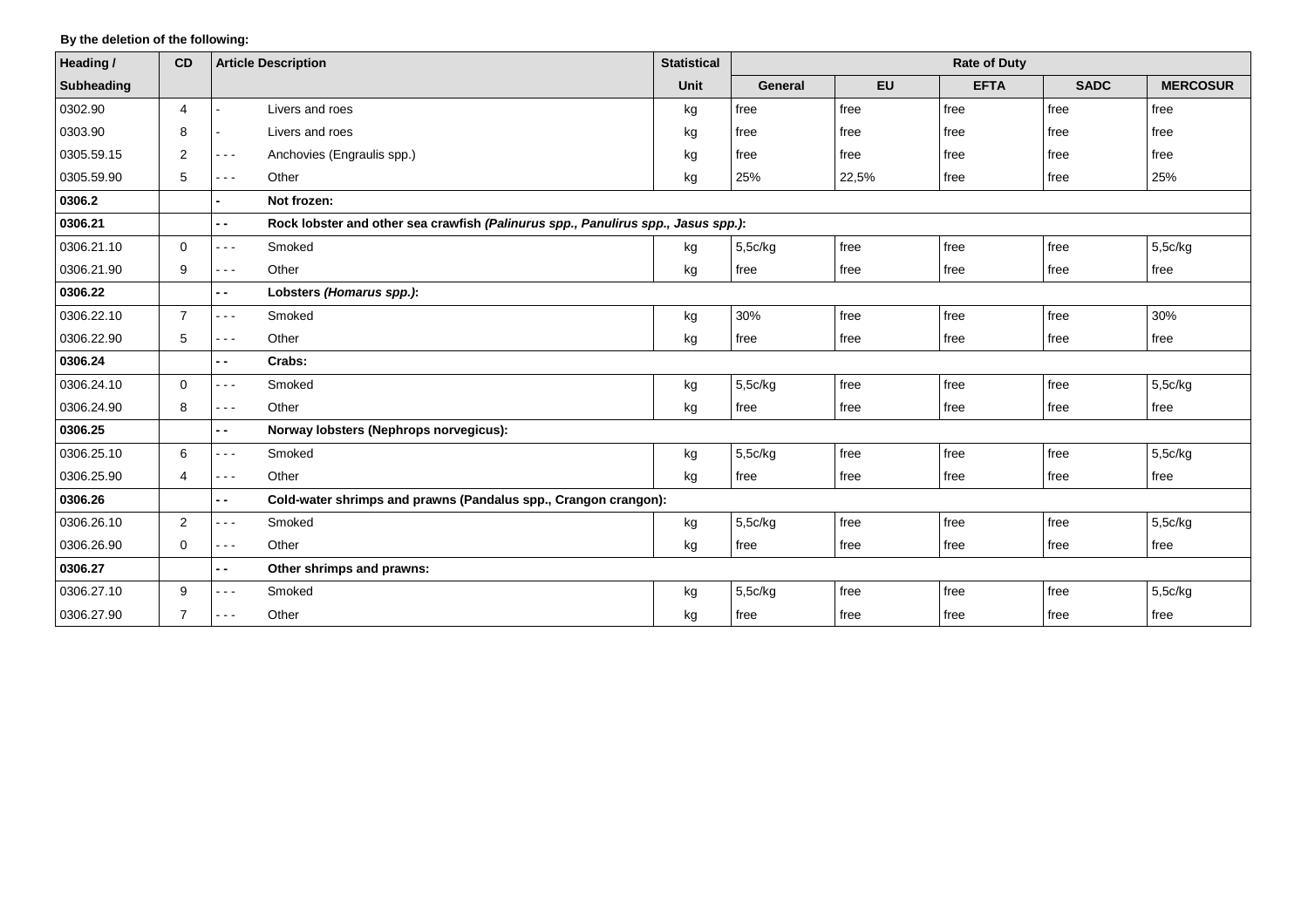| Heading /  | <b>CD</b>      | <b>Article Description</b>                                                                                                                                                                                                        | <b>Statistical</b> | <b>Rate of Duty</b> |           |             |             |                 |
|------------|----------------|-----------------------------------------------------------------------------------------------------------------------------------------------------------------------------------------------------------------------------------|--------------------|---------------------|-----------|-------------|-------------|-----------------|
| Subheading |                |                                                                                                                                                                                                                                   | Unit               | <b>General</b>      | <b>EU</b> | <b>EFTA</b> | <b>SADC</b> | <b>MERCOSUR</b> |
| 0306.29    |                | $\overline{\phantom{0}}$<br>Other, including flours, meals and pellets of crustaceans, fit for human consumption:                                                                                                                 |                    |                     |           |             |             |                 |
| 0306.29.10 | $\mathbf{1}$   | Smoked<br>$\sim$ $ -$                                                                                                                                                                                                             | kg                 | 5,5c/kg             | free      | free        | free        | 5,5c/kg         |
| 0306.29.90 | 6              | Other<br>$- - -$                                                                                                                                                                                                                  | kg                 | free                | free      | free        | free        | free            |
| 0307.41    | 6              | Live, fresh or chilled<br>$\overline{\phantom{a}}$                                                                                                                                                                                | kg                 | free                | free      | free        | free        | free            |
| 0307.89    |                | Other:<br>$-$                                                                                                                                                                                                                     |                    |                     |           |             |             |                 |
| 0307.89.10 | 2              | Smoked<br>- - -                                                                                                                                                                                                                   | kg                 | 5,5c/kg             | free      | free        | free        | 5,5c/kg         |
| 0307.89.90 | 0              | Other<br>- - -                                                                                                                                                                                                                    | kg                 | free                | free      | free        | free        | free            |
| 0805.20    |                | Mandarins (including tangerines and satsumas); clementines, wilkings and similar citrus hybrids:                                                                                                                                  |                    |                     |           |             |             |                 |
| 0805.20.10 | 8              | Fresh<br>$\overline{\phantom{a}}$                                                                                                                                                                                                 | kg                 | 4%                  | free      | 4%          | free        | 4%              |
| 0805.20.90 | 8              | Other<br>$\overline{a}$                                                                                                                                                                                                           | kg                 | 4%                  | free      | 4%          | free        | 4%              |
| 2202.90    |                | Other:                                                                                                                                                                                                                            |                    |                     |           |             |             |                 |
| 2202.90.20 | 3              | In sealed containers holding 2,5 li or less (excluding those in<br>. .<br>collapsible plastic tubes and those with a basis of milk)                                                                                               | -li                | 21%                 | free      | free        | free        | 21%             |
| 2202.90.90 | 4              | Other                                                                                                                                                                                                                             | -li                | 21%                 | free      | free        | free        | 21%             |
| 2812.10    |                | <b>Chlorides and chloride oxides:</b>                                                                                                                                                                                             |                    |                     |           |             |             |                 |
| 2812.10.10 | 3              | Arsenic trichloride<br>- -                                                                                                                                                                                                        | kg                 | free                | free      | free        | free        | free            |
| 2812.10.20 | $\mathbf 0$    | Carbonyl dichloride (phosgene)<br>$\sim$ $-$                                                                                                                                                                                      | kg                 | free                | free      | free        | free        | free            |
| 2812.10.30 | 8              | Phosphorus oxychloride<br>$\sim$ $\sim$                                                                                                                                                                                           | kg                 | free                | free      | free        | free        | free            |
| 2812.10.40 | 5              | Phosphorus trichloride<br>$ -$                                                                                                                                                                                                    | kg                 | free                | free      | free        | free        | free            |
| 2812.10.50 | 2              | Phosphorus pentachloride<br>$\sim$ $\sim$                                                                                                                                                                                         | kg                 | free                | free      | free        | free        | free            |
| 2812.10.60 | 8              | Sulphur monochloride<br>$\sim$ $\sim$                                                                                                                                                                                             | kg                 | free                | free      | free        | free        | free            |
| 2812.10.70 | $\overline{7}$ | Sulphur dichloride<br>$\overline{a}$                                                                                                                                                                                              | kg                 | free                | free      | free        | free        | free            |
| 2812.10.80 | 4              | Thionyl chloride<br>$ -$                                                                                                                                                                                                          | kg                 | free                | free      | free        | free        | free            |
| 2812.10.90 | $\mathbf{1}$   | Other<br>$\sim$ $\sim$                                                                                                                                                                                                            | kg                 | free                | free      | free        | free        | free            |
| 2848.00    | $\mathbf{1}$   | Phosphides, whether or not chemically defined (excluding<br>ferrophosphorus)                                                                                                                                                      | kg                 | free                | free      | free        | free        | free            |
| 2853.00    |                | Other inorganic compounds (including distilled or conductivity water and water of similar purity); liquid air (whether or not rare gases have been removed); compressed air;<br>amalgams (excluding amalgams of precious metals): |                    |                     |           |             |             |                 |
| 2853.00.10 | 3              | Cyanogen chloride                                                                                                                                                                                                                 | kg                 | free                | free      | free        | free        | free            |
| 2853.00.90 | 1              | Other                                                                                                                                                                                                                             | kg                 | free                | free      | free        | free        | free            |
| 2903.89.10 | 5              | Mirex<br>$- - -$                                                                                                                                                                                                                  | kg                 | free                | free      | free        | free        | free            |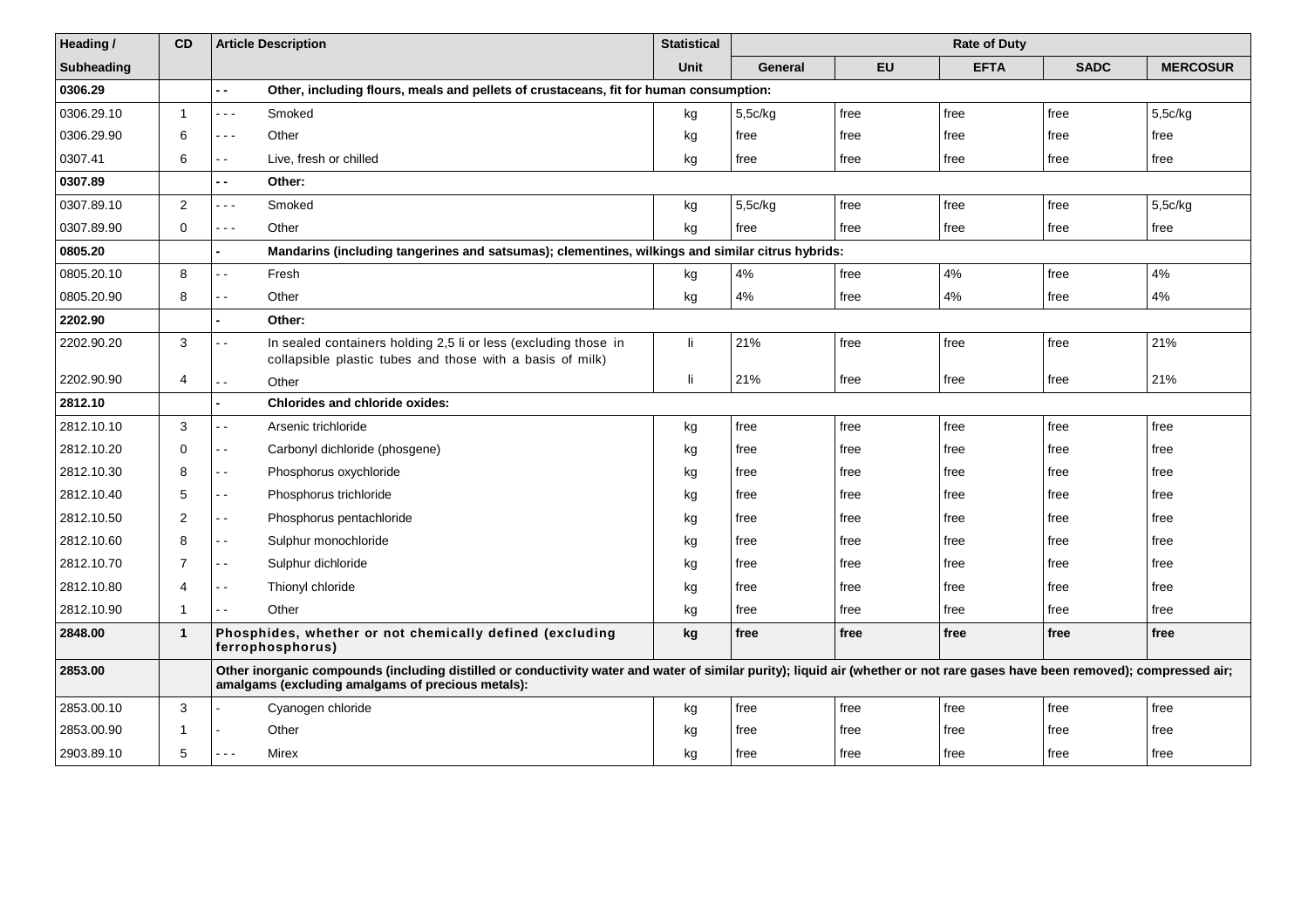| Heading /  | CD             | <b>Article Description</b>                                                                                                                         | <b>Statistical</b> | <b>Rate of Duty</b> |           |             |             |                 |
|------------|----------------|----------------------------------------------------------------------------------------------------------------------------------------------------|--------------------|---------------------|-----------|-------------|-------------|-----------------|
| Subheading |                |                                                                                                                                                    | <b>Unit</b>        | <b>General</b>      | <b>EU</b> | <b>EFTA</b> | <b>SADC</b> | <b>MERCOSUR</b> |
| 2903.99.30 | 4              | Hexabromobiphenyl (HBB)<br>$\omega = \omega$                                                                                                       | kg                 | free                | free      | free        | free        | free            |
| 2903.99.35 | 5              | Pentachlorobenzene (PeCB)<br>- - -                                                                                                                 | kg                 | free                | free      | free        | free        | free            |
| 2904.90    |                | Other:                                                                                                                                             |                    |                     |           |             |             |                 |
| 2904.90.10 | 6              | Trichloronitromethane (chloropicrin)<br>$\sim$ $\sim$                                                                                              | kg                 | free                | free      | free        | free        | free            |
| 2904.90.90 | 4              | $\sim$ $\sim$<br>Other                                                                                                                             | kg                 | free                | free      | free        | free        | free            |
| 2910.90.10 | 4              | Endrin (Nendrin)<br>$\sim$ $\sim$                                                                                                                  | kg                 | free                | free      | free        | free        | free            |
| 2910.90.90 | $\overline{2}$ | Other<br>. .                                                                                                                                       | kg                 | free                | free      | free        | free        | free            |
| 2914.70    |                | Halogenated, sulphonated, nitrated or nitrosated derivatives:                                                                                      |                    |                     |           |             |             |                 |
| 2914.70.10 | 4              | Chlordecone<br>٠.                                                                                                                                  | kg                 | free                | free      | free        | free        | free            |
| 2914.70.90 | 8              | Other<br>$\sim$ $\sim$                                                                                                                             | kg                 | free                | free      | free        | free        | free            |
| 2918.19.30 | 9              | 2,2-Diphenyl-2-hydroxyacetic acid (benzilic acid)<br>$\sim$ $\sim$ $\sim$                                                                          | kg                 | free                | free      | free        | free        | free            |
| 2920.90    |                | Other:                                                                                                                                             |                    |                     |           |             |             |                 |
| 2920.90.10 | $\overline{7}$ | Trimethyl phosphite<br>. .                                                                                                                         | kg                 | free                | free      | free        | free        | free            |
| 2920.90.20 | 4              | Triethyl phosphite<br>$\sim$ $\sim$                                                                                                                | kg                 | free                | free      | free        | free        | free            |
| 2920.90.30 | $\mathbf 1$    | Dimethyl phosphite<br>$\sim$ $\sim$                                                                                                                | kg                 | free                | free      | free        | free        | free            |
| 2920.90.40 | 9              | Diethyl phosphite<br>$\sim$ $\sim$                                                                                                                 | kg                 | free                | free      | free        | free        | free            |
| 2920.90.90 | 5              | Other<br>$\sim$ $\sim$                                                                                                                             | kg                 | free                | free      | free        | free        | free            |
| 2922.13    |                | $-$<br>Triethanolamine and its salts:                                                                                                              |                    |                     |           |             |             |                 |
| 2922.13.10 | $\overline{7}$ | Triethanolamine<br>22 L                                                                                                                            | kg                 | free                | free      | free        | free        | free            |
| 2922.13.20 | 4              | Salts<br>222                                                                                                                                       | kg                 | free                | free      | free        | free        | free            |
| 2930.50    |                | Captafol (ISO) and methamidophos (ISO):                                                                                                            |                    |                     |           |             |             |                 |
| 2930.50.10 | $\mathbf{1}$   | Captafol (ISO)<br>$\overline{\phantom{a}}$                                                                                                         | kg                 | free                | free      | free        | free        | free            |
| 2930.50.20 | 9              | Methamidophos (ISO)<br>$\overline{\phantom{a}}$                                                                                                    | kg                 | free                | free      | free        | free        | free            |
| 2935.00    | 6              | Sulphonamides                                                                                                                                      | kg                 | free                | free      | free        | free        | free            |
| 2939.9     |                | Other:                                                                                                                                             |                    |                     |           |             |             |                 |
| 2939.91    | $\overline{1}$ | Cocaine, ecgonine, levometamfetamine (INN), metamfetamine<br>$ -$<br>(INN), metamfetamine racemate; salts, esters and other derivatives<br>thereof | kg                 | free                | free      | free        | free        | free            |
| 2939.99    |                | . .<br>Other:                                                                                                                                      |                    |                     |           |             |             |                 |
| 2939.99.10 | 5              | Scopolamine (hyoscine) and its derivatives<br>الدامات                                                                                              | kg                 | 10%                 | free      | free        | free        | 10%             |
| 2939.99.20 | $\overline{7}$ | Theobromine; emetine<br>$- - -$                                                                                                                    | kg                 | 10%                 | free      | free        | free        | 10%             |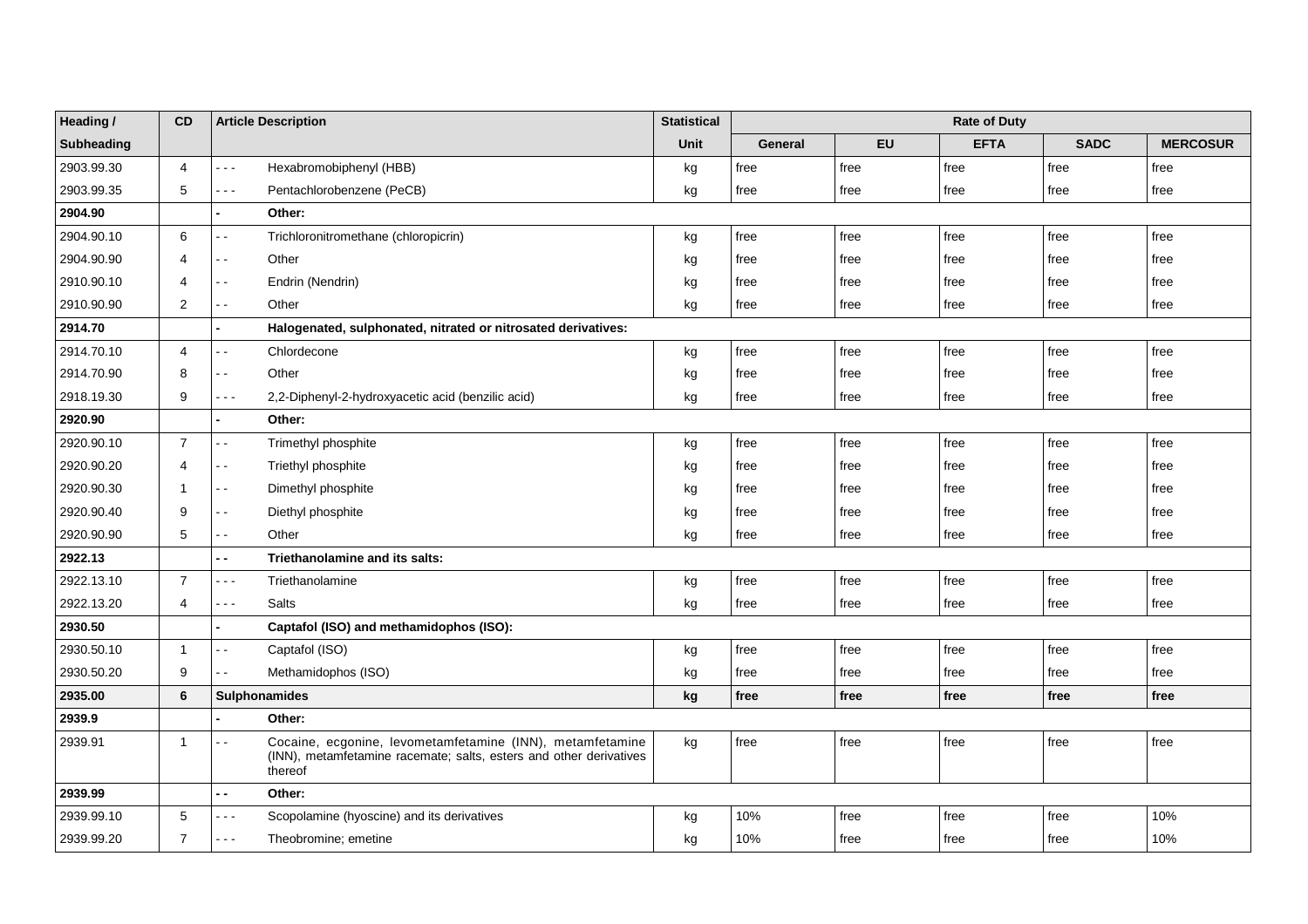| Heading /         | <b>CD</b>      |                      | <b>Article Description</b>                                                                                                                                                                                                                                                                                                                                                                                                   | <b>Statistical</b> | <b>Rate of Duty</b> |           |             |             |                 |
|-------------------|----------------|----------------------|------------------------------------------------------------------------------------------------------------------------------------------------------------------------------------------------------------------------------------------------------------------------------------------------------------------------------------------------------------------------------------------------------------------------------|--------------------|---------------------|-----------|-------------|-------------|-----------------|
| <b>Subheading</b> |                |                      |                                                                                                                                                                                                                                                                                                                                                                                                                              | Unit               | General             | <b>EU</b> | <b>EFTA</b> | <b>SADC</b> | <b>MERCOSUR</b> |
| 2939.99.90        | 8              | $\sim$ $\sim$ $\sim$ | Other                                                                                                                                                                                                                                                                                                                                                                                                                        | kg                 | free                | free      | free        | free        | free            |
| 3002.10           | $\overline{7}$ |                      | Antisera, other blood fractions and immunological products, whether<br>or not modified or obtained by means of biotechnological processes                                                                                                                                                                                                                                                                                    | kg                 | free                | free      | free        | free        | free            |
| 3003.40           |                |                      | Containing alkaloids or derivatives thereof (excluding those containing hormones or other products of heading 29.37 or antibiotics):                                                                                                                                                                                                                                                                                         |                    |                     |           |             |             |                 |
| 3003.40.10        | $\mathbf{1}$   | $\sim$ $\sim$        | Containing codeine phosphate                                                                                                                                                                                                                                                                                                                                                                                                 | kg                 | free                | free      | free        | free        | free            |
| 3003.40.90        | 2              | $\sim$ $\sim$        | Other                                                                                                                                                                                                                                                                                                                                                                                                                        | kg                 | free                | free      | free        | free        | free            |
| 3004.40           |                |                      | Containing alkaloids or derivatives thereof (excluding those containing hormones, other products of heading 29.37 or antibiotics):                                                                                                                                                                                                                                                                                           |                    |                     |           |             |             |                 |
| 3004.40.05        | 9              |                      | In aerosol containers                                                                                                                                                                                                                                                                                                                                                                                                        | kg                 | free                | free      | free        | free        | free            |
| 3004.40.10        | 5              | $\blacksquare$       | Other, containing codeine phosphate                                                                                                                                                                                                                                                                                                                                                                                          | kg                 | free                | free      | free        | free        | free            |
| 3004.40.90        | 3              | $\sim$ $\sim$        | Other                                                                                                                                                                                                                                                                                                                                                                                                                        | kg                 | free                | free      | free        | free        | free            |
| 3103.10           | 2              |                      | Superphosphates                                                                                                                                                                                                                                                                                                                                                                                                              | kg                 | free                | free      | free        | free        | free            |
| 37.05             |                |                      | Photographic plates and film, exposed and developed (excluding cinematographic film):                                                                                                                                                                                                                                                                                                                                        |                    |                     |           |             |             |                 |
| 3705.10           | $\Omega$       |                      | For offset reproduction                                                                                                                                                                                                                                                                                                                                                                                                      | kg                 | 10%                 | free      | free        | free        | 10%             |
| 3705.90           |                |                      | Other:                                                                                                                                                                                                                                                                                                                                                                                                                       |                    |                     |           |             |             |                 |
| 3705.90.10        | 4              | 22                   | <b>Microfilms</b>                                                                                                                                                                                                                                                                                                                                                                                                            | kg                 | free                | free      | free        | free        | free            |
| 3705.90.90        | 2              | $ -$                 | Other                                                                                                                                                                                                                                                                                                                                                                                                                        | kg                 | 10%                 | free      | free        | free        | 10%             |
| 3808.50           |                |                      | Goods specified in Subheading Note 1 to this Chapter:                                                                                                                                                                                                                                                                                                                                                                        |                    |                     |           |             |             |                 |
| 3808.50.21        | 4              |                      | Insecticides (excluding that containing camphechlor (ISO)<br>(toxaphene)), in aerosol containers                                                                                                                                                                                                                                                                                                                             | kg                 | free                | free      | free        | free        | free            |
| 3808.50.23        | 0              |                      | Insecticides (excluding that containing camphechlor (ISO)<br>(toxaphene)), not in aerosol containers                                                                                                                                                                                                                                                                                                                         | kg                 | free                | free      | free        | free        | free            |
| 3808.50.25        | $\overline{7}$ |                      | Products containing camphechlor (ISO) (toxaphene), in aerosol<br>containers                                                                                                                                                                                                                                                                                                                                                  | kg                 | free                | free      | free        | free        | free            |
| 3808.50.27        | 3              |                      | Products containing camphechlor (ISO) (toxaphene), not in aerosol<br>containers                                                                                                                                                                                                                                                                                                                                              | kg                 | free                | free      | free        | free        | free            |
| 3808.50.29        | 2              |                      | Fungicides suitable for the treatment of wood, plants, trees or seeds<br>(excluding those containing compounds of copper, chromium and<br>arsenic or metallic compounds of dithiocarbamates or bis-<br>dithiocarbamates as active ingredient but not excluding those<br>fungicides containing manganese ethylenebis (dithiocarbamate)<br>(polymeric) complex with zinc salts as active ingredient), in aerosol<br>containers | kg                 | free                | free      | free        | free        | free            |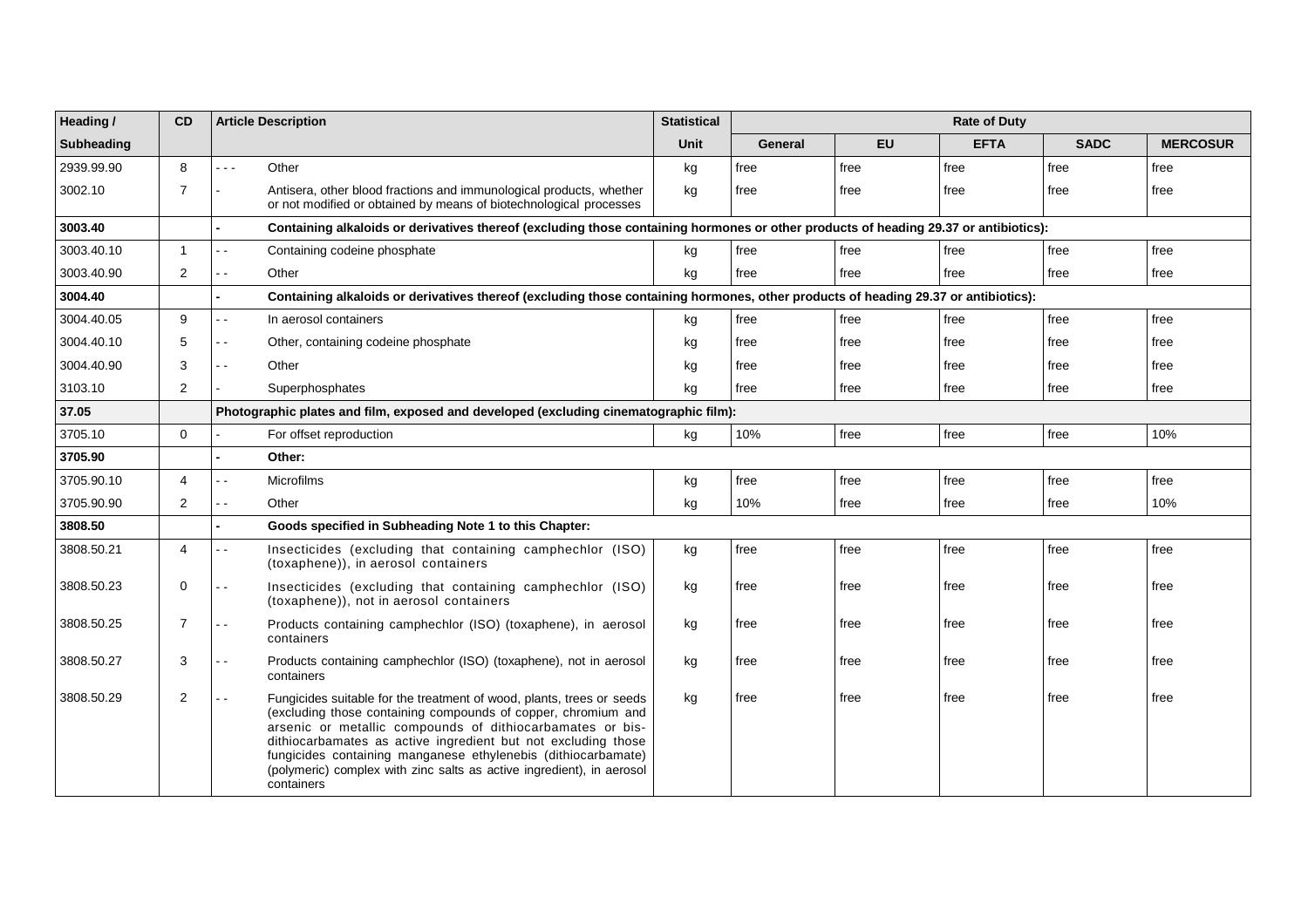| Heading /  | <b>CD</b>      | <b>Article Description</b>                                                                                                                                                                                                                                                                                                                                                                                                              | <b>Statistical</b> | <b>Rate of Duty</b> |           |             |             |                 |
|------------|----------------|-----------------------------------------------------------------------------------------------------------------------------------------------------------------------------------------------------------------------------------------------------------------------------------------------------------------------------------------------------------------------------------------------------------------------------------------|--------------------|---------------------|-----------|-------------|-------------|-----------------|
| Subheading |                |                                                                                                                                                                                                                                                                                                                                                                                                                                         | <b>Unit</b>        | <b>General</b>      | <b>EU</b> | <b>EFTA</b> | <b>SADC</b> | <b>MERCOSUR</b> |
| 3808.50.31 | $\mathbf{1}$   | a a<br>Fungicides suitable for the treatment of wood, plants, trees or seeds<br>(excluding those containing compounds of copper, chromium and<br>arsenic or metallic compounds of dithiocarbamates or bis-<br>dithiocarbamates as active ingredient but not excluding those<br>fungicides containing manganese ethylenebis (dithiocarbamate)<br>(polymeric) complex with zinc salts as active ingredient), not in<br>aerosol containers | kg                 | free                | free      | free        | free        | free            |
| 3808.50.33 | 8              | Other fungicides, in aerosol containers<br>$\sim$ $\sim$                                                                                                                                                                                                                                                                                                                                                                                | kg                 | 10%                 | free      | free        | free        | 7,5%            |
| 3808.50.35 | 4              | Other fungicides, not in aerosol containers<br>$\sim$ $\sim$                                                                                                                                                                                                                                                                                                                                                                            | kg                 | 10%                 | free      | free        | free        | 7,5%            |
| 3808.50.37 | 0              | $\sim$ $\sim$<br>Herbicides, anti-sprouting products and plant growth regulators with<br>one of the following active ingredients: atrazin; alachlor; 2-methyl-4-<br>chlorophenoxyacetic acid or its derivatives; 2,4-<br>dichlorophenoxyacetic acid or its derivatives; trifluralin, in aerosol<br>containers                                                                                                                           | kg                 | free                | free      | free        | free        | free            |
| 3808.50.39 | $\overline{7}$ | Herbicides, anti-sprouting products and plant growth regulators with<br>$\sim$ $\sim$<br>one of the following active ingredients: atrazin; alachlor; 2-methyl-4-<br>chlorophenoxyacetic acid or its derivatives; 2,4-<br>dichlorophenoxyacetic acid or its derivatives; trifluralin, not in<br>aerosol containers                                                                                                                       | kg                 | free                | free      | free        | free        | free            |
| 3808.50.41 | 9              | Other herbicides, anti-sprouting products and plant growth<br>$\sim$ $\sim$<br>regulators with diuron or simazine as active ingredient, in aerosol<br>containers                                                                                                                                                                                                                                                                        | kg                 | free                | free      | free        | free        | free            |
| 3808.50.43 | 5              | Other herbicides, anti-sprouting products and plant growth<br>$\sim$ $\sim$<br>regulators with diuron or simazine as active ingredient, not in<br>aerosol containers                                                                                                                                                                                                                                                                    | kg                 | free                | free      | free        | free        | free            |
| 3808.50.45 | $\mathbf{1}$   | Other plant-growth regulators and anti-sprouting products, in aerosol<br>$\sim$ $\sim$<br>containers                                                                                                                                                                                                                                                                                                                                    | kg                 | free                | free      | free        | free        | free            |
| 3808.50.47 | 8              | $\sim$ $\sim$<br>Other plant-growth regulators and anti-sprouting products, not in<br>aerosol containers                                                                                                                                                                                                                                                                                                                                | kg                 | free                | free      | free        | free        | free            |
| 3808.50.49 | 4              | $\sim$ $\sim$<br>Disinfectants, in aerosol containers                                                                                                                                                                                                                                                                                                                                                                                   | kg                 | 10%                 | free      | free        | free        | 10%             |
| 3808.50.51 | 6              | $\sim$ $\sim$<br>Other, disinfectants in immediate packings of a content not<br>exceeding 5 kg or in containers not holding more than 5 li                                                                                                                                                                                                                                                                                              | kg                 | 10%                 | free      | free        | free        | 10%             |
| 3808.50.53 | 2              | Trichlorocyanuric acid (TCIA) containing disinfectants, in aerosol<br>$\sim$ $\sim$<br>containers                                                                                                                                                                                                                                                                                                                                       | kg                 | 10%                 | free      | free        | free        | 10%             |
| 3808.50.55 | 9              | Trichlorocyanuric acid (TCIA) containing disinfectants, not in aerosol<br>$\sim$ $\sim$<br>containers                                                                                                                                                                                                                                                                                                                                   | kg                 | 10%                 | free      | free        | free        | 10%             |
| 3808.50.59 | $\mathbf{1}$   | Other disinfectants with a coal tar derivative as active ingredient, in<br>$\sim$ $\sim$<br>aerosol containers                                                                                                                                                                                                                                                                                                                          | kg                 | 10%                 | free      | free        | free        | 10%             |
| 3808.50.61 | 3              | Other disinfectants with a coal tar derivative as active ingredient, not<br>in aerosol containers                                                                                                                                                                                                                                                                                                                                       | kg                 | 10%                 | free      | free        | free        | 10%             |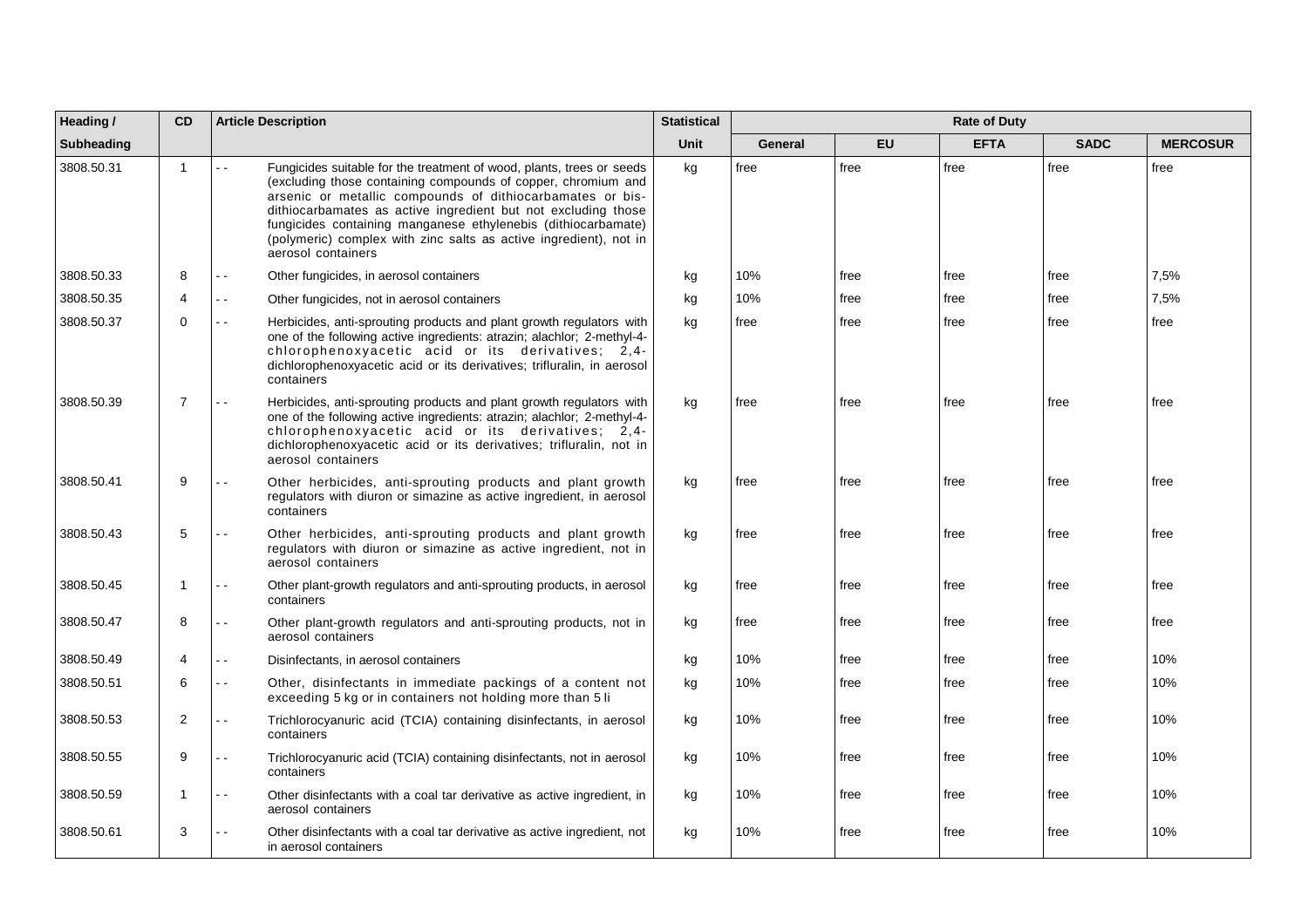| Heading /         | <b>CD</b>    |                          | <b>Article Description</b>                                                                                                                                                                                                                                  | <b>Statistical</b> | <b>Rate of Duty</b> |           |             |             |                 |  |
|-------------------|--------------|--------------------------|-------------------------------------------------------------------------------------------------------------------------------------------------------------------------------------------------------------------------------------------------------------|--------------------|---------------------|-----------|-------------|-------------|-----------------|--|
| <b>Subheading</b> |              |                          |                                                                                                                                                                                                                                                             | <b>Unit</b>        | <b>General</b>      | <b>EU</b> | <b>EFTA</b> | <b>SADC</b> | <b>MERCOSUR</b> |  |
| 3808.50.9         |              | $\overline{\phantom{a}}$ | Other:                                                                                                                                                                                                                                                      |                    |                     |           |             |             |                 |  |
| 3808.50.91        | 5            | - - -                    | In aerosol containers                                                                                                                                                                                                                                       | kg                 | free                | free      | free        | free        | free            |  |
| 3808.50.99        | $\mathbf 0$  | $- - -$                  | Other                                                                                                                                                                                                                                                       | kg                 | free                | free      | free        | free        | free            |  |
| 3812.30           |              |                          | Anti-oxidising preparations and other compound stabilisers for rubber or plastics:                                                                                                                                                                          |                    |                     |           |             |             |                 |  |
| 3812.30.10        | $\mathbf 0$  | $\sim$ $\sim$            | Anti-oxidising preparations for rubber                                                                                                                                                                                                                      | kg                 | free                | free      | free        | free        | free            |  |
| 3812.30.20        | 8            | . .                      | Compound stabilisers containing cadmium caprylate, cadmium<br>naphthanatebenzoate, cadmium octanoate, barium caprylate,<br>barium nonyl phenate, dibutyltin thioglycolate, dimethyltin<br>thioglycolate, zinc octanoate, potassium octoate or zinc stearate | kg                 | free                | free      | free        | free        | free            |  |
| 3812.30.90        | 9            | $\sim$ $\sim$            | Other                                                                                                                                                                                                                                                       | kg                 | 10%                 | free      | free        | free        | 10%             |  |
| 3824.90           |              |                          | Other:                                                                                                                                                                                                                                                      |                    |                     |           |             |             |                 |  |
| 3824.90.1         |              | $ -$                     | Mixtures of hydrocarbons and lubricity agents:                                                                                                                                                                                                              |                    |                     |           |             |             |                 |  |
| 3824.90.11        | 6            | $- - -$                  | In aerosol containers                                                                                                                                                                                                                                       | kg                 | 0,183c/li           | free      | free        | free        | 0,183c/li       |  |
| 3824.90.19        | $\mathbf{1}$ | $- - -$                  | Other                                                                                                                                                                                                                                                       | kg                 | 0.183c/li           | free      | free        | free        | 0.183c/li       |  |
| 3824.90.2         |              | $ -$                     | Flotation reagents containing dicresyldithiophosphoric acid or alkyl dithiophosphates:                                                                                                                                                                      |                    |                     |           |             |             |                 |  |
| 3824.90.21        | 3            | .                        | In aerosol containers                                                                                                                                                                                                                                       | kg                 | 10%                 | free      | free        | free        | 10%             |  |
| 3824.90.29        | 9            | $- - -$                  | Other                                                                                                                                                                                                                                                       | kg                 | 10%                 | free      | free        | free        | 10%             |  |
| 3824.90.3         |              | $ -$                     | Mono-, di- and triesters of glycerol with unmodified fatty acids, with a soap content (calculated as sodium stearate), by mass, of 3,5 per cent or more and a 1-<br>monoglyceride content, by mass, not exceeding 38 per cent:                              |                    |                     |           |             |             |                 |  |
| 3824.90.31        | $\mathbf 0$  | $\sim$ $\sim$ $\sim$     | In aerosol containers                                                                                                                                                                                                                                       | kg                 | 10%                 | free      | free        | free        | 10%             |  |
| 3824.90.39        | 6            | $- - -$                  | Other                                                                                                                                                                                                                                                       | kg                 | 10%                 | free      | free        | free        | 10%             |  |
| 3824.90.4         |              | $ -$                     | Mono-, di- and triesters of glycerol with a soap content (calculated as sodium stearate), by mass, of less than 3,5 per cent and a 1-monoglyceride content, by mass,<br>not exceeding 45 per cent:                                                          |                    |                     |           |             |             |                 |  |
| 3824.90.41        | 8            | .                        | In aerosol containers                                                                                                                                                                                                                                       | kg                 | free                | free      | free        | free        | free            |  |
| 3824.90.49        | 3            | $- - -$                  | Other                                                                                                                                                                                                                                                       | kg                 | free                | free      | free        | free        | free            |  |
| 3824.90.5         |              | $ -$                     | Phthalic acid esters of mixed aliphatic alcohols:                                                                                                                                                                                                           |                    |                     |           |             |             |                 |  |
| 3824.90.51        | 5            | .                        | In aerosol containers                                                                                                                                                                                                                                       | kg                 | free                | free      | free        | free        | free            |  |
| 3824.90.59        | $\Omega$     | $- - -$                  | Other                                                                                                                                                                                                                                                       | kg                 | free                | free      | free        | free        | free            |  |
| 3824.90.6         |              | $ -$                     | Preparations put up as correction fluids:                                                                                                                                                                                                                   |                    |                     |           |             |             |                 |  |
| 3824.90.61        | 2            | .                        | In aerosol containers                                                                                                                                                                                                                                       | kg                 | free                | free      | free        | free        | free            |  |
| 3824.90.69        | 8            | .                        | Other                                                                                                                                                                                                                                                       | kg                 | free                | free      | free        | free        | free            |  |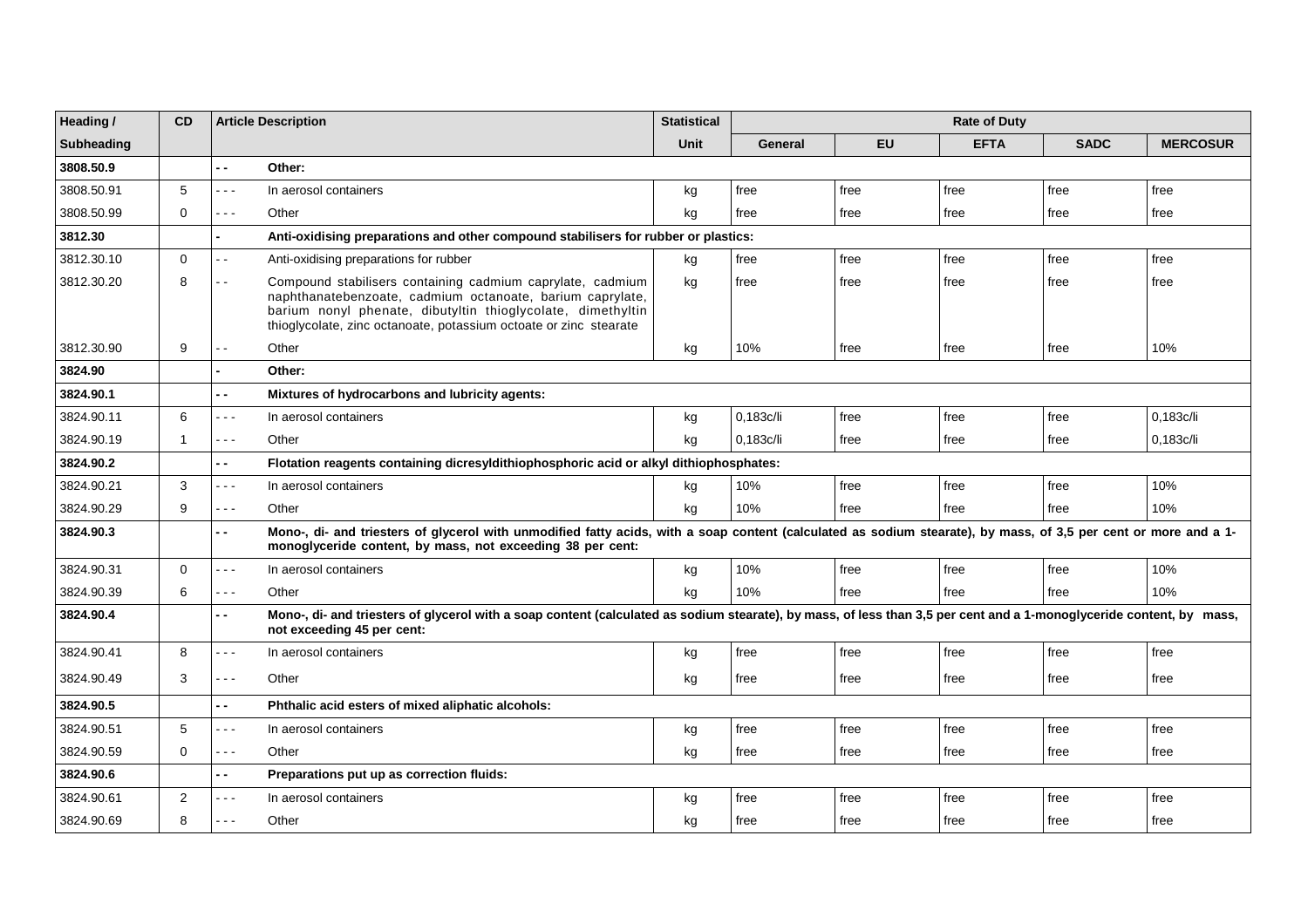| Heading /  | <b>CD</b>      |                                             | <b>Article Description</b>                                                                                                                                                    | <b>Statistical</b> | <b>Rate of Duty</b> |           |             |             |                 |
|------------|----------------|---------------------------------------------|-------------------------------------------------------------------------------------------------------------------------------------------------------------------------------|--------------------|---------------------|-----------|-------------|-------------|-----------------|
| Subheading |                |                                             |                                                                                                                                                                               | Unit               | <b>General</b>      | <b>EU</b> | <b>EFTA</b> | <b>SADC</b> | <b>MERCOSUR</b> |
| 3824.90.7  |                | $\overline{\phantom{a}}$                    | <b>Chlorinated paraffin:</b>                                                                                                                                                  |                    |                     |           |             |             |                 |
| 3824.90.71 | $\mathbf{1}$   | - - -                                       | In aerosol containers                                                                                                                                                         | kg                 | 10%                 | free      | free        | free        | 10%             |
| 3824.90.79 | 5              | 222                                         | Other                                                                                                                                                                         | kg                 | 10%                 | free      | free        | free        | 10%             |
| 3824.90.8  |                | ٠.                                          | Other mixtures consisting mainly of chemicals containing a phosphorus atom to which is bonded one methyl, ethyl, n-propyl or isopropyl group but not further<br>carbon atoms: |                    |                     |           |             |             |                 |
| 3824.90.81 | $\overline{7}$ | - - -                                       | In aerosol containers                                                                                                                                                         | kg                 | free                | free      | free        | free        | free            |
| 3824.90.89 | $\overline{2}$ | .                                           | Other                                                                                                                                                                         | kg                 | free                | free      | free        | free        | free            |
| 3824.90.9  |                | - -                                         | Other:                                                                                                                                                                        |                    |                     |           |             |             |                 |
| 3824.90.91 | $\overline{4}$ | - - -                                       | In aerosol containers                                                                                                                                                         | kg                 | free                | free      | free        | free        | free            |
| 3824.90.99 | 9              | $\omega_{\rm{eff}}$ and $\omega_{\rm{eff}}$ | Other                                                                                                                                                                         | kg                 | free                | free      | free        | free        | free            |
| 3907.60    |                |                                             | Poly(ethylene terephthalate):                                                                                                                                                 |                    |                     |           |             |             |                 |
| 3907.60.1  |                | $\overline{\phantom{a}}$                    | <b>Liquids and pastes:</b>                                                                                                                                                    |                    |                     |           |             |             |                 |
| 3907.60.11 | 3              | 222                                         | Virgin                                                                                                                                                                        | kg                 | free                | free      | free        | free        | free            |
| 3907.60.19 | 5              | .                                           | Other                                                                                                                                                                         | kg                 | free                | free      | free        | free        | free            |
| 3907.60.9  |                | $\overline{\phantom{a}}$                    | Other:                                                                                                                                                                        |                    |                     |           |             |             |                 |
| 3907.60.91 | 8              | - - -                                       | Virgin                                                                                                                                                                        | kg                 | 10%                 | free      | free        | free        | 10%             |
| 3907.60.99 | 3              | $- - -$                                     | Other                                                                                                                                                                         | kg                 | 10%                 | free      | free        | free        | 10%             |
| 3909.30    | 8              |                                             | Other amino-resins                                                                                                                                                            | kg                 | free                | free      | free        | free        | free            |
| 4011.6     |                |                                             | Other, having a "herring-bone" or similar tread:                                                                                                                              |                    |                     |           |             |             |                 |
| 4011.61    |                | $\overline{\phantom{a}}$                    | Of a kind used on agricultural or forestry vehicles and machines:                                                                                                             |                    |                     |           |             |             |                 |
| 4011.61.10 | $\Omega$       | - - -                                       | Having a rim size of less than 91 cm                                                                                                                                          | u                  | 20%                 | 10%       | 10%         | free        | 20%             |
| 4011.61.20 | 8              | $\sim$ $\sim$ $\sim$                        | Having a rim size of 91 cm or more                                                                                                                                            | <b>u</b>           | free                | free      | free        | free        | free            |
| 4011.62    | 3              | 22                                          | Of a kind used on construction or industrial handling vehicles and<br>machines and having a rim size not exceeding 61 cm                                                      | u                  | 20%                 | 10%       | 10%         | free        | 20%             |
| 4011.63    |                | $\overline{\phantom{0}}$                    | Of a kind used on construction or industrial handling vehicles and machines and having a rim size exceeding 61 cm:                                                            |                    |                     |           |             |             |                 |
| 4011.63.10 | 3              | - - -                                       | Having a rim size of less than 91 cm                                                                                                                                          | u                  | 20%                 | 10%       | 10%         | free        | 20%             |
| 4011.63.20 | 0              | $- - -$                                     | Having a rim size of 91 cm or more                                                                                                                                            | $\mathsf{u}$       | free                | free      | free        | free        | free            |
| 4011.69    |                | $-$                                         | Other:                                                                                                                                                                        |                    |                     |           |             |             |                 |
| 4011.69.10 | $\mathbf{1}$   | - - -                                       | Having a rim size of less than 91 cm                                                                                                                                          | u                  | 20%                 | 10%       | 10%         | free        | 20%             |
| 4011.69.20 | 9              | - - -                                       | Having a rim size of 91 cm or more                                                                                                                                            | u                  | free                | free      | free        | free        | free            |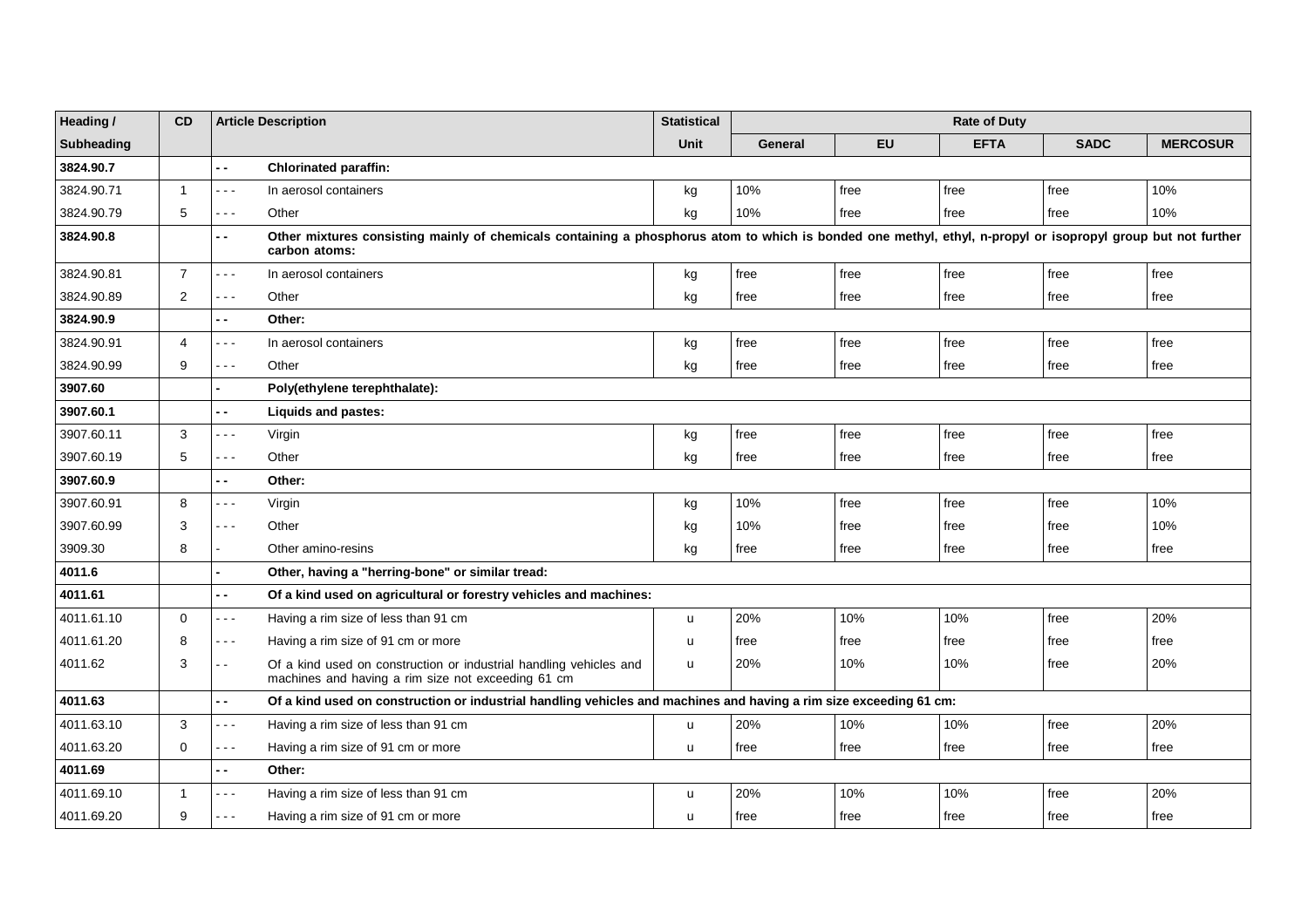| Heading /  | <b>CD</b>      | <b>Article Description</b>                                                                                                       | <b>Statistical</b> | <b>Rate of Duty</b> |      |             |             |                 |
|------------|----------------|----------------------------------------------------------------------------------------------------------------------------------|--------------------|---------------------|------|-------------|-------------|-----------------|
| Subheading |                |                                                                                                                                  | Unit               | General             | EU   | <b>EFTA</b> | <b>SADC</b> | <b>MERCOSUR</b> |
| 4011.9     |                | Other:                                                                                                                           |                    |                     |      |             |             |                 |
| 4011.92    |                | $-$<br>Of a kind used on agricultural or forestry vehicles and machines:                                                         |                    |                     |      |             |             |                 |
| 4011.92.10 | $\Omega$       | Having a rim size of less than 91 cm<br>22 L                                                                                     | u                  | 20%                 | 10%  | 10%         | free        | 20%             |
| 4011.92.20 | 8              | Having a rim size of 91 cm or more<br>$- - -$                                                                                    | u                  | free                | free | free        | free        | free            |
| 4011.93    | $\overline{1}$ | Of a kind used on construction or industrial handling vehicles and<br>$ -$<br>machines and having a rim size not exceeding 61 cm | <b>u</b>           | 20%                 | 10%  | 10%         | free        | 20%             |
| 4011.94    |                | Of a kind used on construction or industrial handling vehicles and machines and having a rim size exceeding 61 cm:<br>. .        |                    |                     |      |             |             |                 |
| 4011.94.10 | 3              | Having a rim size of less than 91 cm<br>$\sim$ $\sim$                                                                            | u                  | 20%                 | 10%  | 10%         | free        | 20%             |
| 4011.94.20 | $\mathbf{0}$   | Having a rim size of 91 cm or more<br>- - -                                                                                      | u                  | free                | free | free        | free        | free            |
| 4011.99    |                | . .<br>Other:                                                                                                                    |                    |                     |      |             |             |                 |
| 4011.99.10 | 5              | Having a rim size of less than 91 cm (excluding those for use on<br>$\sim$ $\sim$<br>wheelchairs)                                | u                  | 20%                 | 10%  | 10%         | free        | 20%             |
| 4011.99.90 | 3              | Other<br>.                                                                                                                       | <b>u</b>           | free                | free | free        | free        | free            |
| 4401.10    | 9              | Fuel wood, in logs, in billets, in twigs, in faggots or in similar forms                                                         | kg                 | free                | free | free        | free        | free            |
| 4403.10    | 6              | Treated with paint, stains, creosote or other preservatives                                                                      | m <sup>3</sup>     | free                | free | free        | free        | free            |
| 4403.20    | 0              | Other, coniferous                                                                                                                | m <sup>3</sup>     | free                | free | free        | free        | free            |
| 4403.92    | 5              | Of beech (FAGUS SPP.)<br>$ -$                                                                                                    | m <sup>3</sup>     | free                | free | free        | free        | free            |
| 4406.10    | $\overline{7}$ | Not impregnated                                                                                                                  | m <sup>3</sup>     | free                | free | free        | free        | free            |
| 4406.90    | 3              | Other                                                                                                                            | m <sup>3</sup>     | free                | free | free        | free        | free            |
| 4407.10    | 0              | Coniferous                                                                                                                       | m <sup>3</sup>     | free                | free | free        | free        | free            |
| 4412.32    | $\overline{7}$ | Other, with at least one outer ply of non-coniferous wood<br>$\overline{\phantom{a}}$                                            | m <sup>3</sup>     | 10%                 | free | free        | free        | 10%             |
| 4418.71    | 0              | For mosaic floors                                                                                                                | kg                 | free                | free | free        | free        | free            |
| 4418.72    |                | Other, multilayer:<br>$\overline{\phantom{a}}$                                                                                   |                    |                     |      |             |             |                 |
| 4418.72.10 | $\overline{4}$ | Parquet panels<br>.                                                                                                              | kg                 | free                | free | free        | free        | free            |
| 4418.72.90 | 2              | Other<br>- - -                                                                                                                   | kg                 | 15%                 | free | free        | free        | 15%             |
| 4418.90    | 3              | Other                                                                                                                            | kg                 | 15%                 | free | free        | free        | 15%             |
| 4419.00    | 6              | Tableware and kitchenware, of wood                                                                                               | kg                 | 30%                 | free | free        | free        | 30%             |
| 4421.90    |                | Other:                                                                                                                           |                    |                     |      |             |             |                 |
| 4421.90.05 | $\overline{1}$ | Clothes pegs<br>. .                                                                                                              | kg                 | 30%                 | free | free        | free        | 30%             |
| 4421.90.10 | 8              | Spools, reels, cops, bobbins, sewing thread reels and the like, of<br>turned wood, for use with textile machinery                | kg                 | free                | free | free        | free        | free            |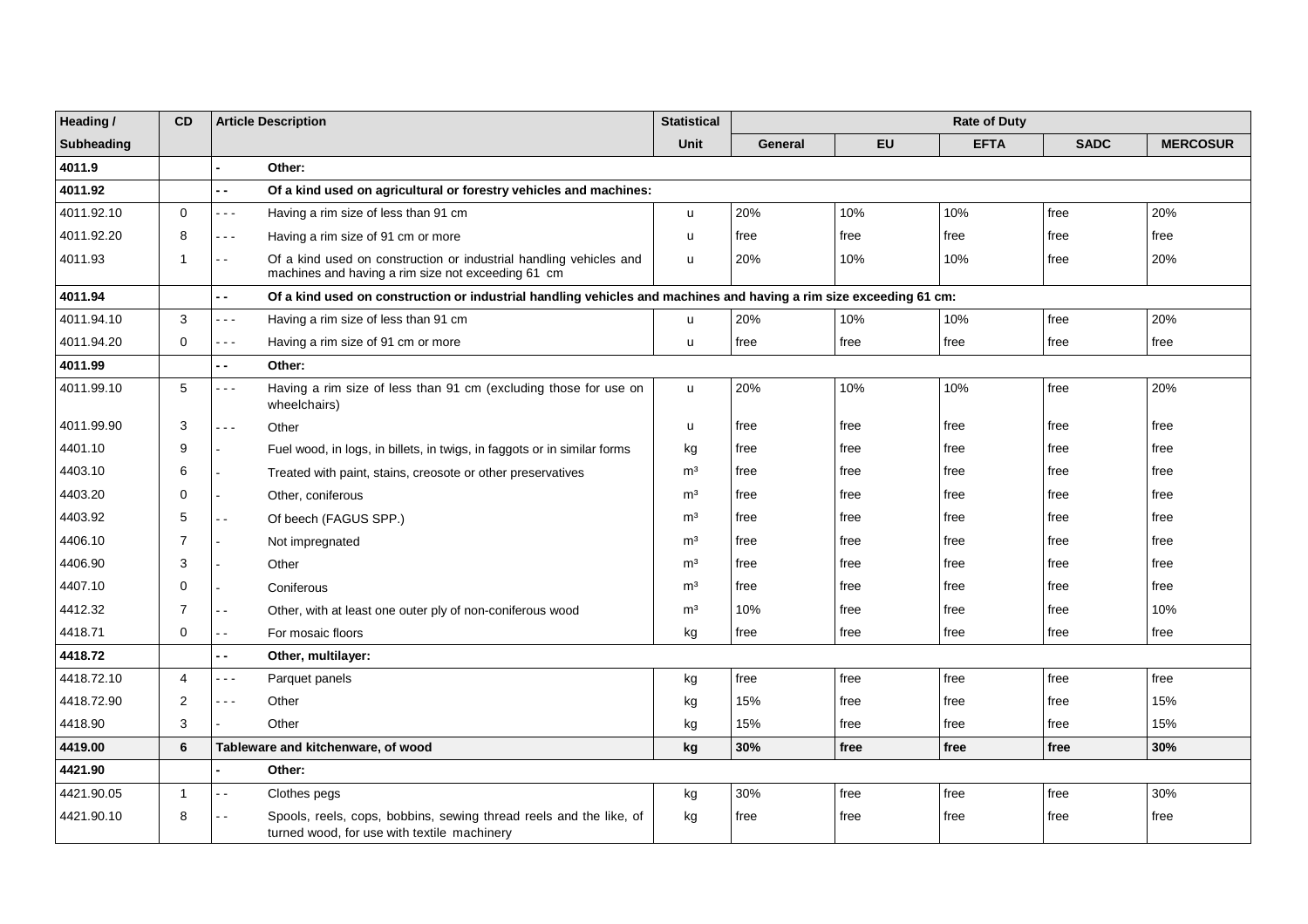| Heading /         | <b>CD</b>      | <b>Article Description</b>                                                                                                                                                          | <b>Statistical</b> | <b>Rate of Duty</b> |           |             |             |                 |
|-------------------|----------------|-------------------------------------------------------------------------------------------------------------------------------------------------------------------------------------|--------------------|---------------------|-----------|-------------|-------------|-----------------|
| <b>Subheading</b> |                |                                                                                                                                                                                     | <b>Unit</b>        | <b>General</b>      | <b>EU</b> | <b>EFTA</b> | <b>SADC</b> | <b>MERCOSUR</b> |
| 4421.90.15        | 9              | Shoe splines, wooden pegs or pins, for footwear<br>$\sim$ $\sim$                                                                                                                    | kg                 | free                | free      | free        | free        | free            |
| 4421.90.20        | 5              | Match splints, of a length not exceeding 42 mm and with a thickness<br>$\overline{\phantom{a}}$<br>or a width not exceeding 2.1 mm                                                  | kg                 | free                | free      | free        | free        | free            |
| 4421.90.90        | 6              | Other                                                                                                                                                                               | kg                 | 20%                 | free      | free        | free        | 20%             |
| 5502.00           | 8              | <b>Artificial filament tow</b>                                                                                                                                                      | kg                 | free                | free      | free        | free        | free            |
| 6005.31           |                | Unbleached or bleached:<br>$\overline{\phantom{a}}$                                                                                                                                 |                    |                     |           |             |             |                 |
| 6005.31.05        | 9              | Tulle<br>.                                                                                                                                                                          | kg                 | free                | free      | free        | free        | free            |
| 6005.31.90        | 3              | Other<br>- - -                                                                                                                                                                      | kg                 | 22%                 | 13,2%     | 10%         | free        | 22%             |
| 6005.32           |                | Dyed:<br>- -                                                                                                                                                                        |                    |                     |           |             |             |                 |
| 6005.32.05        | 5              | Tulle<br>. <b>.</b> .                                                                                                                                                               | kg                 | free                | free      | free        | free        | free            |
| 6005.32.90        | $\mathbf 0$    | Other<br>$\sim$ $\sim$ $\sim$                                                                                                                                                       | kg                 | 22%                 | 13,2%     | 10%         | free        | 22%             |
| 6005.33           |                | Of yarns of different colours:<br>$ -$                                                                                                                                              |                    |                     |           |             |             |                 |
| 6005.33.05        | $\mathbf{1}$   | Tulle<br>.                                                                                                                                                                          | kg                 | free                | free      | free        | free        | free            |
| 6005.33.90        | 6              | Other<br>$\sim$ $\sim$ $\sim$                                                                                                                                                       | kg                 | 22%                 | 13,2%     | 10%         | free        | 22%             |
| 6005.34           |                | Printed:<br>$\overline{\phantom{a}}$                                                                                                                                                |                    |                     |           |             |             |                 |
| 6005.34.05        | 8              | Tulle<br>.                                                                                                                                                                          | kg                 | free                | free      | free        | free        | free            |
| 6005.34.90        | 2              | Other<br>$\sim$ $\sim$ $\sim$                                                                                                                                                       | kg                 | 22%                 | 13,2%     | 10%         | free        | 22%             |
| 6907.10           | 6              | Tiles, cubes and similar articles, whether or not rectangular, the<br>largest surface area of which is capable of being enclosed in a<br>square the side of which is less than 7 cm | m <sup>2</sup>     | 20%                 | free      | free        | free        | 18%             |
| 6907.90           | $\overline{2}$ | Other                                                                                                                                                                               | m <sup>2</sup>     | 20%                 | free      | free        | free        | 18%             |
| 69.08             |                | Glazed ceramic flags and paving, hearth or wall tiles; glazed ceramic mosaic cubes and the like, whether or not on a backing:                                                       |                    |                     |           |             |             |                 |
| 6908.10           | 5              | Tiles, cubes and similar articles, whether or not rectangular, the<br>largest surface area of which is capable of being enclosed in a<br>square the side of which is less than 7 cm | m <sup>2</sup>     | 20%                 | free      | free        | free        | 18%             |
| 6908.90           | 6              | Other                                                                                                                                                                               | m <sup>2</sup>     | 20%                 | free      | free        | free        | 18%             |
| 8424.81           | 6              | Agricultural or horticultural<br>$\sim$ $\sim$                                                                                                                                      | <b>u</b>           | free                | free      | free        | free        | free            |
| 8432.30           | 2              | Seeders, planters and transplanters                                                                                                                                                 | <b>u</b>           | free                | free      | free        | free        | free            |
| 8432.40           | $\overline{7}$ | Manure spreaders and fertiliser distributors                                                                                                                                        | <b>u</b>           | free                | free      | free        | free        | free            |
| 8456.10           | 3              | Operated by laser or other light or photon beam processes                                                                                                                           | u                  | free                | free      | free        | free        | free            |
| 8459.40           | 8              | Other boring machines                                                                                                                                                               | u                  | free                | free      | free        | free        | free            |
| 8460.11           | $\mathbf 0$    | Numerically controlled<br>- -                                                                                                                                                       | u                  | free                | free      | free        | free        | free            |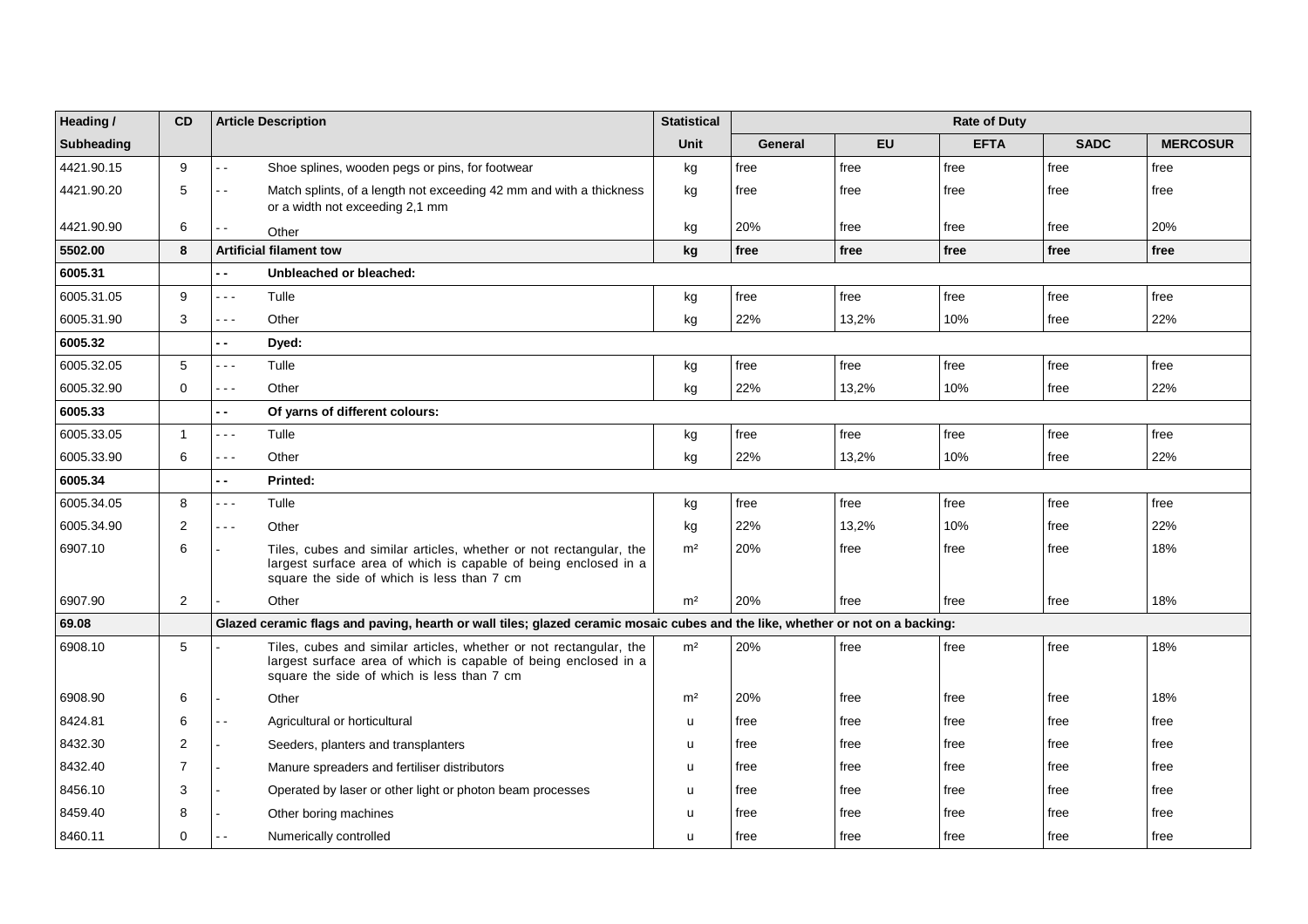| Heading /         | <b>CD</b>      | <b>Article Description</b>                                                                                                                                                                                                                                                                                                                                                                                                                                                   | <b>Statistical</b> | <b>Rate of Duty</b> |           |             |             |                 |
|-------------------|----------------|------------------------------------------------------------------------------------------------------------------------------------------------------------------------------------------------------------------------------------------------------------------------------------------------------------------------------------------------------------------------------------------------------------------------------------------------------------------------------|--------------------|---------------------|-----------|-------------|-------------|-----------------|
| <b>Subheading</b> |                |                                                                                                                                                                                                                                                                                                                                                                                                                                                                              | Unit               | General             | <b>EU</b> | <b>EFTA</b> | <b>SADC</b> | <b>MERCOSUR</b> |
| 8460.21           | 5              | Numerically controlled<br>$\sim$ $\sim$                                                                                                                                                                                                                                                                                                                                                                                                                                      | u                  | free                | free      | free        | free        | free            |
| 8469.00           | $\overline{2}$ | Typewriters (excluding printers of heading 84.43); word-processing<br><b>Imachines</b>                                                                                                                                                                                                                                                                                                                                                                                       | $\mathbf{u}$       | free                | free      | free        | free        | free            |
| 8473.10           | 8              | Parts and accessories of the machines of heading 84.69                                                                                                                                                                                                                                                                                                                                                                                                                       | kg                 | free                | free      | free        | free        | free            |
| 8528.41           | $\overline{4}$ | Of a kind solely or principally used in an automatic data processing<br>$\sim$ $\sim$<br>system of heading 84.71                                                                                                                                                                                                                                                                                                                                                             | $\mathsf{u}$       | free                | free      | free        | free        | free            |
| 8528.51           |                | Of a kind solely or principally used in an automatic data processing system of heading 84.71:<br>$\overline{\phantom{a}}$                                                                                                                                                                                                                                                                                                                                                    |                    |                     |           |             |             |                 |
| 8528.51.10        | 6              | Colour, with a screen with no side exceeding 45 cm<br>$\sim$ $\sim$                                                                                                                                                                                                                                                                                                                                                                                                          | u                  | free                | free      | free        | free        | free            |
| 8528.51.20        | 3              | Colour, with a screen size exceeding 3 m x 4 m<br>- - -                                                                                                                                                                                                                                                                                                                                                                                                                      | <b>u</b>           | free                | free      | free        | free        | free            |
| 8528.51.90        | 4              | Other<br>$\sim$ $-$                                                                                                                                                                                                                                                                                                                                                                                                                                                          | <b>u</b>           | 25%                 | free      | free        | free        | 25%             |
| 8528.61           | 3              | Of a kind solely or principally used in an automatic data processing<br>system of heading 84.71                                                                                                                                                                                                                                                                                                                                                                              | u                  | free                | free      | free        | free        | free            |
| 8701.90           |                | Other:                                                                                                                                                                                                                                                                                                                                                                                                                                                                       |                    |                     |           |             |             |                 |
| 8701.90.10        | $\mathbf 0$    | Two-wheeled tractors, of a cylinder capacity exceeding 2 000 cm <sup>3</sup><br>$\frac{1}{2} \frac{1}{2} \frac{1}{2} \frac{1}{2} \frac{1}{2} \frac{1}{2} \frac{1}{2} \frac{1}{2} \frac{1}{2} \frac{1}{2} \frac{1}{2} \frac{1}{2} \frac{1}{2} \frac{1}{2} \frac{1}{2} \frac{1}{2} \frac{1}{2} \frac{1}{2} \frac{1}{2} \frac{1}{2} \frac{1}{2} \frac{1}{2} \frac{1}{2} \frac{1}{2} \frac{1}{2} \frac{1}{2} \frac{1}{2} \frac{1}{2} \frac{1}{2} \frac{1}{2} \frac{1}{2} \frac{$ | u                  | 5%                  | free      | free        | free        | 5%              |
| 8701.90.90        | 9              | Other<br>$\frac{1}{2} \left( \frac{1}{2} \right)$                                                                                                                                                                                                                                                                                                                                                                                                                            | u                  | free                | free      | free        | free        | free            |
| 8703.90.31        | $\mathbf 0$    | Electric vehicles with a mass not exceeding 800 kg<br>$ -$                                                                                                                                                                                                                                                                                                                                                                                                                   | u                  | free                | free      | free        | free        | free            |
| 8703.90.33        | $\overline{7}$ | Other electric vehicles                                                                                                                                                                                                                                                                                                                                                                                                                                                      | <b>u</b>           | 25%                 | 25%       | 25%         | free        | 25%             |
| 9006.10           | $\mathbf 0$    | Cameras of a kind used for preparing printing plates or cylinders                                                                                                                                                                                                                                                                                                                                                                                                            | u                  | free                | free      | free        | free        | free            |
| 9401.51           | $\overline{4}$ | Of bamboo or rattan<br>$\sim$ $\sim$                                                                                                                                                                                                                                                                                                                                                                                                                                         | u                  | 20%                 | free      | 20%         | free        | 20%             |
| 9403.81           | 5              | Of bamboo or rattan<br>$\sim$ $\sim$                                                                                                                                                                                                                                                                                                                                                                                                                                         | kg                 | 20%                 | free      | free        | free        | 20%             |
| 9405.40.19        | 9              | Light emitting diode (LED) lamps of the screw-in, bayonet or similar<br>types                                                                                                                                                                                                                                                                                                                                                                                                | kg                 | 20%                 | free      | free        | free        | 20%             |
| 9406.00           | 3              | <b>Prefabricated buildings</b>                                                                                                                                                                                                                                                                                                                                                                                                                                               | kg                 | free                | free      | free        | free        | free            |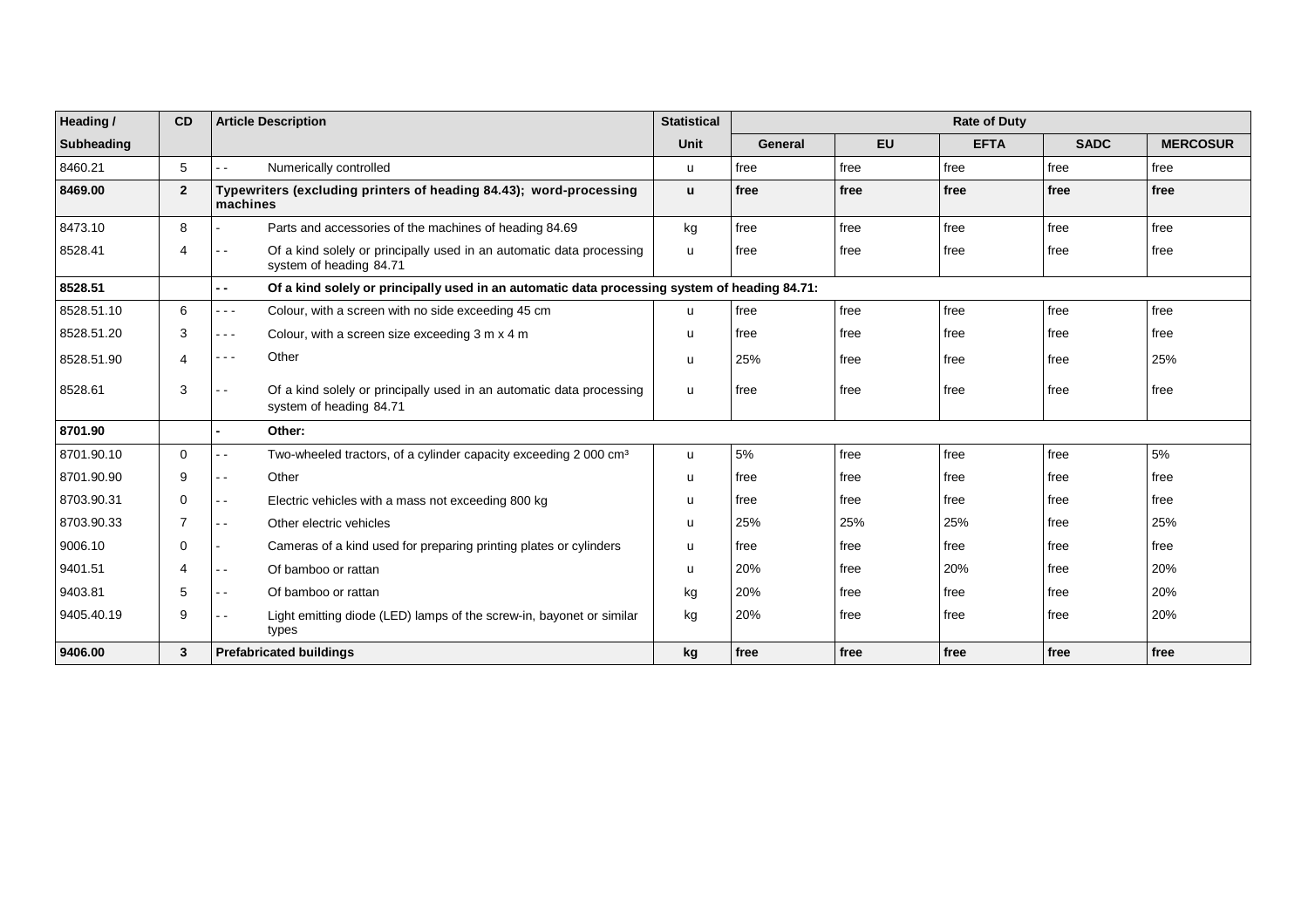| Heading /  | CD             | <b>Article Description</b>                                                                                                                                                                                                                                                                                                                                                                                                                | <b>Statistical</b> | <b>Rate of Duty</b> |           |             |             |                 |  |
|------------|----------------|-------------------------------------------------------------------------------------------------------------------------------------------------------------------------------------------------------------------------------------------------------------------------------------------------------------------------------------------------------------------------------------------------------------------------------------------|--------------------|---------------------|-----------|-------------|-------------|-----------------|--|
| Subheading |                |                                                                                                                                                                                                                                                                                                                                                                                                                                           | Unit               | <b>General</b>      | <b>EU</b> | <b>EFTA</b> | <b>SADC</b> | <b>MERCOSUR</b> |  |
| 0302.49    | 9              | Other<br>. .                                                                                                                                                                                                                                                                                                                                                                                                                              | kg                 | free                | free      | free        | free        | free            |  |
| 0302.9     |                | Livers, roes, milt, fish fins, heads, tails, maws and other edible fish offal:                                                                                                                                                                                                                                                                                                                                                            |                    |                     |           |             |             |                 |  |
| 0302.91    | $\mathbf 0$    | Livers, roes and milt<br>$\overline{\phantom{a}}$                                                                                                                                                                                                                                                                                                                                                                                         | kg                 | free                | free      | free        | free        | free            |  |
| 0302.92    | $\overline{7}$ | Shark fins<br>$\sim$ $\sim$                                                                                                                                                                                                                                                                                                                                                                                                               | kg                 | free                | free      | free        | free        | free            |  |
| 0302.99    |                | Other<br>$\sim$ $\sim$                                                                                                                                                                                                                                                                                                                                                                                                                    | kg                 | free                | free      | free        | free        | free            |  |
| 0303.59    | $\overline{7}$ | Other<br>- -                                                                                                                                                                                                                                                                                                                                                                                                                              | kg                 | free                | free      | free        | free        | free            |  |
| 0303.9     |                | Livers, roes, milt, fish fins, heads, tails, maws and other edible fish offal:                                                                                                                                                                                                                                                                                                                                                            |                    |                     |           |             |             |                 |  |
| 0303.91    | 4              | Livers, roes and milt                                                                                                                                                                                                                                                                                                                                                                                                                     | kg                 | free                | free      | free        | free        | free            |  |
| 0303.92    | $\Omega$       | Shark fins<br>$\sim$ $\sim$                                                                                                                                                                                                                                                                                                                                                                                                               | kg                 | free                | free      | free        | free        | free            |  |
| 0303.99    | 5              | Other<br>$\overline{\phantom{a}}$                                                                                                                                                                                                                                                                                                                                                                                                         | kg                 | free                | free      | free        | free        | free            |  |
| 0304.47    | 3              | Dogfish and other sharks<br>$ -$                                                                                                                                                                                                                                                                                                                                                                                                          | kg                 | 25%                 | 20%       | free        | free        | 25%             |  |
| 0304.48    | 9              | Rays and skates (Rajidae)<br>$\sim$                                                                                                                                                                                                                                                                                                                                                                                                       | kg                 | 25%                 | 20%       | free        | free        | 25%             |  |
| 0304.56    | -1             | Dogfish and other sharks<br>$\blacksquare$                                                                                                                                                                                                                                                                                                                                                                                                | kg                 | 25%                 | 20%       | free        | free        | 25%             |  |
| 0304.57    | 8              | Rays and skates (Rajidae)<br>$\overline{\phantom{a}}$                                                                                                                                                                                                                                                                                                                                                                                     | kg                 | 25%                 | 20%       | free        | free        | 25%             |  |
| 0304.88    |                | Dogfish, other sharks, rays and skates (Rajidae):<br>$\overline{\phantom{a}}$                                                                                                                                                                                                                                                                                                                                                             |                    |                     |           |             |             |                 |  |
| 0304.88.10 | 5              | Blocks, rectangular, of a mass of 7 kg or more but not exceeding<br>8 kg, free of interleaving plastics (excluding blocks containing<br>bones)                                                                                                                                                                                                                                                                                            | kg                 | free                | free      | free        | free        | free            |  |
| 0304.88.90 | 3              | Other<br>- - -                                                                                                                                                                                                                                                                                                                                                                                                                            | kg                 | 25%                 | 20%       | free        | free        | 22,5%           |  |
| 0304.96    |                | Dogfish and other sharks:<br>$\overline{\phantom{a}}$                                                                                                                                                                                                                                                                                                                                                                                     |                    |                     |           |             |             |                 |  |
| 0304.96.10 | $\overline{7}$ | Blocks, rectangular, of a mass of 7 kg or more but not exceeding 8<br>.<br>kg, free of interleaving plastics (excluding blocks containing bones)                                                                                                                                                                                                                                                                                          | kg                 | free                | free      | free        | free        | free            |  |
| 0304.96.90 | 5              | Other<br>$- - -$                                                                                                                                                                                                                                                                                                                                                                                                                          | kg                 | 25%                 | 20%       | free        | free        | 25%             |  |
| 0304.97    |                | Rays and skates (Rajidae):<br>Ξ.                                                                                                                                                                                                                                                                                                                                                                                                          |                    |                     |           |             |             |                 |  |
| 0304.97.10 | 3              | Blocks, rectangular, of a mass of 7 kg or more but not exceeding 8<br>.<br>kg, free of interleaving plastics (excluding blocks containing bones)                                                                                                                                                                                                                                                                                          | kg                 | free                | free      | free        | free        | free            |  |
| 0304.97.90 | -1             | Other<br>$\sim$ $\sim$ $\sim$                                                                                                                                                                                                                                                                                                                                                                                                             | kg                 | 25%                 | 20%       | free        | free        | 25%             |  |
| 0305.52    | 0              | Tilapias (Oreochromis spp.), catfish (Pangasius spp., Silurus spp.,<br>$\sim$ $\sim$<br>Clarias spp., Ictalurus spp.), carp (Cyprinus spp., Carassius spp.,<br>Ctenopharyngodon idellus, Hypophthalmichthys spp., Cirrhinus spp.,<br>Mylopharyngodon piceus, Catla catla, Labeo spp., Osteochilus<br>hasselti, Leptobarbus hoeveni, Megalobrama spp.), eels (Anguilla<br>spp.), Nile perch (Lates niloticus) and snakeheads (Channa spp.) | kg                 | 25%                 | 20%       | free        | free        | 25%             |  |

# **By the insertion of the following:**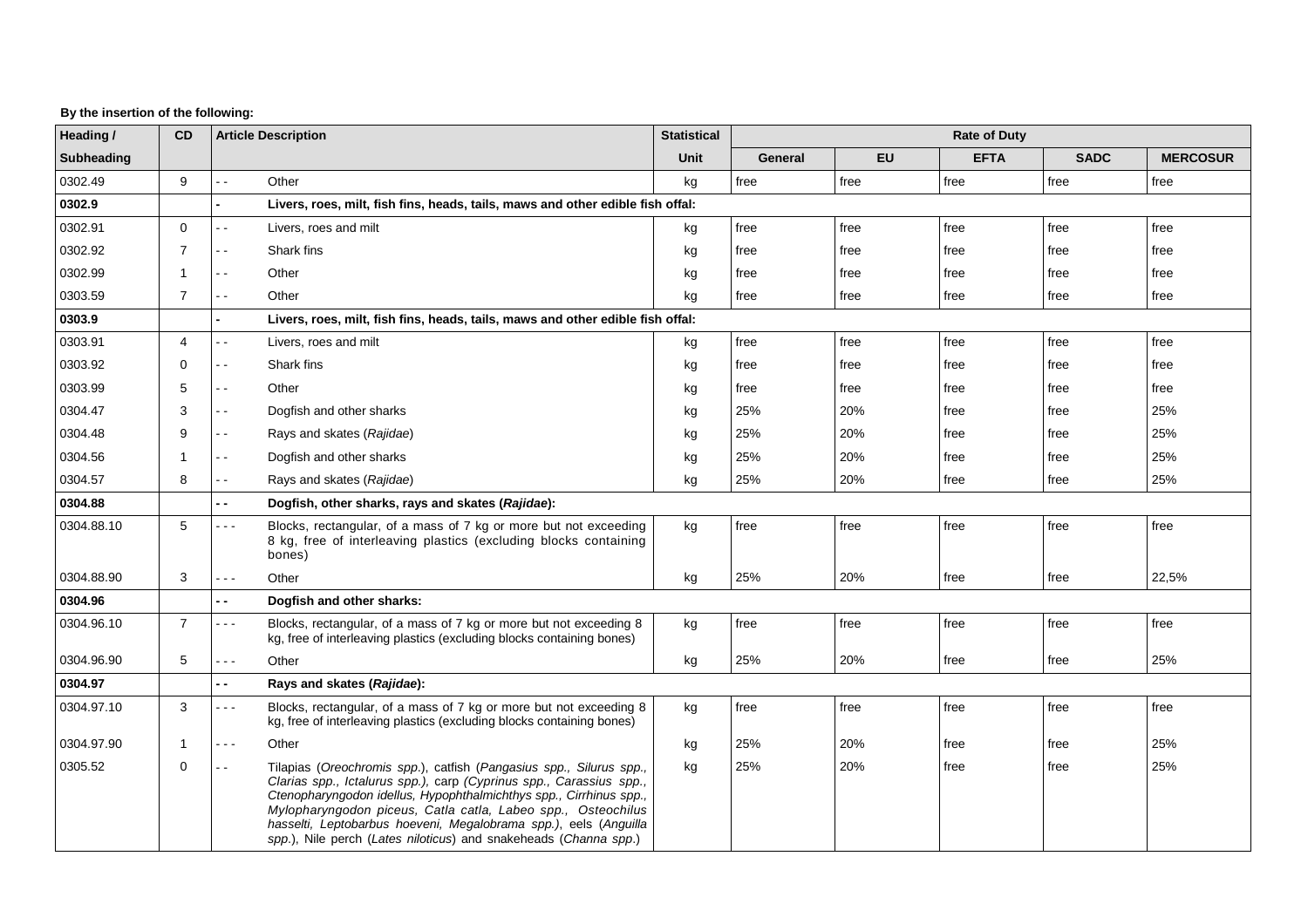| Heading /  | <b>CD</b>      |                          | <b>Article Description</b>                                                                                                                                                                                                                                                                                                                                                                                                                                                                                                                                                                                                                                                                                             | <b>Statistical</b> |         |           | <b>Rate of Duty</b> |             |                 |
|------------|----------------|--------------------------|------------------------------------------------------------------------------------------------------------------------------------------------------------------------------------------------------------------------------------------------------------------------------------------------------------------------------------------------------------------------------------------------------------------------------------------------------------------------------------------------------------------------------------------------------------------------------------------------------------------------------------------------------------------------------------------------------------------------|--------------------|---------|-----------|---------------------|-------------|-----------------|
| Subheading |                |                          |                                                                                                                                                                                                                                                                                                                                                                                                                                                                                                                                                                                                                                                                                                                        | <b>Unit</b>        | General | <b>EU</b> | <b>EFTA</b>         | <b>SADC</b> | <b>MERCOSUR</b> |
| 0305.53    | 6              | $\overline{\phantom{a}}$ | Fish of the families Bregmacerotidae, Euclichthyidae, Gadidae,<br>Macrouridae, Melanonidae, Merlucciidae, Moridae and<br>Muraenolepididae, excluding cod (Gadus morhua, Gadus ogac,<br>Gadus macrocephalus)                                                                                                                                                                                                                                                                                                                                                                                                                                                                                                            | kg                 | 25%     | 20%       | free                | free        | 25%             |
| 0305.54    |                |                          | Herrings (Clupea harengus, Clupea pallasii), anchovies (Engraulis spp.), sardines (Sardina pilchardus, Sardinops spp.), sardinella (Sardinella spp.), brisling or sprats<br>(Sprattus sprattus), mackerel (Scomber scombrus, Scomber australasicus, Scomber japonicas), Indian mackerels (Rastrelliger spp.), seerfishes (Scomberomorus<br>spp.), jack and horse mackerel (Trachurus spp.), jacks, crevalles (Caranx spp.), cobia (Rachycentron canadum), silver pomfrets (Pampus spp.), Pacific saury<br>(Cololabis saira), scads (Decapterus spp.), capelin (Mallotus villosus), swordfish (Xiphias gladius), Kawakawa (Euthynnus affinis), bonitos (Sarda spp.), marlins,<br>sailfishes, spearfish (Istiophoridae): |                    |         |           |                     |             |                 |
| 0305.54.10 | 9              | .                        | Anchovies (Engraulis spp.)                                                                                                                                                                                                                                                                                                                                                                                                                                                                                                                                                                                                                                                                                             | kg                 | free    | free      | free                | free        | free            |
| 0305.54.90 | 8              | .                        | Other                                                                                                                                                                                                                                                                                                                                                                                                                                                                                                                                                                                                                                                                                                                  | kg                 | 25%     | 20%       | free                | free        | 25%             |
| 0306.3     |                |                          | Live, fresh or chilled:                                                                                                                                                                                                                                                                                                                                                                                                                                                                                                                                                                                                                                                                                                |                    |         |           |                     |             |                 |
| 0306.31    | 8              |                          | Rock lobster and other sea crawfish (Palinurus spp., Panulirus spp.,<br>Jasus spp.)                                                                                                                                                                                                                                                                                                                                                                                                                                                                                                                                                                                                                                    | kg                 | free    | free      | free                | free        | free            |
| 0306.32    | 4              | $\overline{\phantom{a}}$ | Lobsters (Homarus spp.)                                                                                                                                                                                                                                                                                                                                                                                                                                                                                                                                                                                                                                                                                                | kg                 | free    | free      | free                | free        | free            |
| 0306.33    | $\Omega$       | $\sim$ $\sim$            | Crabs                                                                                                                                                                                                                                                                                                                                                                                                                                                                                                                                                                                                                                                                                                                  | kg                 | free    | free      | free                | free        | free            |
| 0306.34    | 7              | $\sim$                   | Norway lobsters (Nephrops norvegicus)                                                                                                                                                                                                                                                                                                                                                                                                                                                                                                                                                                                                                                                                                  | kg                 | free    | free      | free                | free        | free            |
| 0306.35    | 3              | - -                      | Cold-water shrimps and prawns (Pandalus spp., Crangon crangon)                                                                                                                                                                                                                                                                                                                                                                                                                                                                                                                                                                                                                                                         | kg                 | free    | free      | free                | free        | free            |
| 0306.36    | 9              | $\overline{\phantom{a}}$ | Other shrimps and prawns                                                                                                                                                                                                                                                                                                                                                                                                                                                                                                                                                                                                                                                                                               | kg                 | free    | free      | free                | free        | free            |
| 0306.39    | 9              | . .                      | Other, including flours, meals and pellets of crustaceans, fit for<br>human consumption                                                                                                                                                                                                                                                                                                                                                                                                                                                                                                                                                                                                                                | kg                 | free    | free      | free                | free        | free            |
| 0306.9     |                |                          | Other:                                                                                                                                                                                                                                                                                                                                                                                                                                                                                                                                                                                                                                                                                                                 |                    |         |           |                     |             |                 |
| 0306.91    |                |                          | Rock lobster and other sea crawfish (Palinurus spp., Panulirus spp., Jasus spp.):                                                                                                                                                                                                                                                                                                                                                                                                                                                                                                                                                                                                                                      |                    |         |           |                     |             |                 |
| 0306.91.10 | $\overline{2}$ | - - -                    | Smoked                                                                                                                                                                                                                                                                                                                                                                                                                                                                                                                                                                                                                                                                                                                 | kg                 | 5,5c/kg | free      | free                | free        | 5,5c/kg         |
| 0306.91.90 | $\Omega$       | .                        | Other                                                                                                                                                                                                                                                                                                                                                                                                                                                                                                                                                                                                                                                                                                                  | kg                 | free    | free      | free                | free        | free            |
| 0306.92    |                | $\overline{\phantom{0}}$ | Lobsters (Homarus spp.):                                                                                                                                                                                                                                                                                                                                                                                                                                                                                                                                                                                                                                                                                               |                    |         |           |                     |             |                 |
| 0306.92.10 | 9              | .                        | Smoked                                                                                                                                                                                                                                                                                                                                                                                                                                                                                                                                                                                                                                                                                                                 | kg                 | 30%     | free      | free                | free        | 30%             |
| 0306.92.90 | $\overline{7}$ | .                        | Other                                                                                                                                                                                                                                                                                                                                                                                                                                                                                                                                                                                                                                                                                                                  | kg                 | free    | free      | free                | free        | free            |
| 0306.93    |                |                          | Crabs:                                                                                                                                                                                                                                                                                                                                                                                                                                                                                                                                                                                                                                                                                                                 |                    |         |           |                     |             |                 |
| 0306.93.10 | 5              | .                        | Smoked                                                                                                                                                                                                                                                                                                                                                                                                                                                                                                                                                                                                                                                                                                                 | kg                 | 5,5c/kg | free      | free                | free        | 5,5c/kg         |
| 0306.93.90 | 3              | - - -                    | Other                                                                                                                                                                                                                                                                                                                                                                                                                                                                                                                                                                                                                                                                                                                  | kg                 | free    | free      | free                | free        | free            |
| 0306.94    |                | $\overline{\phantom{a}}$ | Norway Lobsters (Nephrops norvegicus):                                                                                                                                                                                                                                                                                                                                                                                                                                                                                                                                                                                                                                                                                 |                    |         |           |                     |             |                 |
| 0306.94.10 | $\mathbf{1}$   |                          | Smoked                                                                                                                                                                                                                                                                                                                                                                                                                                                                                                                                                                                                                                                                                                                 | kg                 | 5,5c/kg | free      | free                | free        | 5,5c/kg         |
| 0306.94.90 | 4              |                          | Other                                                                                                                                                                                                                                                                                                                                                                                                                                                                                                                                                                                                                                                                                                                  | kg                 | free    | free      | free                | free        | free            |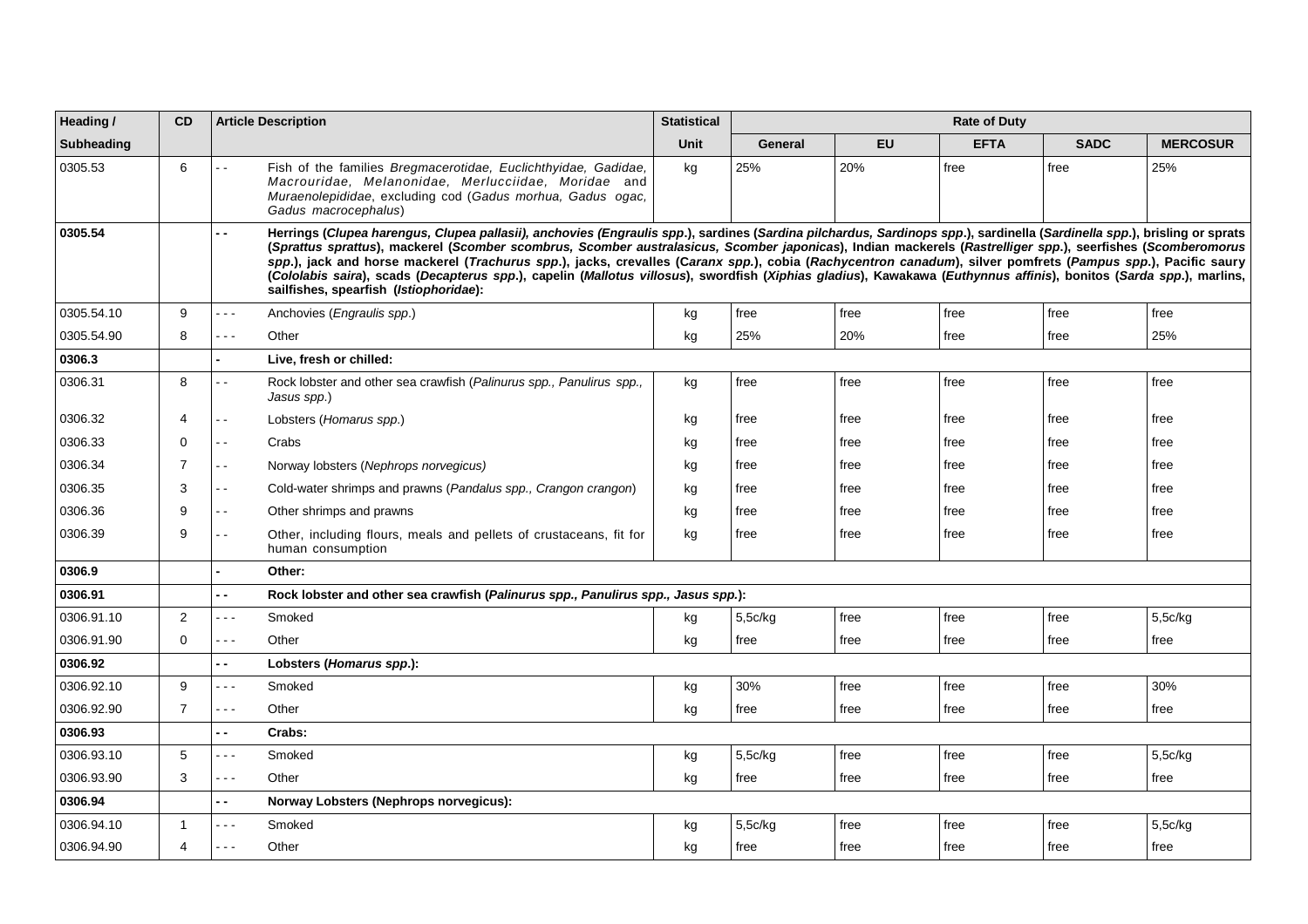| Heading /  | CD             | <b>Article Description</b>                                                                       | <b>Statistical</b> | <b>Rate of Duty</b> |           |             |             |                 |
|------------|----------------|--------------------------------------------------------------------------------------------------|--------------------|---------------------|-----------|-------------|-------------|-----------------|
| Subheading |                |                                                                                                  | Unit               | General             | <b>EU</b> | <b>EFTA</b> | <b>SADC</b> | <b>MERCOSUR</b> |
| 0306.95    |                | Shrimps and prawns:<br>$\overline{\phantom{a}}$                                                  |                    |                     |           |             |             |                 |
| 0306.95.10 | 8              | Smoked<br>.                                                                                      | kg                 | 5,5c/kg             | free      | free        | free        | 5,5c/kg         |
| 0306.95.90 | 6              | Other<br>- - -                                                                                   | kg                 | free                | free      | free        | free        | free            |
| 0306.99    |                | Other, including flours, meals and pellets of crustaceans, fit for human consumption:<br>$ -$    |                    |                     |           |             |             |                 |
| 0306.99.10 | 3              | Smoked<br>- - -                                                                                  | kg                 | 5,5c/kg             | free      | free        | free        | 5,5c/kg         |
| 0306.99.90 | $\overline{1}$ | Other<br>$\sim$ $\sim$ $\sim$                                                                    | kg                 | free                | free      | free        | free        | free            |
| 0307.12    | 9              | $\sim$ $\sim$<br>Frozen                                                                          | kg                 | free                | free      | free        | free        | free            |
| 0307.22    | 3              | Frozen<br>$\sim$                                                                                 | kg                 | free                | free      | free        | free        | free            |
| 0307.32    | 8              | Frozen<br>$\sim$ $\sim$                                                                          | kg                 | 25%                 | free      | free        | free        | 25%             |
| 0307.42    | $\overline{2}$ | Live, fresh or chilled<br>$\overline{\phantom{a}}$                                               | kg                 | free                | free      | free        | free        | free            |
| 0307.43    | 9              | Frozen<br>$\sim$ $\sim$                                                                          | kg                 | free                | free      | free        | free        | free            |
| 0307.52    | $\overline{7}$ | $\sim$ $\sim$<br>Frozen                                                                          | kg                 | free                | free      | free        | free        | free            |
| 0307.72    | 6              | Frozen<br>۰.                                                                                     | kg                 | free                | free      | free        | free        | free            |
| 0307.82    | 0              | Live, fresh or chilled stromboid conchs (Strombus spp.)<br>$\sim$ $\sim$                         | kg                 | free                | free      | free        | free        | free            |
| 0307.83    | $\overline{7}$ | Frozen abalone (Haliotis spp.)<br>$ -$                                                           | kg                 | free                | free      | free        | free        | free            |
| 0307.84    | 3              | Frozen Stromboid conchs (Strombus spp.)<br>$\overline{\phantom{a}}$                              | kg                 | free                | free      | free        | free        | free            |
| 0307.87    |                | Other abalone (Haliotis spp.):<br>$\overline{\phantom{a}}$                                       |                    |                     |           |             |             |                 |
| 0307.87.10 | 5              | Smoked<br>.                                                                                      | kg                 | 5,5c/kg             | free      | free        | free        | 5,5c/kg         |
| 0307.87.90 | 8              | Other<br>- - -                                                                                   | kg                 | free                | free      | free        | free        | free            |
| 0307.88    |                | Other stromboid conchs (Strombus spp.):<br>$-$                                                   |                    |                     |           |             |             |                 |
| 0307.88.10 | 6              | Smoked<br>- - -                                                                                  | kg                 | 5,5c/kg             | free      | free        | free        | 5,5c/kg         |
| 0307.88.90 | 4              | Other<br>$\sim$ $\sim$ $\sim$                                                                    | kg                 | free                | free      | free        | free        | free            |
| 0307.92    | 5              | Frozen<br>$\sim$ $-$                                                                             | kg                 | free                | free      | free        | free        | free            |
| 0308.12    | $\overline{2}$ | Frozen<br>$ -$                                                                                   | kg                 | free                | free      | free        | free        | free            |
| 0308.22    | $\overline{7}$ | Frozen<br>$ -$                                                                                   | kg                 | free                | free      | free        | free        | free            |
| 0805.2     |                | Mandarins (including tangerines and satsumas); clementines, wilkings and similar citrus hybrids: |                    |                     |           |             |             |                 |
| 0805.21    |                | $-$<br>Mandarins (including tangerines and satsumas):                                            |                    |                     |           |             |             |                 |
| 0805.21.10 | 6              | Fresh<br>.                                                                                       | kg                 | 4%                  | free      | 4%          | free        | 4%              |
| 0805.21.90 | 4              | Other<br>$- - -$                                                                                 | kg                 | 4%                  | free      | 4%          | free        | 4%              |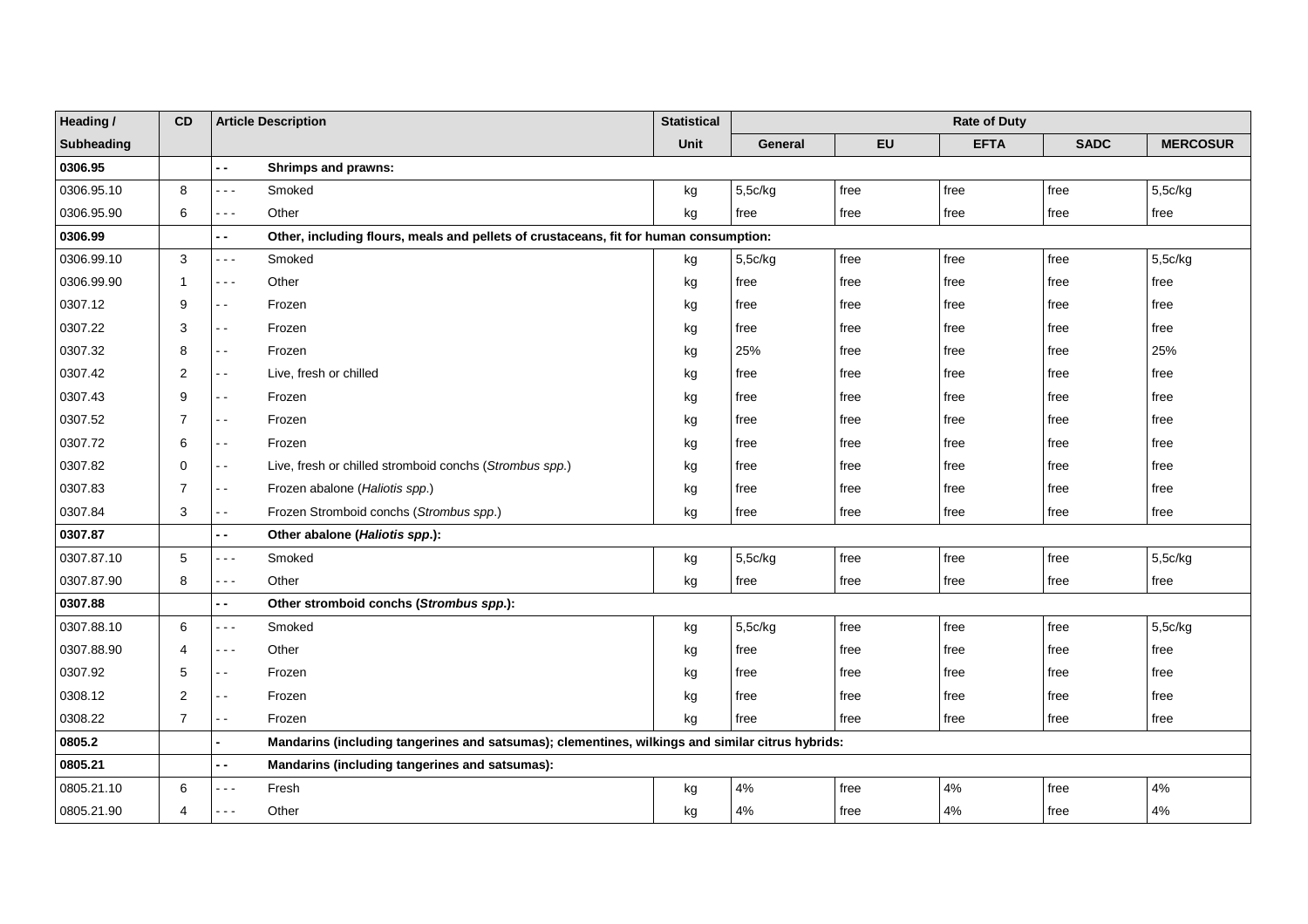| Heading /  | <b>CD</b>      | <b>Article Description</b>                                                                                                        | <b>Statistical</b> | <b>Rate of Duty</b> |                |             |             |                 |
|------------|----------------|-----------------------------------------------------------------------------------------------------------------------------------|--------------------|---------------------|----------------|-------------|-------------|-----------------|
| Subheading |                |                                                                                                                                   | Unit               | General             | <b>EU</b>      | <b>EFTA</b> | <b>SADC</b> | <b>MERCOSUR</b> |
| 0805.22    |                | ٠.<br><b>Clementines:</b>                                                                                                         |                    |                     |                |             |             |                 |
| 0805.22.10 | $\overline{2}$ | $- - -$<br>Fresh                                                                                                                  | kg                 | 4%                  | free           | 4%          | free        | 4%              |
| 0805.22.90 | $\mathbf 0$    | Other<br>$- - -$                                                                                                                  | kg                 | $4\%$               | free           | 4%          | free        | 4%              |
| 0805.29    |                | $-$<br>Other:                                                                                                                     |                    |                     |                |             |             |                 |
| 0805.29.10 | $\overline{7}$ | .<br>Fresh                                                                                                                        | kg                 | 4%                  | free           | 4%          | free        | 4%              |
| 0805.29.90 | 5              | Other<br>$\sim$ $ -$                                                                                                              | kg                 | 4%                  | free           | 4%          | free        | 4%              |
| 1211.20.10 | 5              | Chilled or frozen<br>$\sim$ $\sim$                                                                                                | kg                 | free                | free           | free        | free        | free            |
| 1211.20.90 | 3              | Other<br>$\sim$ $\sim$                                                                                                            | kg                 | 12%                 | free           | 12%         | free        | 12%             |
| 1211.30.10 | 4              | Chilled or frozen<br>$\overline{\phantom{a}}$                                                                                     | kg                 | free                | free           | free        | free        | free            |
| 1211.30.90 | 8              | Other<br>$\sim$ $\sim$                                                                                                            | kg                 | 15%                 | free           | 15%         | free        | 15%             |
| 1211.40.10 | 4              | Chilled or frozen<br>۰.                                                                                                           | kg                 | free                | free           | free        | free        | free            |
| 1211.40.90 | 2              | Other<br>$\overline{\phantom{a}}$                                                                                                 | kg                 | 15%                 | free           | 15%         | free        | 15%             |
| 1211.50    |                | Ephedra:                                                                                                                          |                    |                     |                |             |             |                 |
| 1211.50.10 | 9              | Chilled or frozen<br>$ -$                                                                                                         | kg                 | free                | free           | free        | free        | free            |
| 1211.50.90 | $\overline{7}$ | Other<br>$\overline{\phantom{a}}$                                                                                                 | kg                 | 20%                 | free           | 20%         | free        | 20%             |
| 1211.90.05 | $\mathbf 0$    | Chilled or frozen<br>$ -$                                                                                                         | kg                 | free                | free           | free        | free        | free            |
| 1302.14    |                | $\overline{\phantom{a}}$<br>Of ephedra:                                                                                           |                    |                     |                |             |             |                 |
| 1302.14.10 | 9              | Suitable for pharmaceutical purposes imported from Switzerland<br>$- - -$                                                         | kg                 | 15%                 | free           | free        | free        | 15%             |
| 1302.14.20 | 6              | Other, suitable for pharmaceutical purposes<br>$- - -$                                                                            | kg                 | 15%                 | free           | 15%         | free        | 15%             |
| 1302.14.90 | $\overline{7}$ | Other<br>- - -                                                                                                                    | kg                 | 25%                 | free           | free        | free        | 25%             |
| 1604.18    |                | <b>Shark fins:</b><br>$\overline{\phantom{a}}$                                                                                    |                    |                     |                |             |             |                 |
| 1604.18.10 | $\overline{7}$ | Frozen<br>.                                                                                                                       | kg                 | 25% or 200c/kg      | 20% or 160c/kg | free        | free        | 25% or 200c/kg  |
| 1604.18.90 | 5              | Other<br>- - -                                                                                                                    | kg                 | 6c/kg               | free           | free        | free        | 6c/kg           |
| 2202.9     |                | Other:                                                                                                                            |                    |                     |                |             |             |                 |
| 2202.91    |                | Non-alcoholic beer:<br>. .                                                                                                        |                    |                     |                |             |             |                 |
| 2202.91.20 | $\mathbf 0$    | In sealed containers holding 2.5 li or less (excluding those in<br>.<br>collapsible plastic tubes and those with a basis of milk) | li                 | 21%                 | free           | free        | free        | 21%             |
| 2202.91.90 | $\mathbf 0$    | Other<br>$- - -$                                                                                                                  | -li                | 21%                 | free           | free        | free        | 21%             |
| 2202.99    |                | ٠.<br>Other:                                                                                                                      |                    |                     |                |             |             |                 |
| 2202.99.20 | $\mathbf 0$    | In sealed containers holding 2.5 li or less (excluding those in<br>.<br>collapsible plastic tubes and those with a basis of milk) | -li                | 21%                 | free           | free        | free        | 21%             |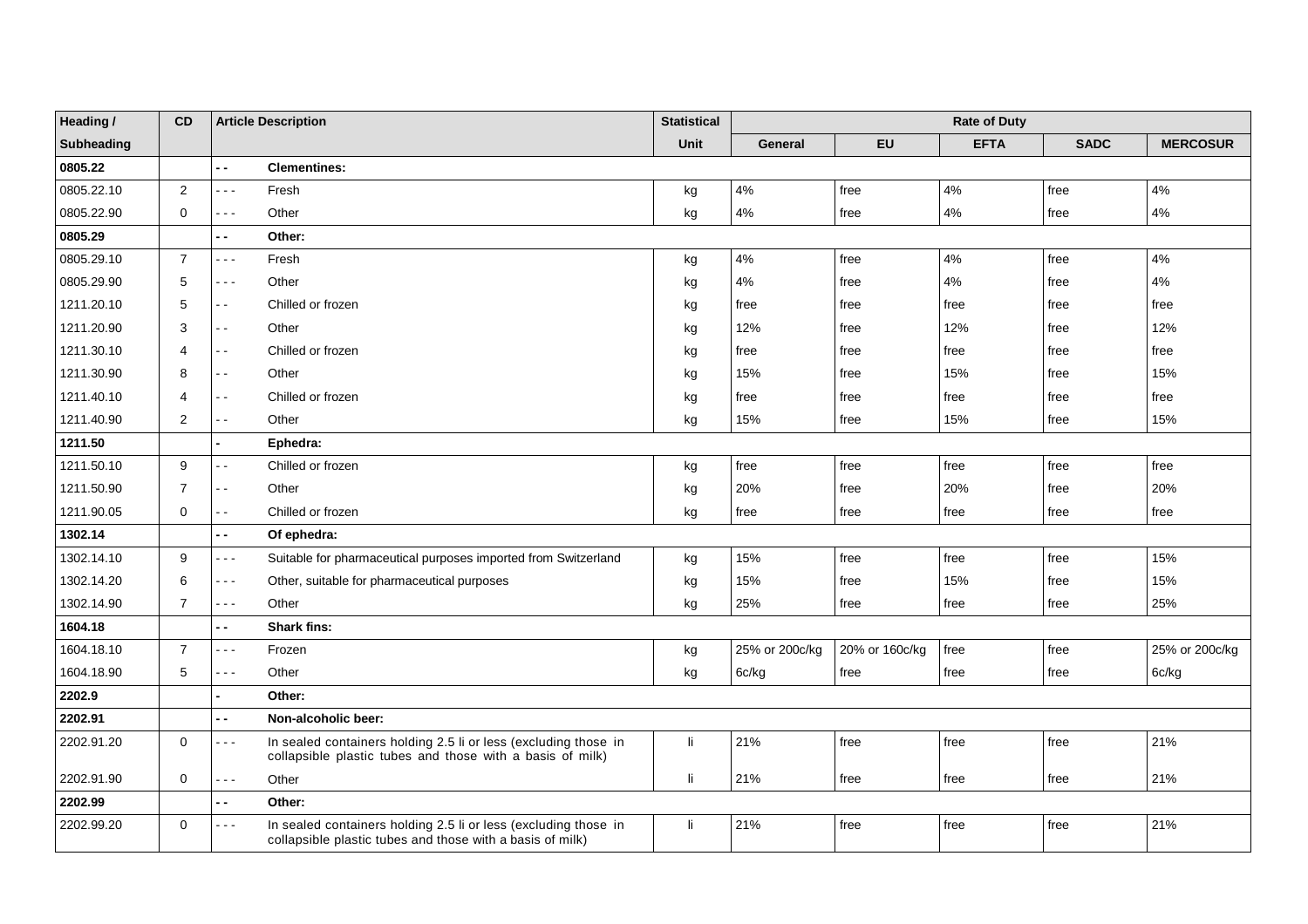| Heading /  | <b>CD</b>      |                             | <b>Article Description</b>                                                                                                                                                                                                                                                                                    | <b>Statistical</b> | <b>Rate of Duty</b> |           |             |             |                 |
|------------|----------------|-----------------------------|---------------------------------------------------------------------------------------------------------------------------------------------------------------------------------------------------------------------------------------------------------------------------------------------------------------|--------------------|---------------------|-----------|-------------|-------------|-----------------|
| Subheading |                |                             |                                                                                                                                                                                                                                                                                                               | Unit               | General             | <b>EU</b> | <b>EFTA</b> | <b>SADC</b> | <b>MERCOSUR</b> |
| 2202.99.90 | $\overline{1}$ | 222                         | Other                                                                                                                                                                                                                                                                                                         | -li                | 21%                 | free      | free        | free        | 21%             |
| 2204.22    |                | н.                          | In containers holding more than 2 li but not more than 10 li:                                                                                                                                                                                                                                                 |                    |                     |           |             |             |                 |
| 2204.22.30 | 9              | .                           | Grape must with fermentation prevented or arrested by the addition<br>of alcohol                                                                                                                                                                                                                              | li.                | 25%                 | free      | 25%         | free        | 25%             |
| 2204.22.4  |                | $- - -$                     | <b>Unfortified wine:</b>                                                                                                                                                                                                                                                                                      |                    |                     |           |             |             |                 |
| 2204.22.41 | $\overline{4}$ | .                           | With an alcoholic strength of at least 4.5 per cent by volume but not<br>exceeding 16.5 per cent by vol.                                                                                                                                                                                                      | li.                | 25%                 | free      | 25%         | free        | 25%             |
| 2204.22.42 | 2              | .                           | Other                                                                                                                                                                                                                                                                                                         | -li                | 25%                 | free      | 25%         | free        | 25%             |
| 2204.22.5  |                | .                           | Fortified wine:                                                                                                                                                                                                                                                                                               |                    |                     |           |             |             |                 |
| 2204.22.51 | $\overline{1}$ | .                           | With an alcoholic strength of at least 15 per cent by volume but not<br>exceeding 22 per cent by vol.                                                                                                                                                                                                         | li.                | 25%                 | free      | 25%         | free        | 25%             |
| 2204.22.52 | $\overline{1}$ | $\sim$ $\sim$ $\sim$ $\sim$ | Other                                                                                                                                                                                                                                                                                                         | -li                | 25%                 | free      | 25%         | free        | 25%             |
| 2811.12    | 5              | i.                          | Hydrogen cyanide (hydrocyanic acid)                                                                                                                                                                                                                                                                           | kg                 | free                | free      | free        | free        | free            |
| 2812.1     |                |                             | <b>Chlorides and chloride oxides:</b>                                                                                                                                                                                                                                                                         |                    |                     |           |             |             |                 |
| 2812.11    | $\overline{c}$ | $ -$                        | Carbonyl dichloride (phosgene)                                                                                                                                                                                                                                                                                | kg                 | free                | free      | free        | free        | free            |
| 2812.12    | 9              | $\overline{\phantom{a}}$    | Phosphorus oxychloride                                                                                                                                                                                                                                                                                        | kg                 | free                | free      | free        | free        | free            |
| 2812.13    | 5              | - -                         | Phosphorus trichloride                                                                                                                                                                                                                                                                                        | kg                 | free                | free      | free        | free        | free            |
| 2812.14    | $\mathbf 1$    | $\overline{\phantom{a}}$    | Phosphorus pentachloride                                                                                                                                                                                                                                                                                      | kg                 | free                | free      | free        | free        | free            |
| 2812.15    | 8              | . .                         | Sulphur monochloride                                                                                                                                                                                                                                                                                          | kg                 | free                | free      | free        | free        | free            |
| 2812.16    | 4              | ٠.                          | Sulphur dichloride                                                                                                                                                                                                                                                                                            | kg                 | free                | free      | free        | free        | free            |
| 2812.17    | $\mathbf 0$    | - -                         | Thionyl chloride                                                                                                                                                                                                                                                                                              | kg                 | free                | free      | free        | free        | free            |
| 2812.19    |                | $\overline{\phantom{a}}$    | Other:                                                                                                                                                                                                                                                                                                        |                    |                     |           |             |             |                 |
| 2812.19.10 | $\mathbf 0$    | $\sim$ $\sim$               | Arsenic trichloride                                                                                                                                                                                                                                                                                           | kg                 | free                | free      | free        | free        | free            |
| 2812.19.90 | 9              | $-1$                        | Other                                                                                                                                                                                                                                                                                                         | kg                 | free                | free      | free        | free        | free            |
| 28.53      |                |                             | Phosphides, whether or not chemically defined, (excluding ferrophosphorus; other inorganic compounds) (including distilled or conductivity water and water of<br>similar purity); liquid air (whether or not rare gases have been removed); compressed air; amalgams (excluding amalgams of precious metals): |                    |                     |           |             |             |                 |
| 2853.10    | $\mathbf 0$    |                             | Cyanogen chloride (chlorcyan)                                                                                                                                                                                                                                                                                 | kg                 | free                | free      | free        | free        | free            |
| 2853.90    |                |                             | Other:                                                                                                                                                                                                                                                                                                        |                    |                     |           |             |             |                 |
| 2853.90.10 | 4              | $\overline{\phantom{a}}$    | Phosphides, whether or not chemically defined (excluding<br>ferrophosphorous)                                                                                                                                                                                                                                 | kg                 | free                | free      | free        | free        | free            |
| 2853.90.90 | $\overline{2}$ | $\sim$ $\sim$               | Other                                                                                                                                                                                                                                                                                                         | kg                 | free                | free      | free        | free        | free            |
| 2903.83    | 4              | $\sim$ $\sim$               | Mirex (ISO)                                                                                                                                                                                                                                                                                                   | kg                 | free                | free      | free        | free        | free            |
| 2903.93    | 4              | ٠.                          | Pentachlorobenzene (ISO)                                                                                                                                                                                                                                                                                      | kg                 | free                | free      | free        | free        | free            |
| 2903.94    | $\mathbf 0$    | ٠.                          | Hexabromobiphenyls                                                                                                                                                                                                                                                                                            | kg                 | free                | free      | free        | free        | free            |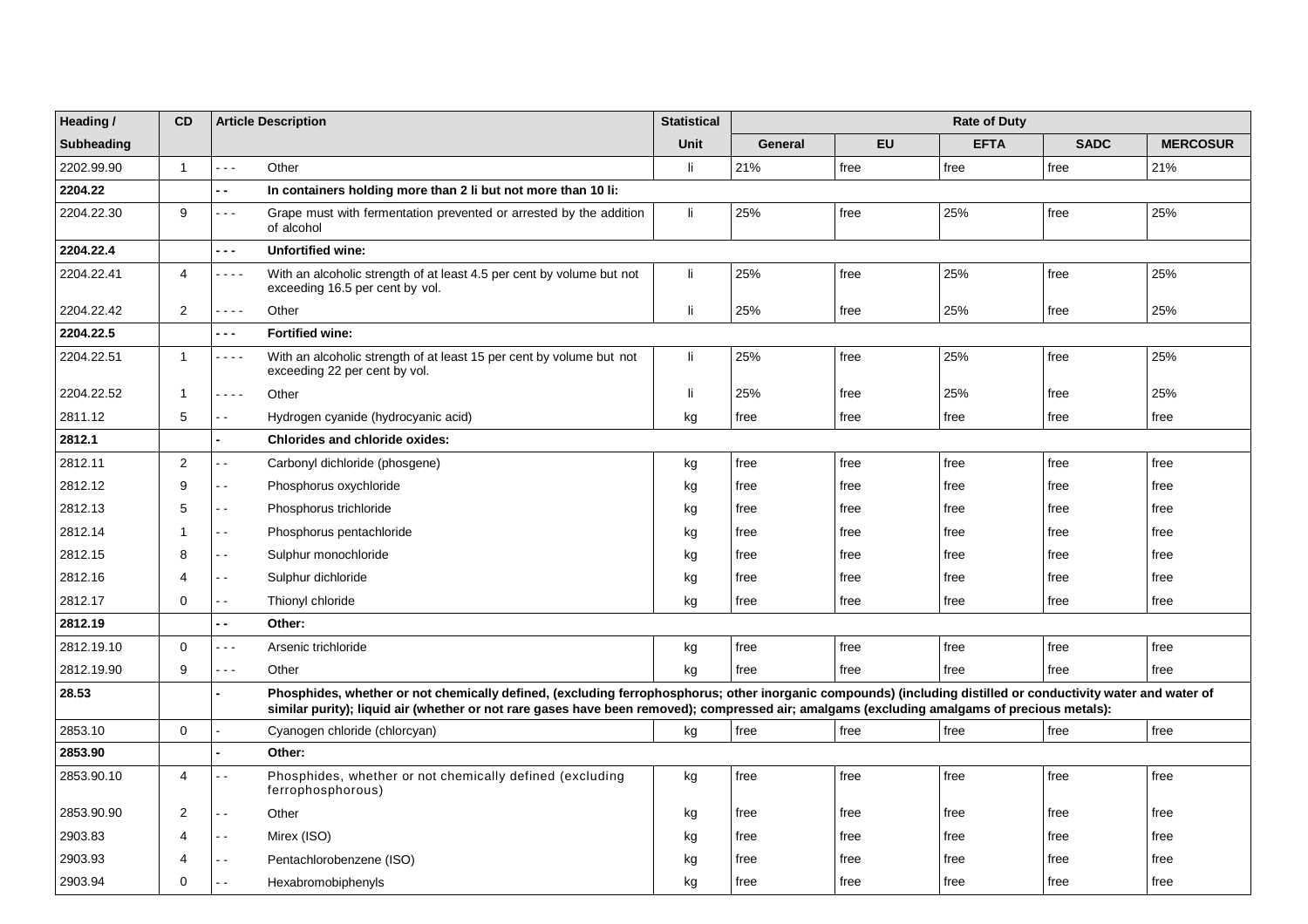| Heading /         | CD             | <b>Article Description</b>                                                                            | <b>Statistical</b> | <b>Rate of Duty</b> |           |             |             |                 |  |
|-------------------|----------------|-------------------------------------------------------------------------------------------------------|--------------------|---------------------|-----------|-------------|-------------|-----------------|--|
| <b>Subheading</b> |                |                                                                                                       | <b>Unit</b>        | <b>General</b>      | <b>EU</b> | <b>EFTA</b> | <b>SADC</b> | <b>MERCOSUR</b> |  |
| 2904.3            |                | Perfluorooctane sulphonic acid, its salts and perfluorooctane sulphonyl fluoride:                     |                    |                     |           |             |             |                 |  |
| 2904.31           | 8              | Perfluorooctane sulphonic acid<br>$ -$                                                                | kg                 | free                | free      | free        | free        | free            |  |
| 2904.32           | 4              | Ammonium perfluorooctane sulphonate<br>$\overline{\phantom{a}}$                                       | kg                 | free                | free      | free        | free        | free            |  |
| 2904.33           | $\mathbf 0$    | Lithium perfluorooctane sulphonate<br>$ -$                                                            | kg                 | free                | free      | free        | free        | free            |  |
| 2904.34           | $\overline{7}$ | Potassium perfluorooctane sulphonate<br>$\overline{a}$                                                | kg                 | free                | free      | free        | free        | free            |  |
| 2904.35           | 3              | Other salts of perfluorooctane sulphonic acid<br>$\sim$ $\sim$                                        | kg                 | free                | free      | free        | free        | free            |  |
| 2904.36           | 5              | Perfluorooctane sulphonyl fluoride<br>$ -$                                                            | kg                 | free                | free      | free        | free        | free            |  |
| 2904.9            |                | Other:                                                                                                |                    |                     |           |             |             |                 |  |
| 2904.91           | 5              | Trichloronitromethane (chloropicrin)<br>$\overline{a}$                                                | kg                 | free                | free      | free        | free        | free            |  |
| 2904.99           | 6              | Other<br>$ -$                                                                                         | kg                 | free                | free      | free        | free        | free            |  |
| 2910.50           | 9              | Endrin (ISO)                                                                                          | kg                 | free                | free      | free        | free        | free            |  |
| 2914.62           | 0              | Coenzyme Q10 (ubidecarenone (INN))<br>$ -$                                                            | kg                 | free                | free      | free        | free        | free            |  |
| 2914.7            |                | Halogenated, sulphonated, nitrated or nitrosated derivatives:                                         |                    |                     |           |             |             |                 |  |
| 2914.71           | 9              | Chlordecone (ISO)                                                                                     | kg                 | free                | free      | free        | free        | free            |  |
| 2914.79           | $\mathbf 1$    | Other<br>$ -$                                                                                         | kg                 | free                | free      | free        | free        | free            |  |
| 2918.17           | 4              | 2,2-Diphenyl-2-hydroxyacetic acid (benzilic acid)<br>$\blacksquare$                                   | kg                 | free                | free      | free        | free        | free            |  |
| 2920.2            |                | Phosphite esters and their salts; their halogenated, sulphonated, nitrated or nitrosated derivatives: |                    |                     |           |             |             |                 |  |
| 2920.21           | 4              | Dimethyl phosphite<br>$\sim$ $\sim$                                                                   | kg                 | free                | free      | free        | free        | free            |  |
| 2920.22           | $\mathbf 0$    | Diethyl phosphite<br>$\sim$ $\sim$                                                                    | kg                 | free                | free      | free        | free        | free            |  |
| 2920.23           | $\overline{7}$ | Trimethyl phosphite<br>$ -$                                                                           | kg                 | free                | free      | free        | free        | free            |  |
| 2920.24           | 3              | Triethyl phosphite<br>$ -$                                                                            | kg                 | free                | free      | free        | free        | free            |  |
| 2920.29           | 5              | Other<br>$\blacksquare$                                                                               | kg                 | free                | free      | free        | free        | free            |  |
| 2920.30           | 2              | Endosulfan (ISO)<br>÷.                                                                                | kg                 | free                | free      | free        | free        | free            |  |
| 2921.12           | 8              | 2-(N,N-Dimethylamino)ethylchloride hydrochloride<br>$ -$                                              | kg                 | free                | free      | free        | free        | free            |  |
| 2921.13           | 6              | 2-(N,N-Diethylamino) ethylchloride hydrochloride<br>$\sim$ $\sim$                                     | kg                 | free                | free      | free        | free        | free            |  |
| 2921.14           | $\overline{2}$ | 2-(N,N-Diisopropylamino)ethylchloride hydrochloride<br>$\blacksquare$                                 | kg                 | free                | free      | free        | free        | free            |  |
| 2922.15           | 2              | Triethanolamine<br>$\sim$                                                                             | kg                 | free                | free      | free        | free        | free            |  |
| 2922.16           | 9              | Diethanolammonium perfluorooctane sulphonate<br>$\overline{\phantom{a}}$                              | kg                 | free                | free      | free        | free        | free            |  |
| 2922.17           | 5              | Methyldiethanolamine and ethyldiethanolamine<br>$\sim$ $\sim$                                         | kg                 | free                | free      | free        | free        | free            |  |
| 2922.18           | 1              | 2-(N,N-Diisopropylamino)ethanol<br>$\overline{\phantom{a}}$                                           | kg                 | free                | free      | free        | free        | free            |  |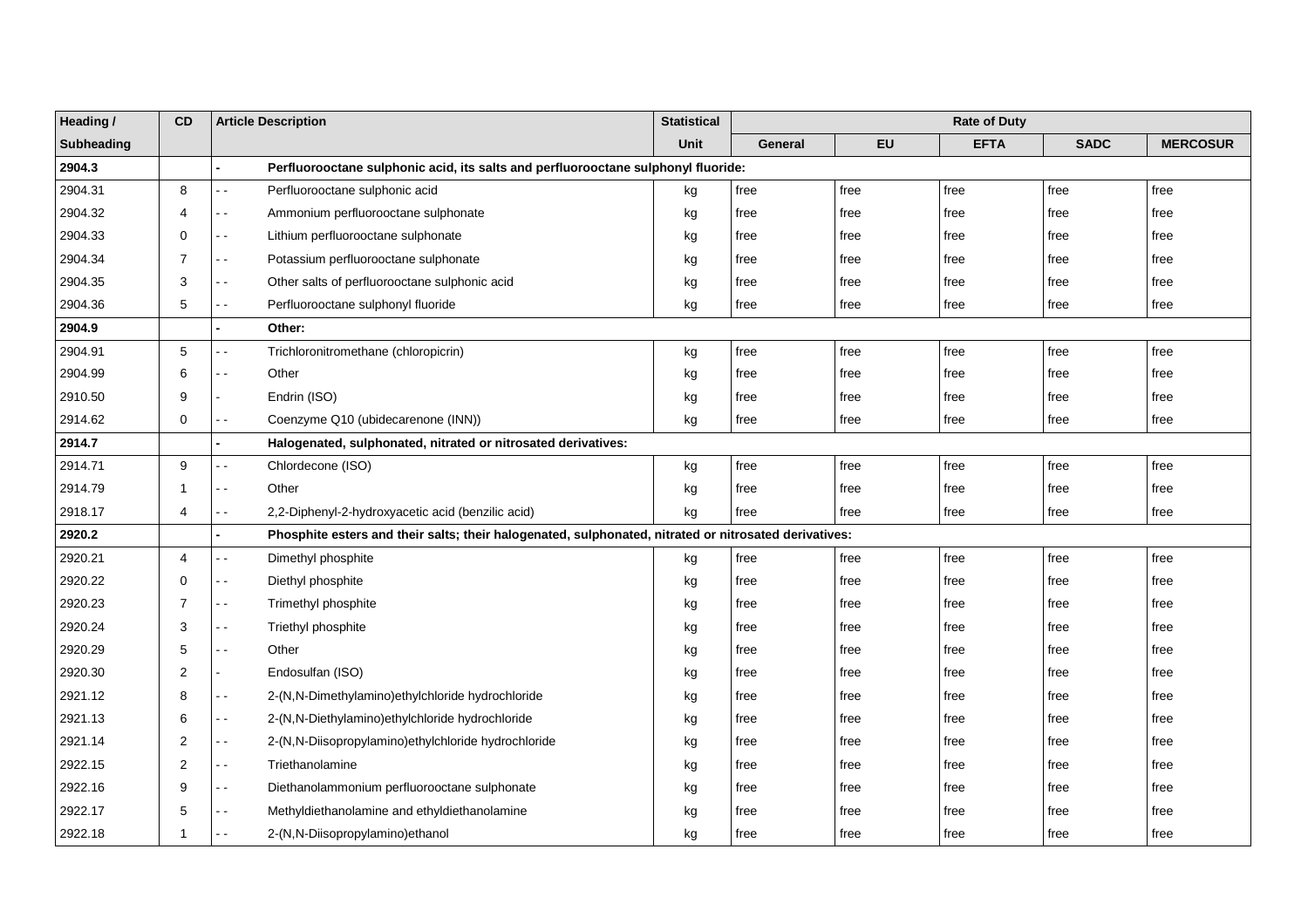| Heading /         | CD             | <b>Article Description</b>                                                                     | <b>Statistical</b> | <b>Rate of Duty</b> |      |             |             |                 |
|-------------------|----------------|------------------------------------------------------------------------------------------------|--------------------|---------------------|------|-------------|-------------|-----------------|
| <b>Subheading</b> |                |                                                                                                | Unit               | General             | EU   | <b>EFTA</b> | <b>SADC</b> | <b>MERCOSUR</b> |
| 2922.19.10        | 5              | Triethanolamine salts<br>$\sim$ $\sim$ $\sim$                                                  | kg                 | free                | free | free        | free        | free            |
| 2923.30           | 3              | Tetraethylammonium perfluorooctane sulphonate                                                  | kg                 | free                | free | free        | free        | free            |
| 2923.40           | 8              | Didecyldimethylammonium perfluorooctane sulphonate                                             | kg                 | free                | free | free        | free        | free            |
| 2924.25           | 4              | Alachlor (ISO)<br>. .                                                                          | kg                 | free                | free | free        | free        | free            |
| 2926.40           | 9              | alpha-Phenylacetoacetonitrile                                                                  | kg                 | free                | free | free        | free        | free            |
| 2930.60           | 9              | 2-(N,N-Diethylamino) ethanethiol                                                               | kg                 | free                | free | free        | free        | free            |
| 2930.70           | 3              | Bis(2-hydroxyethyl)sulfide (thiodiglycol (INN))                                                | kg                 | free                | free | free        | free        | free            |
| 2930.80           |                | Aldicarb (ISO), captafol (ISO) and methamidophos (ISO):                                        |                    |                     |      |             |             |                 |
| 2930.80.10        | 5              | Aldicarb (ISO)                                                                                 | kg                 | free                | free | free        | free        | free            |
| 2930.80.20        | 2              | Captafol (ISO)<br>$ -$                                                                         | kg                 | free                | free | free        | free        | free            |
| 2930.80.30        | 4              | Methamidophos (ISO)<br>. .                                                                     | kg                 | free                | free | free        | free        | free            |
| 2931.3            |                | Other organo-phosphorous derivatives:                                                          |                    |                     |      |             |             |                 |
| 2931.31           | 5              | Dimethyl methylphosphonate<br>. .                                                              | kg                 | free                | free | free        | free        | free            |
| 2931.32           | $\mathbf 1$    | Dimethyl propylphosphonate<br>$\overline{\phantom{a}}$                                         | kg                 | free                | free | free        | free        | free            |
| 2931.33           | 8              | Diethyl ethylphosphonate<br>$ -$                                                               | kg                 | free                | free | free        | free        | free            |
| 2931.34           | 4              | Sodium 3-(trihydroxysilyl)propyl methylphosphonate<br>$\overline{\phantom{a}}$                 | kg                 | free                | free | free        | free        | free            |
| 2931.35           | 0              | 2,4,6-Tripopyl-1,3,5,2,4,6-trioxatriphosphinane 2,4,6-trioxide<br>۵.                           | kg                 | free                | free | free        | free        | free            |
| 2931.36           | $\overline{7}$ | (5-Ethyl-2-methyl-2-oxido-1,3,2-dioxaphosphinan-5-yl)methyl methyl<br>- -<br>methylphosphonate | kg                 | free                | free | free        | free        | free            |
| 2931.37           | 3              | Bis[(5-ethyl-2-methyl-2-oxido-1,3,2-dioxaphosphinan-5-yl)methyl]<br>. .<br>methylphosphonate   | kg                 | free                | free | free        | free        | free            |
| 2931.38           | 4              | Salt of methylphosphonic acid and (aminoiminomethyl)urea (1:1)<br>$ -$                         | kg                 | free                | free | free        | free        | free            |
| 2931.39           | 6              | Other<br>$ -$                                                                                  | kg                 | free                | free | free        | free        | free            |
| 2932.14           | 9              | Sucralose<br>$\sim$ $\sim$                                                                     | kg                 | free                | free | free        | free        | free            |
| 2933.92           | 6              | Azinphos-methyl (ISO)                                                                          | kg                 | free                | free | free        | free        | free            |
| 29.35             |                | Sulphonamides:                                                                                 |                    |                     |      |             |             |                 |
| 2935.10           | 4              | N-Methylperfluorooctane sulphonamide                                                           | kg                 | free                | free | free        | free        | free            |
| 2935.20           | 9              | N-Ethylperfluorooctane sulphonamide                                                            | kg                 | free                | free | free        | free        | free            |
| 2935.30           | 3              | N-Ethyl-N-(2-hydroxyethyl) perfluorooctane sulphonamide                                        | kg                 | free                | free | free        | free        | free            |
| 2935.40           | 8              | N-(2-Hydroxyethyl)-N-methylperfluorooctane sulphonamide                                        | kg                 | free                | free | free        | free        | free            |
| 2935.50           | $\overline{2}$ | Other perfluorooctane sulphonamides                                                            | kg                 | free                | free | free        | free        | free            |
| 2935.90           | $\Omega$       | Other                                                                                          | kg                 | free                | free | free        | free        | free            |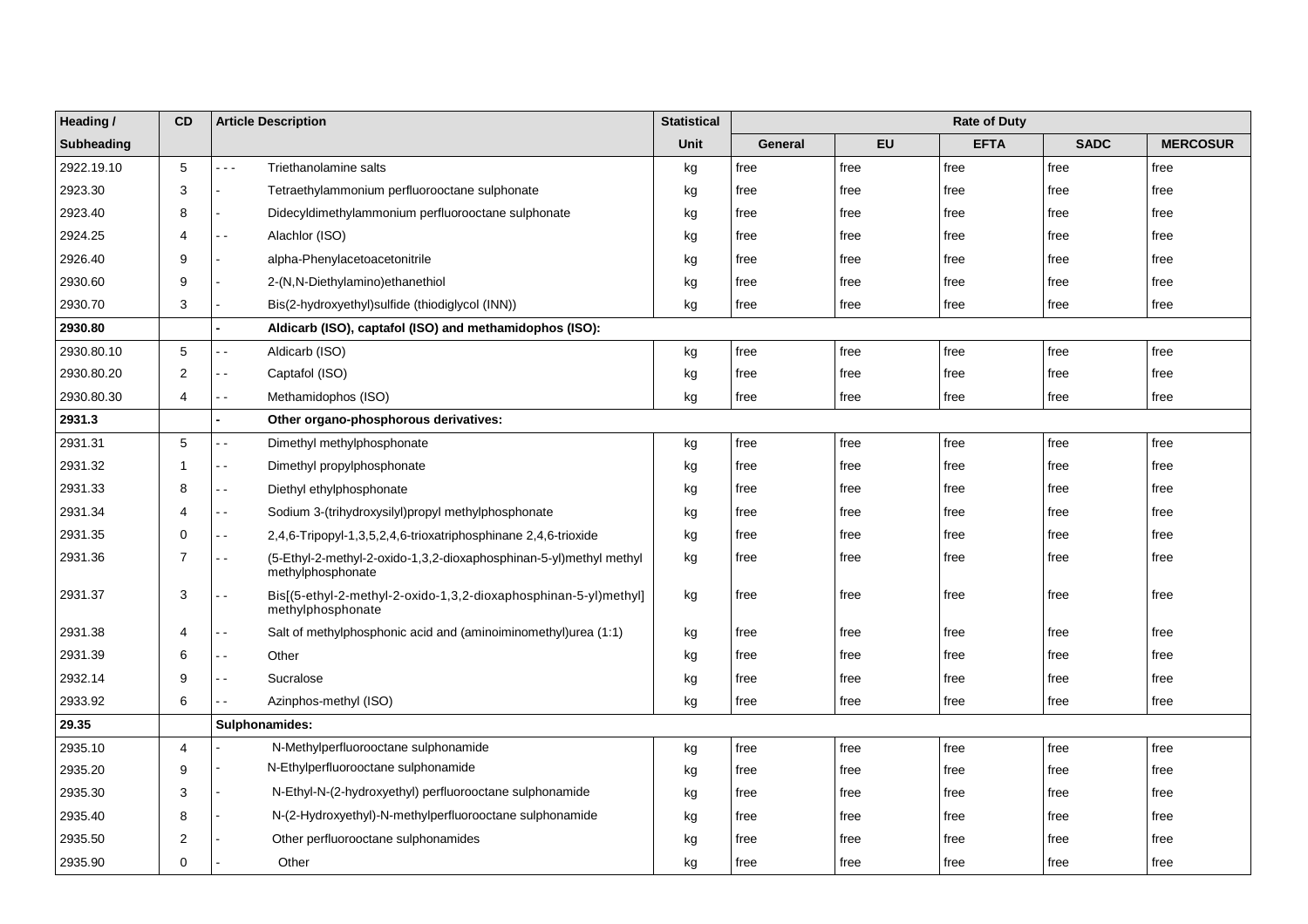| Heading /  | CD             |                          | <b>Article Description</b>                                                                                                                 | <b>Statistical</b> | <b>Rate of Duty</b> |           |             |             |                 |
|------------|----------------|--------------------------|--------------------------------------------------------------------------------------------------------------------------------------------|--------------------|---------------------|-----------|-------------|-------------|-----------------|
| Subheading |                |                          |                                                                                                                                            | Unit               | General             | <b>EU</b> | <b>EFTA</b> | <b>SADC</b> | <b>MERCOSUR</b> |
| 2939.7     |                |                          | Other, of vegetal origin:                                                                                                                  |                    |                     |           |             |             |                 |
| 2939.71    | 2              | $ -$                     | Cocaine, ecgonine, levometamfetamine (INN), metamfetamine<br>(INN), metamfetamine racemate; salts, esters and other derivatives<br>thereof | kg                 | free                | free      | free        | free        | free            |
| 2939.79    |                | $\overline{\phantom{a}}$ | Other:                                                                                                                                     |                    |                     |           |             |             |                 |
| 2939.79.10 | $\mathbf 0$    | .                        | Scopolamine (hyoscine) and its derivatives                                                                                                 | kg                 | 10%                 | free      | free        | free        | 10%             |
| 2939.79.20 | 8              | ---                      | Theobromine; emetine                                                                                                                       | kg                 | 10%                 | free      | free        | free        | 10%             |
| 2939.79.90 | 9              | $- - -$                  | Other                                                                                                                                      | kg                 | free                | free      | free        | free        | free            |
| 2939.80    | 0              |                          | Other                                                                                                                                      | kg                 | free                | free      | free        | free        | free            |
| 3002.1     |                |                          | Antisera, other blood fractions and immunological products, whether or not modified or obtained by means of biotechnological processes:    |                    |                     |           |             |             |                 |
| 3002.11    | 3              | 22                       | Malaria diagnostic test kits                                                                                                               | kg                 | free                | free      | free        | free        | free            |
| 3002.12    | 6              | $ -$                     | Antisera and other blood fractions                                                                                                         | kg                 | free                | free      | free        | free        | free            |
| 3002.13    | 6              | $ -$                     | Immunological products, unmixed, not put up in measured doses or<br>in forms or packings for retail sale                                   | kg                 | free                | free      | free        | free        | free            |
| 3002.14    | $\overline{2}$ |                          | Immunological products, mixed, not put up in measured doses or in<br>forms or packings for retail sale                                     | kg                 | free                | free      | free        | free        | free            |
| 3002.15    | 9              |                          | Immunological products, put up in measured doses or in forms or<br>packings for retail sale                                                | kg                 | free                | free      | free        | free        | free            |
| 3002.19    | 4              |                          | Other                                                                                                                                      | kg                 | free                | free      | free        | free        | free            |
| 3003.4     |                |                          | Other, containing alkaloids or derivatives thereof:                                                                                        |                    |                     |           |             |             |                 |
| 3003.41    | 0              | ۵.                       | Containing ephedrine or its salts                                                                                                          | kg                 | free                | free      | free        | free        | free            |
| 3003.42    | $\overline{7}$ | - -                      | Containing pseudoephedrine (INN) or its salts                                                                                              | kg                 | free                | free      | free        | free        | free            |
| 3003.43    | 3              | ۵.                       | Containing norephedrine or its salts                                                                                                       | kg                 | free                | free      | free        | free        | free            |
| 3003.49    |                | $\overline{\phantom{a}}$ | Other:                                                                                                                                     |                    |                     |           |             |             |                 |
| 3003.49.10 | 9              | .                        | Containing codeine phosphate                                                                                                               | kg                 | free                | free      | free        | free        | free            |
| 3003.49.90 | $\overline{7}$ | $- - -$                  | Other                                                                                                                                      | kg                 | free                | free      | free        | free        | free            |
| 3003.60    | 3              |                          | Other, containing antimalarial active principles described in<br>Subheading Note 2 to this Chapter                                         | kg                 | free                | free      | free        | free        | free            |
| 3004.4     |                |                          | Other, containing alkaloids or derivatives thereof:                                                                                        |                    |                     |           |             |             |                 |
| 3004.41    |                | - -                      | Containing ephedrine or its salts:                                                                                                         |                    |                     |           |             |             |                 |
| 3004.41.10 | 1              | - - -                    | In aerosol containers                                                                                                                      | kg                 | free                | free      | free        | free        | free            |
| 3004.41.90 | $\mathbf{1}$   | .                        | Other                                                                                                                                      | kg                 | free                | free      | free        | free        | free            |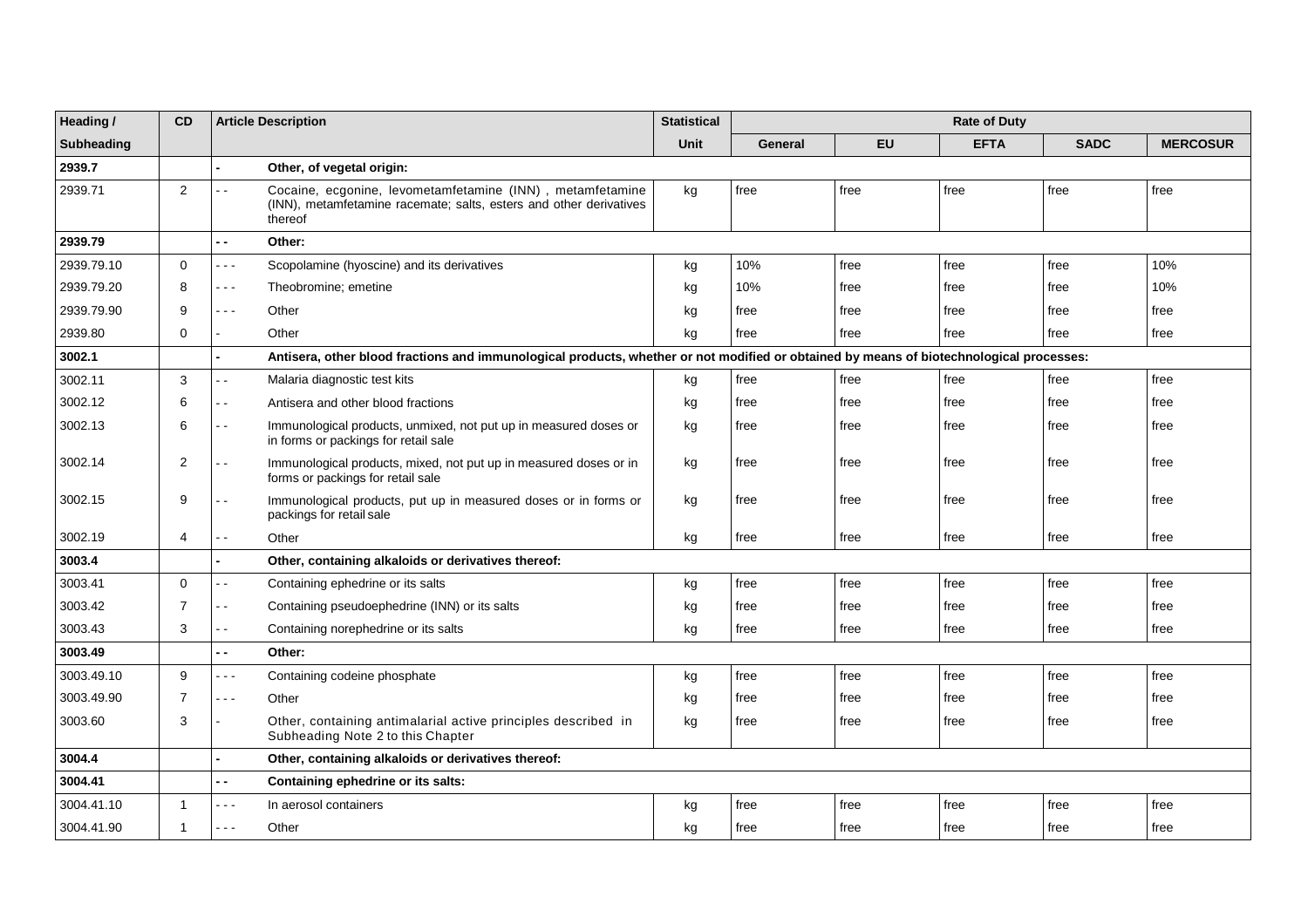| Heading /         | CD             | <b>Article Description</b>                                                                                        | <b>Statistical</b> | <b>Rate of Duty</b> |           |             |             |                 |
|-------------------|----------------|-------------------------------------------------------------------------------------------------------------------|--------------------|---------------------|-----------|-------------|-------------|-----------------|
| <b>Subheading</b> |                |                                                                                                                   | Unit               | <b>General</b>      | <b>EU</b> | <b>EFTA</b> | <b>SADC</b> | <b>MERCOSUR</b> |
| 3004.42           |                | $\overline{a}$<br>Containing pseudoephedrine (INN) or its salts:                                                  |                    |                     |           |             |             |                 |
| 3004.42.10        | 8              | In aerosol containers<br>- - -                                                                                    | kg                 | free                | free      | free        | free        | free            |
| 3004.42.90        | 6              | Other<br>$  -$                                                                                                    | kg                 | free                | free      | free        | free        | free            |
| 3004.43           |                | Containing norephedrine or its salts:<br>$\overline{\phantom{a}}$                                                 |                    |                     |           |             |             |                 |
| 3004.43.10        | 4              | $- - -$<br>In aerosol containers                                                                                  | kg                 | free                | free      | free        | free        | free            |
| 3004.43.90        | 2              | Other<br>---                                                                                                      | kg                 | free                | free      | free        | free        | free            |
| 3004.49           |                | $\overline{\phantom{a}}$<br>Other:                                                                                |                    |                     |           |             |             |                 |
| 3004.49.05        | 6              | In aerosol containers<br>$\sim$ $\sim$ $\sim$                                                                     | kg                 | free                | free      | free        | free        | free            |
| 3004.49.10        | 2              | Other, containing codeine phosphate<br>$\sim$ $\sim$ $\sim$                                                       | kg                 | free                | free      | free        | free        | free            |
| 3004.49.90        | 0              | Other<br>$  -$                                                                                                    | kg                 | free                | free      | free        | free        | free            |
| 3004.60           | $\overline{7}$ | Other, containing antimalarial active principles described in<br>Subheading Note 2 to this Chapter                | kg                 | free                | free      | free        | free        | free            |
| 3103.1            |                | Superphosphates:                                                                                                  |                    |                     |           |             |             |                 |
| 3103.11           | 9              | Containing by mass 35 per cent or more of diphosphorous<br>pentaoxide $(P_2O_2)$                                  | kg                 | free                | free      | free        | free        | free            |
| 3103.19           | 2              | Other<br>$\sim$ $\sim$                                                                                            | kg                 | free                | free      | free        | free        | free            |
| 3603.00.10        | 4              | Safety fuses                                                                                                      | kg                 | free                | free      | free        | free        | free            |
| 3603.00.20        | $\mathbf{1}$   | Detonating fuses                                                                                                  | kg                 | free                | free      | free        | free        | free            |
| 3603.00.30        | 9              | Percussion caps                                                                                                   | kg                 | free                | free      | free        | free        | free            |
| 3603.00.40        | 6              | Detonating caps                                                                                                   | kg                 | free                | free      | free        | free        | free            |
| 3603.00.50        | 3              | lgniters                                                                                                          | kg                 | free                | free      | free        | free        | free            |
| 3603.00.60        | $\mathbf 0$    | Electric detonators                                                                                               | kg                 | free                | free      | free        | free        | free            |
| 3603.00.90        | 2              | Other                                                                                                             | kg                 | free                | free      | free        | free        | free            |
| 3705.00           |                | Photographic plates and film, exposed and developed (excluding cinematographic film):                             |                    |                     |           |             |             |                 |
| 3705.00.10        | 3              | For offset reproduction                                                                                           | kg                 | 10%                 | free      | free        | free        | 10%             |
| 3705.00.9         |                | Other:                                                                                                            |                    |                     |           |             |             |                 |
| 3705.00.91        | $\overline{7}$ | Microfilm                                                                                                         | kg                 | free                | free      | free        | free        | free            |
| 3705.00.99        | 5              | Other                                                                                                             | kg                 | 10%                 | free      | free        | free        | 10%             |
| 3808.5            |                | Goods specified in Subheading Note 1 to this Chapter:<br>$\overline{a}$                                           |                    |                     |           |             |             |                 |
| 3808.52           |                | DDT (ISO) (clofenotane (INN)), in packings of a net mass content not exceeding 300 g:<br>$\overline{\phantom{a}}$ |                    |                     |           |             |             |                 |
| 3808.52.10        | $\mathbf{1}$   | In aerosol containers<br>$\sim$ $\sim$ $\sim$                                                                     | kg                 | free                | free      | free        | free        | free            |
| 3808.52.90        | $\mathbf{1}$   | Other<br>$- - -$                                                                                                  | kg                 | free                | free      | free        | free        | free            |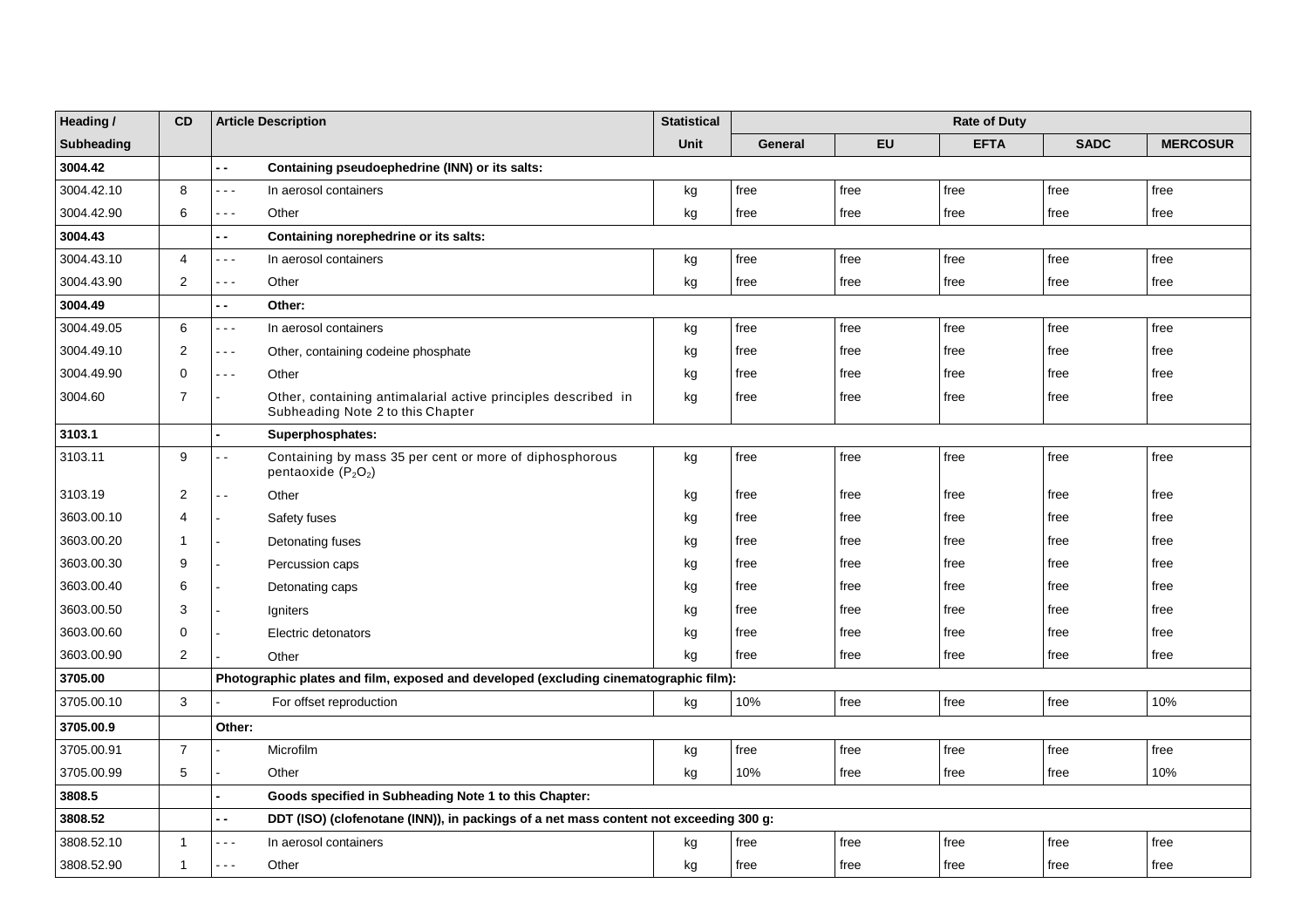| Heading /  | <b>CD</b>      | <b>Article Description</b>                                                                                                                                                                                                                                                                                                                                                                                                                                | <b>Statistical</b> | <b>Rate of Duty</b> |           |             |             |                 |
|------------|----------------|-----------------------------------------------------------------------------------------------------------------------------------------------------------------------------------------------------------------------------------------------------------------------------------------------------------------------------------------------------------------------------------------------------------------------------------------------------------|--------------------|---------------------|-----------|-------------|-------------|-----------------|
| Subheading |                |                                                                                                                                                                                                                                                                                                                                                                                                                                                           | <b>Unit</b>        | General             | <b>EU</b> | <b>EFTA</b> | <b>SADC</b> | <b>MERCOSUR</b> |
| 3808.59    |                | Other:<br>$ -$                                                                                                                                                                                                                                                                                                                                                                                                                                            |                    |                     |           |             |             |                 |
| 3808.59.21 | $\mathbf{1}$   | Insecticides (excluding that containing camphechlor (ISO)<br>$\sim$ $\sim$ $\sim$<br>(toxaphene)), in aerosol containers                                                                                                                                                                                                                                                                                                                                  | kg                 | free                | free      | free        | free        | free            |
| 3808.59.23 | 8              | Insecticides (excluding that containing camphechlor (ISO)<br>$- - -$<br>(toxaphene)), not in aerosol containers                                                                                                                                                                                                                                                                                                                                           | kg                 | free                | free      | free        | free        | free            |
| 3808.59.25 | 4              | Products containing camphechlor (ISO) (toxaphene), in aerosol<br>$- - -$<br>containers                                                                                                                                                                                                                                                                                                                                                                    | kg                 | free                | free      | free        | free        | free            |
| 3808.59.27 | $\mathbf 0$    | Products containing camphechlor (ISO) (toxaphene), not in aerosol<br>$- - -$<br>containers                                                                                                                                                                                                                                                                                                                                                                | kg                 | free                | free      | free        | free        | free            |
| 3808.59.29 | $\overline{7}$ | Fungicides suitable for the treatment of wood, plants, trees or seeds<br>$\sim$ $\sim$ $\sim$<br>(excluding those containing compounds of copper, chromium and<br>arsenic or metallic compounds of dithiocarbamates or bis-<br>dithiocarbamates as active ingredient but not excluding those<br>fungicides containing manganese ethylenebis (dithiocarbamate)<br>(polymeric) complex with zinc salts as active ingredient), in aerosol<br>containers      | kg                 | free                | free      | free        | free        | free            |
| 3808.59.31 | 9              | Fungicides suitable for the treatment of wood, plants, trees or seeds<br>$\sim$ $\sim$ $\sim$<br>(excluding those containing compounds of copper, chromium and<br>arsenic or metallic compounds of; dithiocarbamates or bis-<br>dithiocarbamates as active ingredient but not excluding those<br>fungicides containing manganese ethylenebis (dithiocarbamate)<br>(polymeric) complex with zinc salts as active ingredient), not in<br>aerosol containers | kg                 | free                | free      | free        | free        | free            |
| 3808.59.33 | 5              | Other fungicides, in aerosol containers<br>$- - -$                                                                                                                                                                                                                                                                                                                                                                                                        | kg                 | 10%                 | free      | free        | free        | 7,5%            |
| 3808.59.35 | $\mathbf{1}$   | Other fungicides, not in aerosol containers<br>$- - -$                                                                                                                                                                                                                                                                                                                                                                                                    | kg                 | 10%                 | free      | free        | free        | 7,5%            |
| 3808.59.37 | 8              | Herbicides, anti-sprouting products and plant growth regulators with<br>one of the following active ingredients: atrazin; alachlor; 2-methyl-4-<br>chlorophenoxyacetic acid or its derivatives; 2,4-<br>dichlorophenoxyacetic acid or its derivatives; trifluralin, in aerosol<br>containers                                                                                                                                                              | kg                 | free                | free      | free        | free        | free            |
| 3808.59.39 | $\overline{4}$ | Herbicides, anti-sprouting products and plant growth regulators with<br>one of the following active ingredients: atrazin; alachlor; 2-methyl-4-<br>chlorophenoxyacetic acid or its derivatives; 2,4-<br>dichlorophenoxyacetic acid or its derivatives; trifluralin, not in<br>aerosol containers>                                                                                                                                                         | kg                 | free                | free      | free        | free        | free            |
| 3808.59.41 | 6              | Other herbicides, anti-sprouting products and plant growth<br>.<br>regulators with diuron or simazine as active ingredient, in aerosol<br>containers                                                                                                                                                                                                                                                                                                      | kg                 | free                | free      | free        | free        | free            |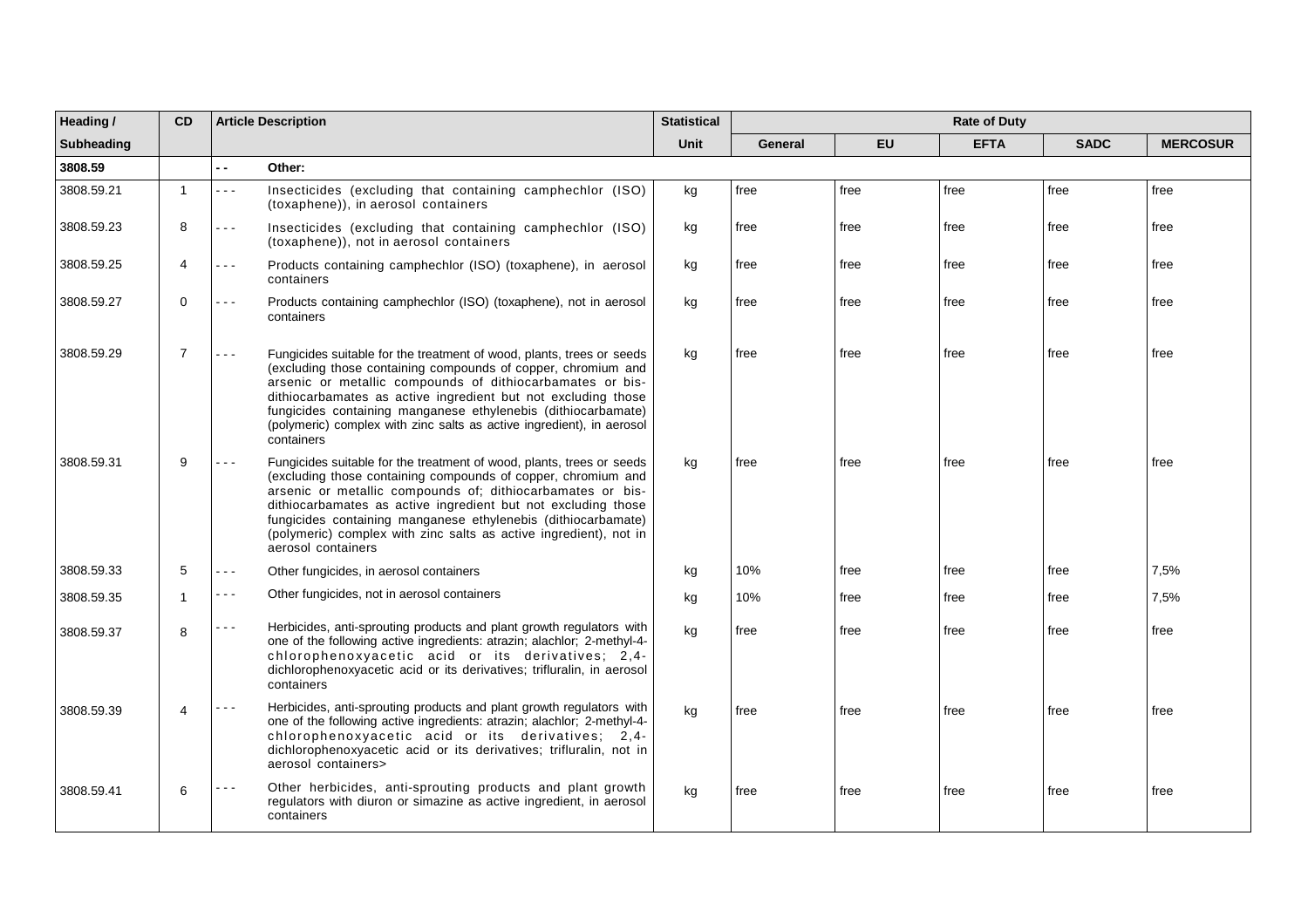| Heading /         | <b>CD</b>    |                          | <b>Article Description</b>                                                                                                                          | <b>Statistical</b> | <b>Rate of Duty</b> |           |             |             |                 |
|-------------------|--------------|--------------------------|-----------------------------------------------------------------------------------------------------------------------------------------------------|--------------------|---------------------|-----------|-------------|-------------|-----------------|
| <b>Subheading</b> |              |                          |                                                                                                                                                     | Unit               | General             | <b>EU</b> | <b>EFTA</b> | <b>SADC</b> | <b>MERCOSUR</b> |
| 3808.59.43        | 2            | .                        | Other herbicides, anti-sprouting products and plant growth<br>regulators with diuron or simazine as active ingredient, not in<br>aerosol containers | kg                 | free                | free      | free        | free        | free            |
| 3808.59.45        | 9            | - - -                    | Other plant-growth regulators and anti-sprouting products, in aerosol<br>containers                                                                 | kg                 | free                | free      | free        | free        | free            |
| 3808.59.47        | 5            | - - -                    | Other plant-growth regulators and anti-sprouting products, not in<br>aerosol containers                                                             | kg                 | free                | free      | free        | free        | free            |
| 3808.59.49        | $\mathbf{1}$ | - - -                    | Disinfectants, in aerosol containers                                                                                                                | kg                 | 10%                 | free      | free        | free        | 10%             |
| 3808.59.51        | 3            | - - -                    | Other, disinfectants in immediate packings of a content not<br>exceeding 5 kg or in containers not holding more than 5 li                           | kg                 | 10%                 | free      | free        | free        | 10%             |
| 3808.59.53        | 9            | $- - -$                  | Trichlorocyanuric acid (TCIA) containing disinfectants, in aerosol<br>containers                                                                    | kg                 | 10%                 | free      | free        | free        | 10%             |
| 3808.59.55        | 6            | $- - -$                  | Trichlorocyanuric acid (TCIA) containing disinfectants, not in aerosol<br>containers                                                                | kg                 | 10%                 | free      | free        | free        | 10%             |
| 3808.59.59        | 9            | - - -                    | Other disinfectants with a coal tar derivative as active ingredient, in<br>aerosol containers                                                       | kg                 | 10%                 | free      | free        | free        | 10%             |
| 3808.59.61        | $\mathbf 0$  | - - -                    | Other disinfectants with a coal tar derivative as active ingredient, not<br>in aerosol containers                                                   | kg                 | 10%                 | free      | free        | free        | 10%             |
| 3808.59.9         |              | - - -                    | Other:                                                                                                                                              |                    |                     |           |             |             |                 |
| 3808.59.91        | 2            | .                        | In aerosol containers                                                                                                                               | kg                 | free                | free      | free        | free        | free            |
| 3808.59.99        | 8            | $   -$                   | Other                                                                                                                                               | kg                 | free                | free      | free        | free        | free            |
| 3808.6            |              |                          | Goods specified in Subheading Note 2 to this Chapter:                                                                                               |                    |                     |           |             |             |                 |
| 3808.61           |              | $-$                      | In packings of a net mass content not exceeding 300 g:                                                                                              |                    |                     |           |             |             |                 |
| 3808.61.10        | 3            | $\sim$ $\sim$ $\sim$     | In aerosol containers                                                                                                                               | kg                 | free                | free      | free        | free        | free            |
| 3808.61.90        | 8            | $- - -$                  | Other                                                                                                                                               | kg                 | free                | free      | free        | free        | free            |
| 3808.62           |              | - -                      | In packings of a net mass content exceeding 300 g but not exceeding 7.5 kg:                                                                         |                    |                     |           |             |             |                 |
| 3808.62.10        | 6            | - - -                    | In aerosol containers                                                                                                                               | kg                 | free                | free      | free        | free        | free            |
| 3808.62.90        | 4            | .                        | Other                                                                                                                                               | kg                 | free                | free      | free        | free        | free            |
| 3808.69           |              | $\overline{\phantom{0}}$ | Other:                                                                                                                                              |                    |                     |           |             |             |                 |
| 3808.69.10        | $\Omega$     | - - -                    | In aerosol containers                                                                                                                               | kg                 | free                | free      | free        | free        | free            |
| 3808.69.90        | 9            | $- - -$                  | Other                                                                                                                                               | kg                 | free                | free      | free        | free        | free            |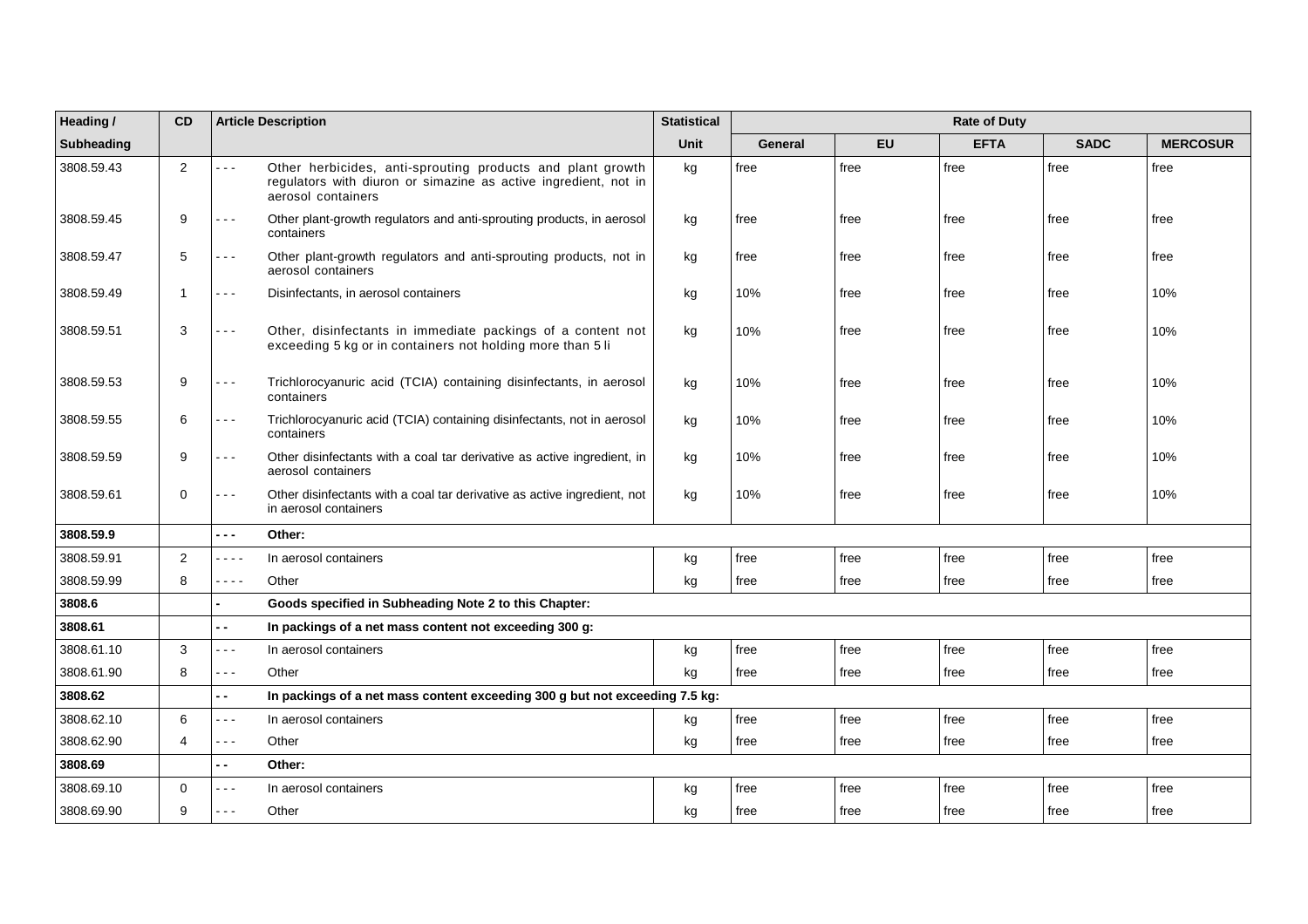| Heading /         | CD             |                          | <b>Article Description</b>                                                                                                                                                                                                                                               | <b>Statistical</b> | <b>Rate of Duty</b> |           |             |             |                 |
|-------------------|----------------|--------------------------|--------------------------------------------------------------------------------------------------------------------------------------------------------------------------------------------------------------------------------------------------------------------------|--------------------|---------------------|-----------|-------------|-------------|-----------------|
| <b>Subheading</b> |                |                          |                                                                                                                                                                                                                                                                          | <b>Unit</b>        | General             | <b>EU</b> | <b>EFTA</b> | <b>SADC</b> | <b>MERCOSUR</b> |
| 3812.3            |                |                          | Anti-oxidising preparations and other compound stabilisers for rubber or plastics:                                                                                                                                                                                       |                    |                     |           |             |             |                 |
| 3812.31           |                | $\overline{\phantom{a}}$ | Mixtures of oligomers of 2,2,4-trimethyl-1,2-dihydroguinoline (TMQ):                                                                                                                                                                                                     |                    |                     |           |             |             |                 |
| 3812.31.10        | $\overline{7}$ | $\sim$ $\sim$ $\sim$     | Anti-oxidising preparations for rubber                                                                                                                                                                                                                                   | kg                 | free                | free      | free        | free        | free            |
| 3812.31.20        | 4              | $\sim$ $\sim$ $\sim$     | Compound stabilisers containing cadmium caprylate, cadmium<br>naphthanatebenzoate, cadmium octoate, barium caprylate, barium<br>nonyl phenate, dibutyltin thioglycolate, dimethyltin thioglycolate, zinc<br>octoate, potassium octoate or zinc stearate                  | kg                 | free                | free      | free        | free        | free            |
| 3812.31.90        | 5              | $- - -$                  | Other                                                                                                                                                                                                                                                                    | kg                 | 10%                 | free      | free        | free        | 7,5%            |
| 3812.39           |                | $\overline{\phantom{a}}$ | Other:                                                                                                                                                                                                                                                                   |                    |                     |           |             |             |                 |
| 3812.39.10        | 8              | - - -                    | Anti-oxidising preparations for rubber                                                                                                                                                                                                                                   | kg                 | free                | free      | free        | free        | free            |
| 3812.39.20        | 5              | - - -                    | Compound stabilisers containing cadmium caprylate, cadmium<br>naphthanatebenzoate, cadmium octoate, barium caprylate, barium<br>nonyl phenate, dibutylin thioglycolate, dimethyltin thioglycolate, zinc<br>octoate, potassium octoate or zinc stearate                   | kg                 | free                | free      | free        | free        | free            |
| 3812.39.90        | 6              | $- - -$                  | Other                                                                                                                                                                                                                                                                    | kg                 | 10%                 | free      | free        | free        | 7,5%            |
| 3824.84           | $\mathbf 1$    | $\sim$ $\sim$            | Containing aldrin (ISO), camphechlor (ISO) (toxaphene), chlordane<br>(ISO), chlordecone (ISO), DDT (ISO) (clofenotane (INN), 1,1,1-<br>trichloro-2,2-bis(p-chlorophenyl)ethane), dieldrin (ISO, INN),<br>endosulfan (ISO), endrin (ISO), heptachlor (ISO) or mirex (ISO) | kg                 | free                | free      | free        | free        | free            |
| 3824.85           | 8              | $\sim$ $\sim$            | Containing 1,2,3,4,5,6-hexachlorocyclohexane (HCH (ISO)).<br>including lindane (ISO, INN)                                                                                                                                                                                | kg                 | free                | free      | free        | free        | free            |
| 3824.86           | 4              | $ -$                     | Containing pentachlorobenzene (ISO) or hexachlorobenzene (ISO)                                                                                                                                                                                                           | kg                 | free                | free      | free        | free        | free            |
| 3824.87           | 0              | $ -$                     | Containing perfluorooctane sulphonic acid, its salts, perfluorooctane<br>sulphonamides, or perfluorooctane sulphonyl fluoride                                                                                                                                            | kg                 | free                | free      | free        | free        | free            |
| 3824.88           | $\overline{7}$ | $ -$                     | Containing tetra-, penta-, hexa- hepta- or octabromodiphenyl ethers                                                                                                                                                                                                      | kg                 | free                | free      | free        | free        | free            |
| 3824.9            |                |                          | Other:                                                                                                                                                                                                                                                                   |                    |                     |           |             |             |                 |
| 3824.91           | $\overline{7}$ | $\overline{a}$           | Mixtures and preparations consisting mainly of (5-ethyl-2-methyl-2-<br>oxido-1,3,2-dioxaphosphinan-5-yl)methyl methyl methylphosphonate<br>and bis((5-ethyl-2-methyl-2-oxido-1,3,2- dioxaphosphinan-5-<br>yl)methyl) methylphosphonate                                   | kg                 | free                | free      | free        | free        | free            |
| 3824.99           |                | - -                      | Other:                                                                                                                                                                                                                                                                   |                    |                     |           |             |             |                 |
| 3824.99.1         |                | - - -                    | Mixtures of hydrocarbons and lubricity agents:                                                                                                                                                                                                                           |                    |                     |           |             |             |                 |
| 3824.99.11        | 3              | .                        | In aerosol containers                                                                                                                                                                                                                                                    | kg                 | 0,183c/li           | free      | free        | free        | 0.183c/li       |
| 3824.99.19        | 9              | - - - -                  | Other                                                                                                                                                                                                                                                                    | kg                 | 0.183c/li           | free      | free        | free        | 0,183c/li       |
| 3824.99.2         |                | - - -                    | Flotation reagents containing dicresyldithiophosphoric acid or alkyl dithiophosphates:                                                                                                                                                                                   |                    |                     |           |             |             |                 |
| 3824.99.21        | $\Omega$       | .                        | In aerosol containers                                                                                                                                                                                                                                                    | kg                 | 10%                 | free      | free        | free        | 10%             |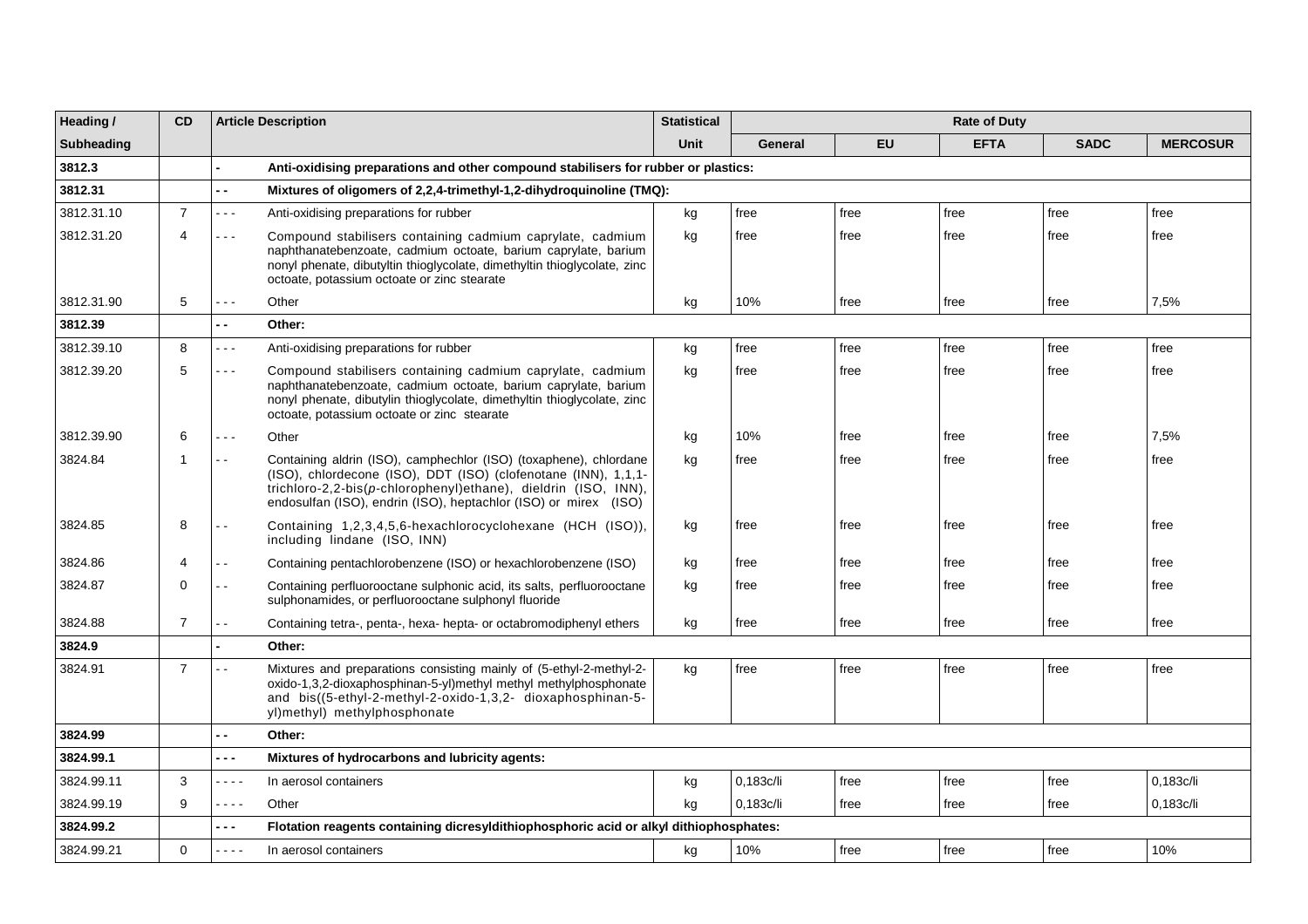| Heading /         | <b>CD</b>      |                          | <b>Article Description</b>                                                                                                                                                                                                     | <b>Statistical</b> | <b>Rate of Duty</b> |           |             |             |                 |
|-------------------|----------------|--------------------------|--------------------------------------------------------------------------------------------------------------------------------------------------------------------------------------------------------------------------------|--------------------|---------------------|-----------|-------------|-------------|-----------------|
| <b>Subheading</b> |                |                          |                                                                                                                                                                                                                                | <b>Unit</b>        | General             | <b>EU</b> | <b>EFTA</b> | <b>SADC</b> | <b>MERCOSUR</b> |
| 3824.99.29        | 6              | $- - - -$                | Other                                                                                                                                                                                                                          | ka                 | 10%                 | free      | free        | free        | 10%             |
| 3824.99.3         |                | .                        | Mono-, di- and triesters of glycerol with unmodified fatty acids, with a soap content (calculated as sodium stearate), by mass, of 3,5 per cent or more and a 1-<br>monoglyceride content, by mass, not exceeding 38 per cent: |                    |                     |           |             |             |                 |
| 3824.99.31        | 8              | .                        | In aerosol containers                                                                                                                                                                                                          | kg                 | 10%                 | free      | free        | free        | 10%             |
| 3824.99.39        | 3              | .                        | Other                                                                                                                                                                                                                          | kg                 | 10%                 | free      | free        | free        | 10%             |
| 3824.99.4         |                | - - -                    | Mono-, di- and triesters of glycerol with a soap content (calculated as sodium stearate), by mass, of less than 3,5 per cent and a 1-monoglyceride content, by mass,<br>not exceeding 45 per cent:                             |                    |                     |           |             |             |                 |
| 3824.99.41        | 5              | .                        | In aerosol containers                                                                                                                                                                                                          | kg                 | free                | free      | free        | free        | free            |
| 3824.99.49        | $\mathbf 0$    | .                        | Other                                                                                                                                                                                                                          | kg                 | free                | free      | free        | free        | free            |
| 3824.99.5         |                | - - -                    | Phthalic acid esters of mixed aliphatic alcohols:                                                                                                                                                                              |                    |                     |           |             |             |                 |
| 3824.99.51        | $\overline{2}$ | .                        | In aerosol containers                                                                                                                                                                                                          | kg                 | free                | free      | free        | free        | free            |
| 3824.99.59        | 8              | .                        | Other                                                                                                                                                                                                                          | kg                 | free                | free      | free        | free        | free            |
| 3824.99.6         |                | ---                      | Preparations put up as correction fluids:                                                                                                                                                                                      |                    |                     |           |             |             |                 |
| 3824.99.61        | 8              | .                        | In aerosol containers                                                                                                                                                                                                          | kg                 | free                | free      | free        | free        | free            |
| 3824.99.69        | 5              | .                        | Other                                                                                                                                                                                                                          | kg                 | free                | free      | free        | free        | free            |
| 3824.99.7         |                | - - -                    | <b>Chlorinated paraffins:</b>                                                                                                                                                                                                  |                    |                     |           |             |             |                 |
| 3824.99.71        | $\overline{7}$ | - - - -                  | In aerosol containers                                                                                                                                                                                                          | kg                 | 10%                 | free      | free        | free        | 10%             |
| 3824.99.79        | $\overline{2}$ | - - - -                  | Other                                                                                                                                                                                                                          | kg                 | 10%                 | free      | free        | free        | 10%             |
| 3824.99.8         |                | $\overline{\phantom{a}}$ | Other mixtures consisting mainly of chemicals containing a phosphorus atom to which is bonded one methyl, ethyl, n-propyl or isopropyl group but not further<br>carbon atoms:                                                  |                    |                     |           |             |             |                 |
| 3824.99.81        | $\overline{4}$ | ----                     | In aerosol containers                                                                                                                                                                                                          | kg                 | free                | free      | free        | free        | free            |
| 3824.99.89        | 6              | .                        | Other                                                                                                                                                                                                                          | kg                 | free                | free      | free        | free        | free            |
| 3824.99.9         |                | - - -                    | Other:                                                                                                                                                                                                                         |                    |                     |           |             |             |                 |
| 3824.99.91        | $\mathbf{1}$   | .                        | In aerosol containers                                                                                                                                                                                                          | kg                 | free                | free      | free        | free        | free            |
| 3824.99.99        | $\overline{7}$ | .                        | Other                                                                                                                                                                                                                          | kg                 | free                | free      | free        | free        | free            |
| 3901.40           | 3              |                          | Ethylene-alpha-olefin copolymers, having a specific gravity of less<br>than 0.94                                                                                                                                               | kg                 | 10%                 | free      | free        | free        | 10%             |
| 3907.6            |                |                          | Poly(ethylene terephthalate):                                                                                                                                                                                                  |                    |                     |           |             |             |                 |
| 3907.61           | 0              | $\sim$ $\sim$            | Having a viscosity number of 78 ml/g or higher                                                                                                                                                                                 | kg                 | free                | free      | free        | free        | free            |
| 3907.69           |                | $ -$                     | Other:                                                                                                                                                                                                                         |                    |                     |           |             |             |                 |
| 3907.69.91        | 5              | - - -                    | Virgin                                                                                                                                                                                                                         | kg                 | 10%                 | free      | free        | free        | 10%             |
| 3907.69.99        | $\Omega$       | $\sim$ $\sim$ $\sim$     | Other                                                                                                                                                                                                                          | kg                 | 10%                 | free      | free        | free        | 10%             |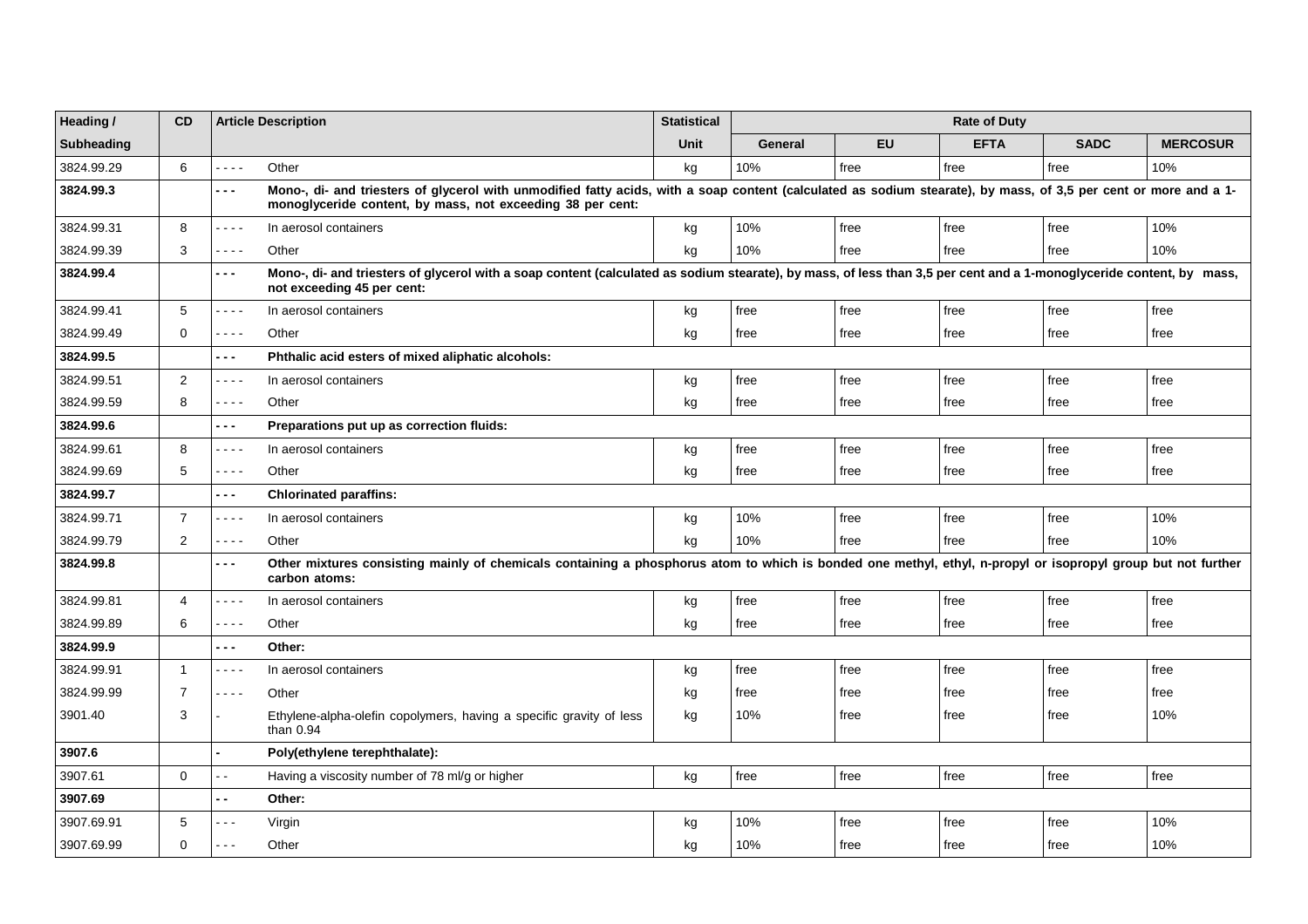| Heading /         | <b>CD</b>      | <b>Article Description</b>                                                                                       | <b>Statistical</b> | <b>Rate of Duty</b> |           |             |             |                 |  |
|-------------------|----------------|------------------------------------------------------------------------------------------------------------------|--------------------|---------------------|-----------|-------------|-------------|-----------------|--|
| <b>Subheading</b> |                |                                                                                                                  | <b>Unit</b>        | General             | <b>EU</b> | <b>EFTA</b> | <b>SADC</b> | <b>MERCOSUR</b> |  |
| 3909.3            |                | Other amino-resins:                                                                                              |                    |                     |           |             |             |                 |  |
| 3909.31           | 4              | Poly(methylene phenyl isocyanate) (crude MDI, polymeric MDI)<br>22                                               | kg                 | free                | free      | free        | free        | free            |  |
| 3909.39           | 5              | Other<br>- -                                                                                                     | kg                 | free                | free      | free        | free        | free            |  |
| 4011.70           |                | Of a kind used on agricultural or forestry vehicles and machines:                                                |                    |                     |           |             |             |                 |  |
| 4011.70.10        | 9              | Having a rim size of less than 91 cm                                                                             | u                  | 20%                 | 10%       | 10%         | free        | 20%             |  |
| 4011.70.20        | 6              | Having a rim size of 91 cm or more<br>۵.                                                                         | u                  | free                | free      | free        | free        | free            |  |
| 4011.80           |                | Of a kind used on construction, mining or industrial handling vehicles and machines:                             |                    |                     |           |             |             |                 |  |
| 4011.80.10        | 3              | Having a rim size of less than 91 cm<br>۵.                                                                       | u                  | 20%                 | 10%       | 10%         | free        | 20%             |  |
| 4011.80.20        | 0              | Having a rim size of 91 cm or more<br>$ -$                                                                       | u                  | free                | free      | free        | free        | free            |  |
| 4011.90           |                | Other:                                                                                                           |                    |                     |           |             |             |                 |  |
| 4011.90.10        | 8              | Having a rim size of less than 91 cm (excluding those for use on<br>wheelchairs)                                 | u                  | 20%                 | 10%       | 10%         | free        | 20%             |  |
| 4011.90.20        | 5              | Other<br>22                                                                                                      | u                  | free                | free      | free        | free        | free            |  |
| 4401.1            |                | Fuel wood, in logs, in billets, in twigs, in faggots or in similar forms:                                        |                    |                     |           |             |             |                 |  |
| 4401.11           | 5              | Coniferous<br>$\overline{\phantom{a}}$                                                                           | kg                 | free                | free      | free        | free        | free            |  |
| 4401.12           | $\mathbf{1}$   | Non-coniferous<br>$ -$                                                                                           | kg                 | free                | free      | free        | free        | free            |  |
| 4401.40           | 2              | Sawdust and wood waste and scrap, not aggloromated                                                               | kg                 | free                | free      | free        | free        | free            |  |
| 4403.1            |                | Treated with paint, stains, creosote or other preservatives:                                                     |                    |                     |           |             |             |                 |  |
| 4403.11           | 2              | Coniferous<br>۵.                                                                                                 | m <sup>3</sup>     | free                | free      | free        | free        | free            |  |
| 4403.12           | 9              | Non-coniferous<br>$\sim$                                                                                         | m <sup>3</sup>     | free                | free      | free        | free        | free            |  |
| 4403.2            |                | Other, coniferous:                                                                                               |                    |                     |           |             |             |                 |  |
| 4403.21           | $\overline{7}$ | Of pine (Pinus spp.), of which any cross-sectional dimension is 15<br>cm or more                                 | m <sup>3</sup>     | free                | free      | free        | free        | free            |  |
| 4403.22           | 3              | Of pine (Pinus spp.), other                                                                                      | m <sup>3</sup>     | free                | free      | free        | free        | free            |  |
| 4403.23           | $\mathbf{1}$   | Of fir (Abies spp.) and spruce (Picea spp.), of which any cross-<br>$ -$<br>sectional dimension is 15 cm or more | m <sup>3</sup>     | free                | free      | free        | free        | free            |  |
| 4403.24           | 6              | Of fir (Abies spp.) and spruce (Picea spp.), other<br>$ -$                                                       | m <sup>3</sup>     | free                | free      | free        | free        | free            |  |
| 4403.25           | 2              | Other, of which any cross-sectional dimension is 15 cm or more<br>$\overline{\phantom{a}}$                       | m <sup>3</sup>     | free                | free      | free        | free        | free            |  |
| 4403.26           | 9              | Other<br>$\blacksquare$                                                                                          | m <sup>3</sup>     | free                | free      | free        | free        | free            |  |
| 4403.93           | $\mathbf 1$    | Of beech (Fagus spp.), of which any cross-sectional dimension is 15<br>cm or more                                | m <sup>3</sup>     | free                | free      | free        | free        | free            |  |
| 4403.94           | 8              | Of beech (Fagus spp.), other                                                                                     | m <sup>3</sup>     | free                | free      | free        | free        | free            |  |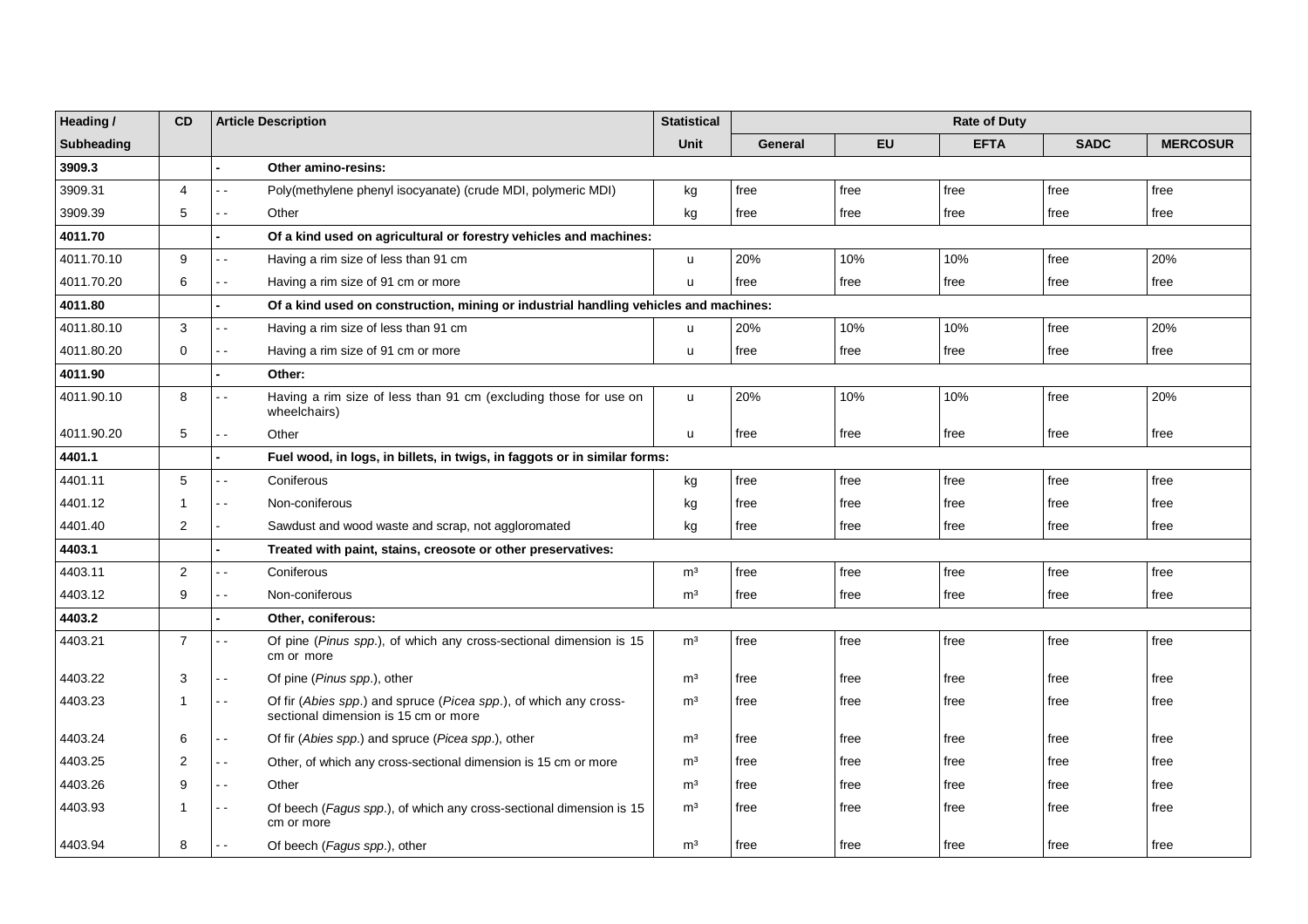| Heading /  | <b>CD</b>      | <b>Article Description</b>                                                                                                                                                                                                                                                                                                                                                                                                                                                                                                                          | <b>Statistical</b> | <b>Rate of Duty</b> |      |             |             |                 |  |
|------------|----------------|-----------------------------------------------------------------------------------------------------------------------------------------------------------------------------------------------------------------------------------------------------------------------------------------------------------------------------------------------------------------------------------------------------------------------------------------------------------------------------------------------------------------------------------------------------|--------------------|---------------------|------|-------------|-------------|-----------------|--|
| Subheading |                |                                                                                                                                                                                                                                                                                                                                                                                                                                                                                                                                                     | Unit               | <b>General</b>      | EU   | <b>EFTA</b> | <b>SADC</b> | <b>MERCOSUR</b> |  |
| 4403.95    | $\overline{4}$ | Of birch (Betula spp.), of which any cross-sectional dimensions is 15<br>$ -$<br>cm or more                                                                                                                                                                                                                                                                                                                                                                                                                                                         | m <sup>3</sup>     | free                | free | free        | free        | free            |  |
| 4403.96    | $\mathbf 0$    | Of birch (Betula spp.), other                                                                                                                                                                                                                                                                                                                                                                                                                                                                                                                       | m <sup>3</sup>     | free                | free | free        | free        | free            |  |
| 4403.97    | $\overline{7}$ | Of poplar and aspen (Populus spp.)<br>$\sim$ $\sim$                                                                                                                                                                                                                                                                                                                                                                                                                                                                                                 | m <sup>3</sup>     | free                | free | free        | free        | free            |  |
| 4403.98    | 3              | Of eucalyptus (Eucalyptus spp.)<br>$\sim$ $\sim$                                                                                                                                                                                                                                                                                                                                                                                                                                                                                                    | m <sup>3</sup>     | free                | free | free        | free        | free            |  |
| 4406.1     |                | Not impregnated:                                                                                                                                                                                                                                                                                                                                                                                                                                                                                                                                    |                    |                     |      |             |             |                 |  |
| 4406.11    | 3              | Coniferous<br>$\overline{\phantom{a}}$                                                                                                                                                                                                                                                                                                                                                                                                                                                                                                              | m <sup>3</sup>     | free                | free | free        | free        | free            |  |
| 4406.12    | 0              | Non-coniferous<br>$\sim$ $\sim$                                                                                                                                                                                                                                                                                                                                                                                                                                                                                                                     | m <sup>3</sup>     | free                | free | free        | free        | free            |  |
| 4406.9     |                | Other:                                                                                                                                                                                                                                                                                                                                                                                                                                                                                                                                              |                    |                     |      |             |             |                 |  |
| 4406.91    | 6              | Coniferous<br>. .                                                                                                                                                                                                                                                                                                                                                                                                                                                                                                                                   | m <sup>3</sup>     | free                | free | free        | free        | free            |  |
| 4406.92    | 6              | Non-coniferous<br>٠.                                                                                                                                                                                                                                                                                                                                                                                                                                                                                                                                | m <sup>3</sup>     | free                | free | free        | free        | free            |  |
| 4407.1     |                | Coniferous:                                                                                                                                                                                                                                                                                                                                                                                                                                                                                                                                         |                    |                     |      |             |             |                 |  |
| 4407.11    | $\overline{7}$ | Of pine (Pinus spp.)<br>$\sim$ $\sim$                                                                                                                                                                                                                                                                                                                                                                                                                                                                                                               | m <sup>3</sup>     | free                | free | free        | free        | free            |  |
| 4407.12    | 3              | Of fir (Abies spp.) and spruce (Picea spp.)<br>$\sim$ $\sim$                                                                                                                                                                                                                                                                                                                                                                                                                                                                                        | m <sup>3</sup>     | free                | free | free        | free        | free            |  |
| 4407.19    | 8              | Other<br>$\sim$ $\sim$                                                                                                                                                                                                                                                                                                                                                                                                                                                                                                                              | m <sup>3</sup>     | free                | free | free        | free        | free            |  |
| 4407.96    | 5              | Of birch (Betula spp.)<br>$\sim$ $\sim$                                                                                                                                                                                                                                                                                                                                                                                                                                                                                                             | m <sup>3</sup>     | free                | free | free        | free        | free            |  |
| 4407.97    | $\mathbf{1}$   | Of poplar and aspen (Populus spp.)<br>$\sim$ $\sim$                                                                                                                                                                                                                                                                                                                                                                                                                                                                                                 | m <sup>3</sup>     | free                | free | free        | free        | free            |  |
| 4409.22    |                | $-$<br>Of tropical wood:                                                                                                                                                                                                                                                                                                                                                                                                                                                                                                                            |                    |                     |      |             |             |                 |  |
| 4409.22.15 | 3              | Pegwood; ceiling boards and flooring boards; strips and friezes for<br>.<br>parquet flooring, not assembled                                                                                                                                                                                                                                                                                                                                                                                                                                         | kg                 | free                | free | free        | free        | free            |  |
| 4409.22.90 | $\mathbf 0$    | Other<br>$\frac{1}{2} \frac{1}{2} \frac{1}{2} \frac{1}{2} \frac{1}{2} \frac{1}{2} \frac{1}{2} \frac{1}{2} \frac{1}{2} \frac{1}{2} \frac{1}{2} \frac{1}{2} \frac{1}{2} \frac{1}{2} \frac{1}{2} \frac{1}{2} \frac{1}{2} \frac{1}{2} \frac{1}{2} \frac{1}{2} \frac{1}{2} \frac{1}{2} \frac{1}{2} \frac{1}{2} \frac{1}{2} \frac{1}{2} \frac{1}{2} \frac{1}{2} \frac{1}{2} \frac{1}{2} \frac{1}{2} \frac{$                                                                                                                                               | kg                 | 10%                 | free | free        | free        | 10%             |  |
| 4412.33    | 3              | Other, with at least one outer ply of non-coniferous wood of the<br>۰.<br>species alder (Alnus spp.), ash (Fraxinus spp.), beech (Fagus spp.),<br>birch (Betula spp.), cherry (Prunus spp.), chestnut (Castanea spp.),<br>elm (Ulmus spp.), eucalyptus (Eucalyptus spp.), hickory (Carya<br>spp.), horse chestnut (Aesculus spp.), lime (Tilia spp.), maple (Acer<br>spp.), oak (Quercus spp.), plane tree (Platanus spp.), poplar and<br>aspen (Populus spp.), robinia (Robinia spp.), tulipwood (<br>Liriodendron spp.), or walnut (Juglans spp.) | m <sup>3</sup>     | 10%                 | free | free        | free        | 10%             |  |
| 4412.34    | $\mathbf 0$    | Other, with at least one outer ply of non-coniferous wood not<br>- -<br>specified under subheading 4412.33                                                                                                                                                                                                                                                                                                                                                                                                                                          | m <sup>3</sup>     | 10%                 | free | free        | free        | 10%             |  |
| 4418.73    | 3              | Of bamboo or with at least the top layer (wear layer) of bamboo<br>$\sim$ $\sim$                                                                                                                                                                                                                                                                                                                                                                                                                                                                    | kg                 | free                | free | free        | free        | free            |  |
| 4418.74    | 4              | Other, for mosaic floors                                                                                                                                                                                                                                                                                                                                                                                                                                                                                                                            | kg                 | free                | free | free        | free        | free            |  |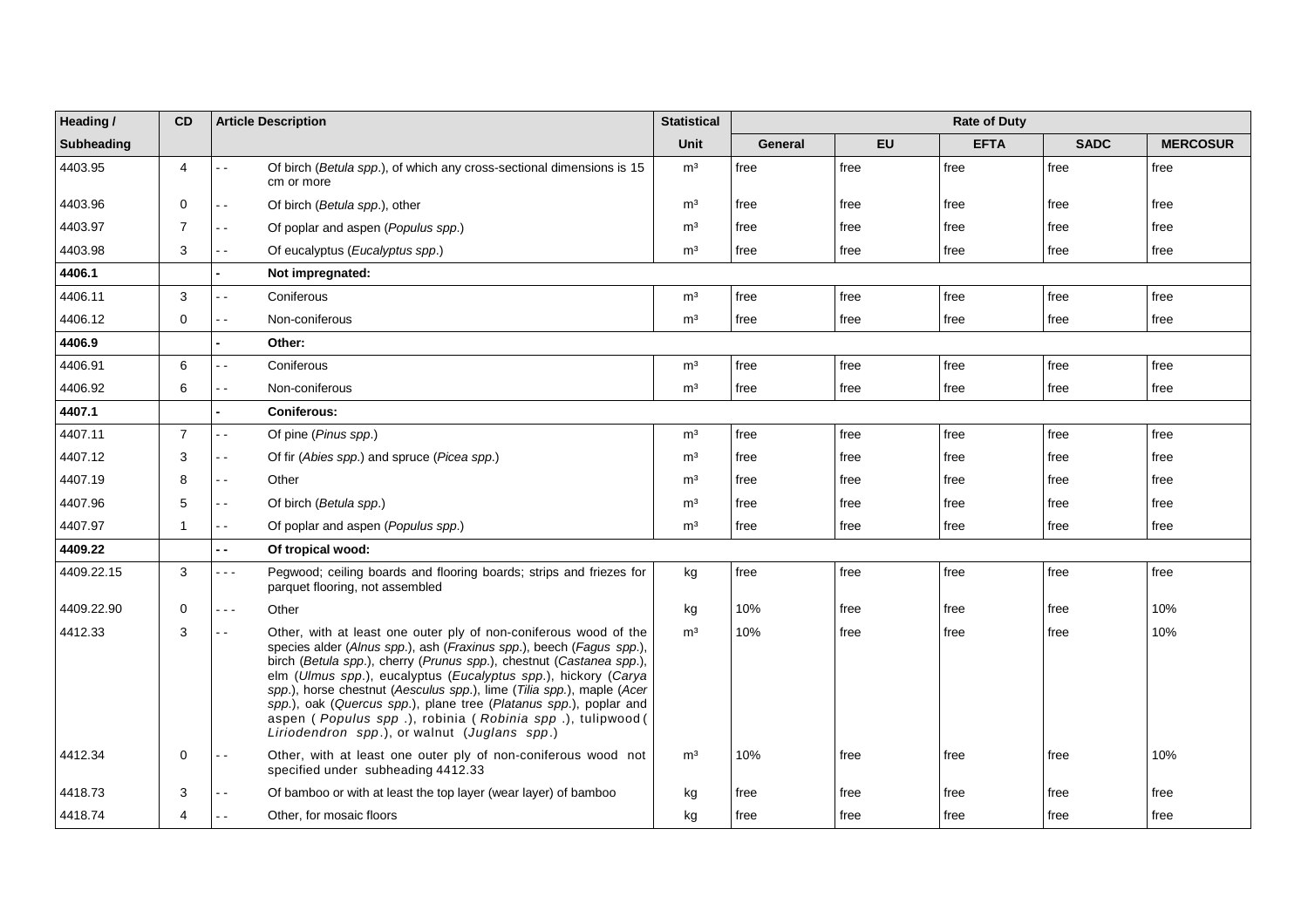| Heading /         | CD             |                          | <b>Article Description</b>                                                                                        | <b>Statistical</b> | <b>Rate of Duty</b> |      |             |             |                 |  |
|-------------------|----------------|--------------------------|-------------------------------------------------------------------------------------------------------------------|--------------------|---------------------|------|-------------|-------------|-----------------|--|
| <b>Subheading</b> |                |                          |                                                                                                                   | Unit               | General             | EU   | <b>EFTA</b> | <b>SADC</b> | <b>MERCOSUR</b> |  |
| 4418.75           |                | $\overline{\phantom{a}}$ | Other, multilayer:                                                                                                |                    |                     |      |             |             |                 |  |
| 4418.75.10        | 3              | $\sim$ $\sim$ $\sim$     | Parquet panels                                                                                                    | kg                 | free                | free | free        | free        | free            |  |
| 4418.75.90        | $\mathbf{1}$   | $- - -$                  | Other                                                                                                             | kg                 | 15%                 | free | free        | free        | 15%             |  |
| 4418.9            |                |                          | Other:                                                                                                            |                    |                     |      |             |             |                 |  |
| 4418.91           | 4              | . .                      | Of bamboo                                                                                                         | kg                 | 15%                 | free | free        | free        | 15%             |  |
| 4418.99           | $\mathbf 0$    | $\overline{\phantom{a}}$ | Other                                                                                                             | kg                 | 15%                 | free | free        | free        | 15%             |  |
| 4419.1            |                |                          | Of bamboo:                                                                                                        |                    |                     |      |             |             |                 |  |
| 4419.11           | $\overline{7}$ | $\overline{a}$           | Bread boards, chopping boards and similar boards                                                                  | kg                 | 30%                 | free | free        | free        | 30%             |  |
| 4419.12           | 3              | $ -$                     | Chopsticks                                                                                                        | kg                 | 30%                 | free | free        | free        | 30%             |  |
| 4419.19           | 8              | $\sim$ $\sim$            | Other                                                                                                             | kg                 | 30%                 | free | free        | free        | 30%             |  |
| 4419.90           | $\overline{7}$ |                          | Other                                                                                                             | kg                 | 30%                 | free | free        | free        | 30%             |  |
| 4421.9            |                |                          | Other:                                                                                                            |                    |                     |      |             |             |                 |  |
| 4421.91           |                | $\overline{\phantom{a}}$ | Of bamboo:                                                                                                        |                    |                     |      |             |             |                 |  |
| 4421.91.05        | 8              | $- - -$                  | Clothes pegs                                                                                                      | kg                 | 30%                 | free | free        | free        | 30%             |  |
| 4421.91.10        | 4              | $\sim$ $\sim$ $\sim$     | Spools, reels, cops, bobbins, sewing thread reels and the like, of<br>turned wood, for use with textile machinery | kg                 | free                | free | free        | free        | free            |  |
| 4421.91.15        | 5              | $\sim$ $\sim$ $\sim$     | Shoe splines, wooden pegs or pins, for footwear                                                                   | kg                 | free                | free | free        | free        | free            |  |
| 4421.91.20        | $\mathbf{1}$   | $\sim$ $\sim$ $\sim$     | Match splints, of a length not exceeding 42 mm and with a thickness<br>or a width not exceeding 2,1 mm            | kg                 | free                | free | free        | free        | free            |  |
| 4421.91.90        | 2              | $- - -$                  | Other                                                                                                             | kg                 | 20%                 | free | free        | free        | 20%             |  |
| 4421.99           |                | $\overline{\phantom{a}}$ | Other:                                                                                                            |                    |                     |      |             |             |                 |  |
| 4421.99.05        | 9              | $\sim$ $\sim$ $\sim$     | Clothes pegs                                                                                                      | kg                 | 30%                 | free | free        | free        | 30%             |  |
| 4421.99.10        | 5              | $- - -$                  | Spools, reels, cops, bobbins, sewing thread reels and the like, of<br>turned wood, for use with textile machinery | kg                 | free                | free | free        | free        | free            |  |
| 4421.99.15        | 6              | $\sim$ $\sim$ $\sim$     | Shoe splines, wooden pegs or pins, for footwear                                                                   | kg                 | free                | free | free        | free        | free            |  |
| 4421.99.20        | 2              | $\sim$ $\sim$ $\sim$     | Match splints, of a length not exceeding 42 mm and with a thickness<br>or a width not exceeding 2,1 mm            | kg                 | free                | free | free        | free        | free            |  |
| 4421.99.90        | 3              | $\sim$ $\sim$ $\sim$     | Other                                                                                                             | kg                 | 20%                 | free | free        | free        | 20%             |  |
| 5402.53           | 8              | $\overline{a}$           | Of polypropylene                                                                                                  | kg                 | free                | free | free        | free        | free            |  |
| 5402.63           | 2              | $\overline{a}$           | Of polypropylene                                                                                                  | kg                 | free                | free | free        | free        | free            |  |
| 55.02             |                |                          | <b>Artificial filament tow:</b>                                                                                   |                    |                     |      |             |             |                 |  |
| 5502.10           | 2              |                          | Of cellulose acetate                                                                                              | kg                 | free                | free | free        | free        | free            |  |
| 5502.90           | 9              |                          | Other                                                                                                             | kg                 | free                | free | free        | free        | free            |  |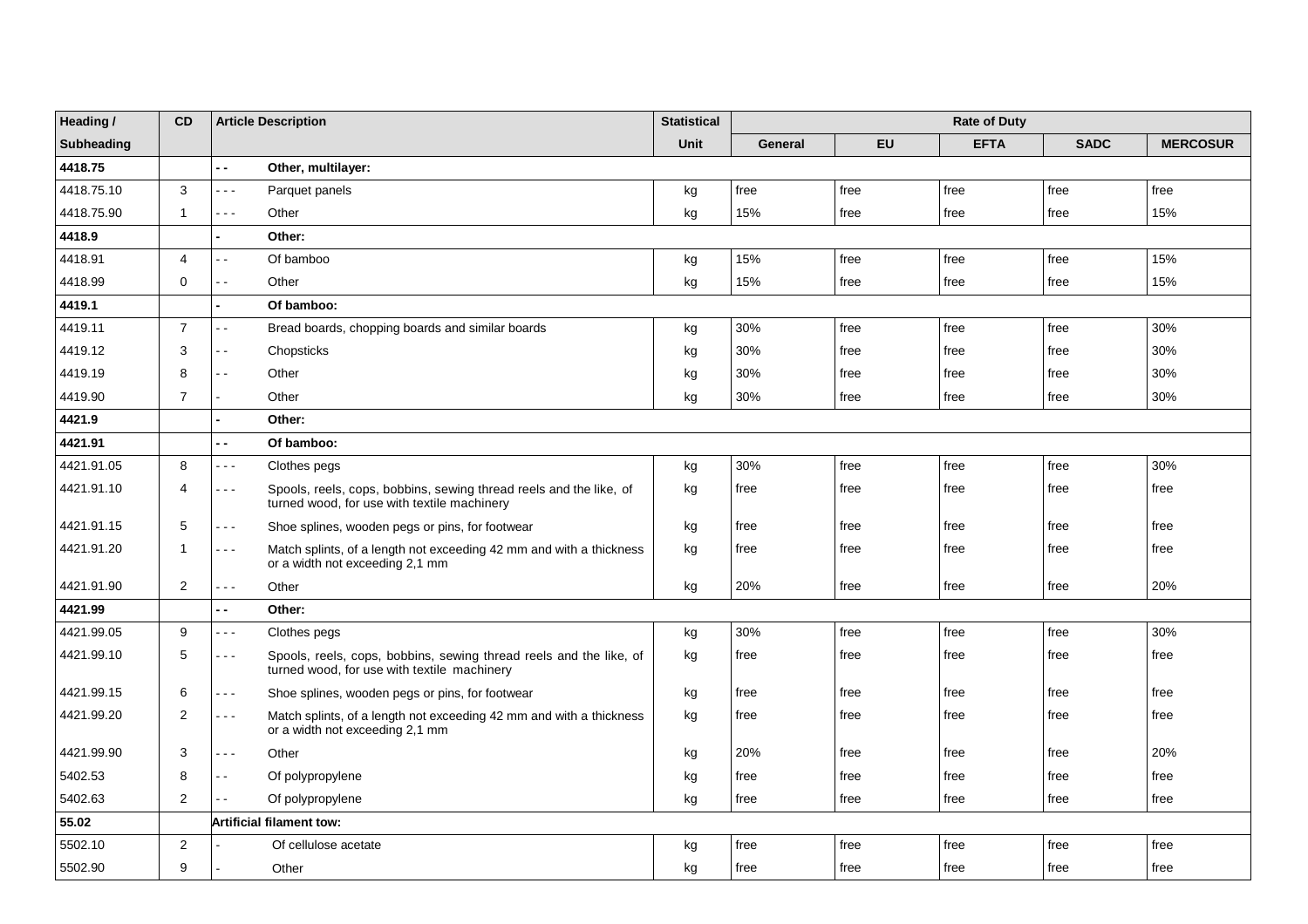| Heading /  | CD             |                          | <b>Article Description</b>                                                                             | <b>Statistical</b> | <b>Rate of Duty</b> |       |             |             |                 |  |
|------------|----------------|--------------------------|--------------------------------------------------------------------------------------------------------|--------------------|---------------------|-------|-------------|-------------|-----------------|--|
| Subheading |                |                          |                                                                                                        | Unit               | General             | EU    | <b>EFTA</b> | <b>SADC</b> | <b>MERCOSUR</b> |  |
| 5506.40    | $\mathbf 0$    |                          | Of polypropylene                                                                                       | kg                 | free                | free  | free        | free        | free            |  |
| 5704.20    | 8              |                          | Tiles, having a maximum surface area exceeding 0,3 m <sup>2</sup> but not<br>exceeding $1 \text{ m}^2$ | m <sup>2</sup>     | 30%                 | 18%   | 15%         | free        | 30%             |  |
| 6005.35    |                | $\overline{\phantom{a}}$ | Fabrics specified in Subheading Note 1 to this Chapter:                                                |                    |                     |       |             |             |                 |  |
| 6005.35.05 | 4              | $\omega = \omega$        | Tulle                                                                                                  | kg                 | free                | free  | free        | free        | free            |  |
| 6005.35.90 | 9              | $- - -$                  | Other                                                                                                  | kg                 | 22%                 | 13,2% | 10%         | free        | 22%             |  |
| 6005.36    |                | $\overline{\phantom{a}}$ | Other, unbleached or bleached:                                                                         |                    |                     |       |             |             |                 |  |
| 6005.36.05 | $\mathbf 0$    | - - -                    | Tulle                                                                                                  | kg                 | free                | free  | free        | free        | free            |  |
| 6005.36.90 | 5              | $- - -$                  | Other                                                                                                  | kg                 | 22%                 | 13,2% | 10%         | free        | 22%             |  |
| 6005.37    |                | $-$                      | Other, dyed:                                                                                           |                    |                     |       |             |             |                 |  |
| 6005.37.05 | $\overline{7}$ | .                        | Tulle                                                                                                  | kg                 | free                | free  | free        | free        | free            |  |
| 6005.37.90 | $\mathbf{1}$   | $- - -$                  | Other                                                                                                  | kg                 | 22%                 | 13,2% | 10%         | free        | 22%             |  |
| 6005.38    |                | $\overline{\phantom{a}}$ | Other, of yarns of different colours:                                                                  |                    |                     |       |             |             |                 |  |
| 6005.38.05 | 3              | $- - -$                  | Tulle                                                                                                  | kg                 | free                | free  | free        | free        | free            |  |
| 6005.38.90 | 8              | $\sim$ $\sim$ $\sim$     | Other                                                                                                  | kg                 | 22%                 | 13,2% | 10%         | free        | 22%             |  |
| 6005.39    |                | $\overline{\phantom{a}}$ | Other, printed:                                                                                        |                    |                     |       |             |             |                 |  |
| 6005.39.05 | 9              | $- - -$                  | Tulle                                                                                                  | kg                 | free                | free  | free        | free        | free            |  |
| 6005.39.90 | 4              | $- - -$                  | Other                                                                                                  | kg                 | 22%                 | 13,2% | 10%         | free        | 22%             |  |
| 6304.20    | 9              |                          | Bed nets, specified in Subheading Note 1 to this Chapter                                               | kg                 | 30%                 | 18%   | 15%         | free        | 30%             |  |
| 6907.2     |                |                          | Flags and paving, hearth or wall tiles, (excluding those of subheadings 6907.30 and 6907.40):          |                    |                     |       |             |             |                 |  |
| 6907.21    | $\overline{7}$ | $\overline{\phantom{a}}$ | Of a water absorption coefficient by mass not exceeding 0.5 per<br>cent                                | m <sup>2</sup>     | 20%                 | free  | free        | free        | 18%             |  |
| 6907.22    | 3              | $\overline{a}$           | Of a water absorption coefficient by mass exceeding 0.5 per<br>cent but not exceeding 10 per cent      | m <sup>2</sup>     | 20%                 | free  | free        | free        | 18%             |  |
| 6907.23    | 4              | $\sim$                   | Of a water absorption coefficient by mass exceeding 10 per cent                                        | m <sup>2</sup>     | 20%                 | free  | free        | free        | 18%             |  |
| 6907.30    | 5              |                          | Mosaic cubes and the like, (excluding those of subheading 6907.40)                                     | m <sup>2</sup>     | 20%                 | free  | free        | free        | 18%             |  |
| 6907.40    | 4              |                          | Finishing ceramics                                                                                     | m <sup>2</sup>     | 20%                 | free  | free        | free        | 18%             |  |
| 8424.4     |                |                          | Agricultural or horticultural sprayers:                                                                |                    |                     |       |             |             |                 |  |
| 8424.41    | 8              | $\sim$ $\sim$            | Portable sprayers                                                                                      | u                  | free                | free  | free        | free        | free            |  |
| 8424.49    | 9              | $\sim$ $\sim$            | Other                                                                                                  | u                  | free                | free  | free        | free        | free            |  |
| 8424.82    | $\overline{2}$ | $\sim$ $\sim$            | Agricultural or horticultural                                                                          | u                  | free                | free  | free        | free        | free            |  |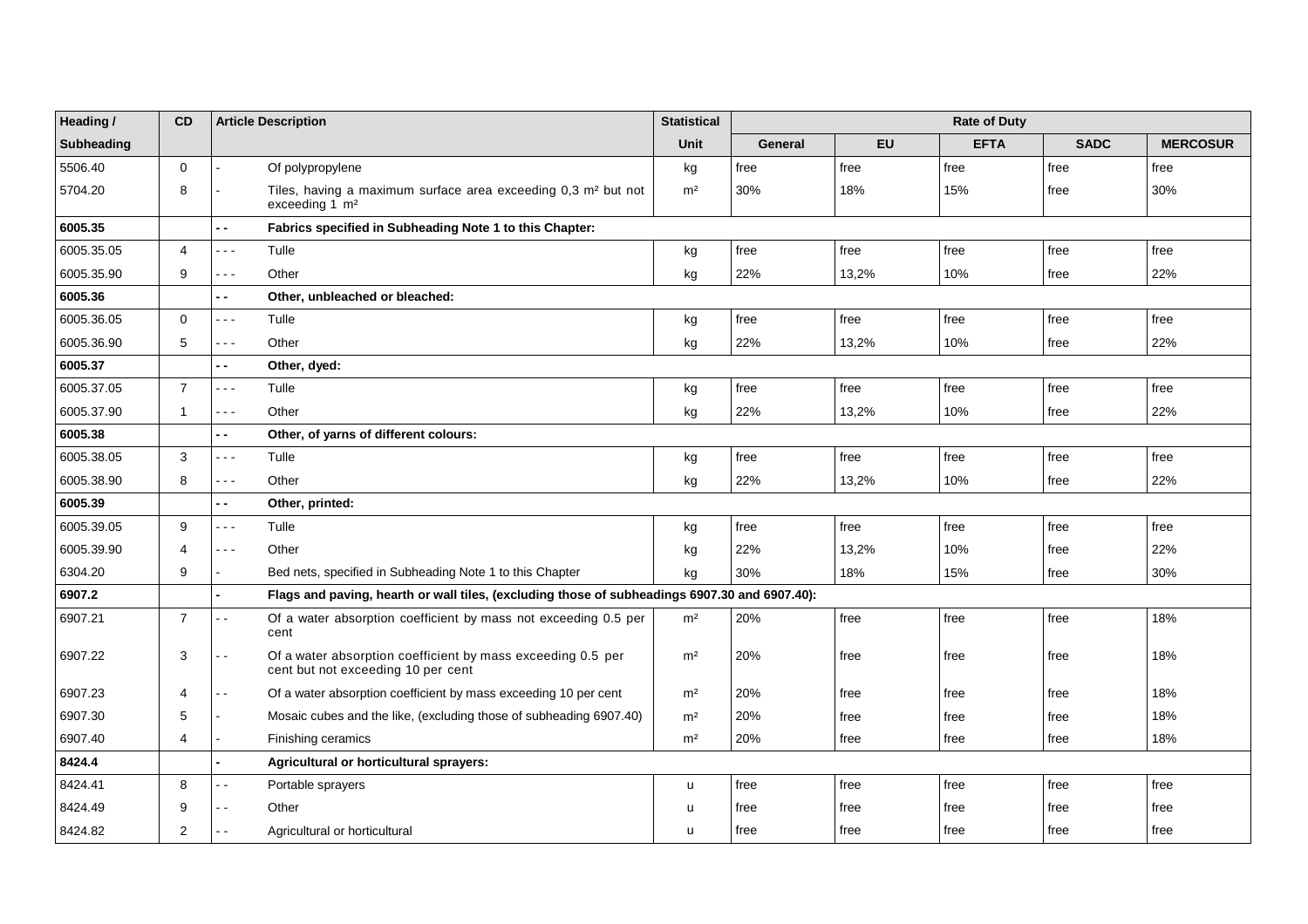| Heading /  | CD             |                          | <b>Article Description</b>                                                                                           | <b>Statistical</b> | <b>Rate of Duty</b> |           |             |             |                 |  |
|------------|----------------|--------------------------|----------------------------------------------------------------------------------------------------------------------|--------------------|---------------------|-----------|-------------|-------------|-----------------|--|
| Subheading |                |                          |                                                                                                                      | <b>Unit</b>        | General             | <b>EU</b> | <b>EFTA</b> | <b>SADC</b> | <b>MERCOSUR</b> |  |
| 8432.3     |                |                          | Seeders, planters and transplanters:                                                                                 |                    |                     |           |             |             |                 |  |
| 8432.31    | 9              | $\overline{a}$           | No-till direct seeders, planters and transplanters                                                                   | u                  | free                | free      | free        | free        | free            |  |
| 8432.39    | 6              | $\sim$ $\sim$            | Other                                                                                                                | u                  | free                | free      | free        | free        | free            |  |
| 8432.4     |                |                          | Manure spreaders and fertiliser distributors:                                                                        |                    |                     |           |             |             |                 |  |
| 8432.41    | 3              | $\overline{\phantom{a}}$ | Manure spreaders                                                                                                     | u                  | free                | free      | free        | free        | free            |  |
| 8432.42    | 8              | ۵.                       | Fertiliser distributors                                                                                              | u                  | free                | free      | free        | free        | free            |  |
| 8456.1     |                |                          | Operated by laser or other light or photon beam processes:                                                           |                    |                     |           |             |             |                 |  |
| 8456.11    | 6              | $\sim$ $\sim$            | Operated by laser                                                                                                    | u                  | free                | free      | free        | free        | free            |  |
| 8456.12    | 6              | - -                      | Operated by other light or photon beam processes                                                                     | u                  | free                | free      | free        | free        | free            |  |
| 8456.40    | $\overline{7}$ |                          | Operated by plasma arc processes                                                                                     | u                  | free                | free      | free        | free        | free            |  |
| 8456.50    | 1              |                          | Water-jet cutting machines                                                                                           | u                  | free                | free      | free        | free        | free            |  |
| 8459.4     |                |                          | Other boring machines:                                                                                               |                    |                     |           |             |             |                 |  |
| 8459.41    | 4              | $\overline{\phantom{a}}$ | Numerically controlled                                                                                               | u                  | free                | free      | free        | free        | free            |  |
| 8459.49    | 5              | $\sim$ $\sim$            | Other                                                                                                                | u                  | free                | free      | free        | free        | free            |  |
| 8460.12    | $\overline{7}$ | $\sim$ $\sim$            | Numerically controlled                                                                                               | u                  | free                | free      | free        | free        | free            |  |
| 8460.22    | $\mathbf{1}$   | - -                      | Centreless grinding machines, numerically controlled                                                                 | u                  | free                | free      | free        | free        | free            |  |
| 8460.23    | 8              | $\overline{\phantom{a}}$ | Other cylindrical grinding machines, numerically controlled                                                          | u                  | free                | free      | free        | free        | free            |  |
| 8460.24    | 4              | $\sim$ $\sim$            | Other, numerically controlled                                                                                        | $\mathbf{u}$       | free                | free      | free        | free        | free            |  |
| 8465.20    | $\overline{7}$ |                          | Machining centres                                                                                                    | u                  | free                | free      | free        | free        | free            |  |
| 8528.42    | 0              | . .                      | Capable of directly connecting to and designed for use with an<br>automatic data processing machine of heading 84.71 | u                  | free                | free      | free        | free        | free            |  |
| 8528.52    |                | . .                      | Capable of directly connecting to and designed for use with an automatic data processing machine of heading 84.71:   |                    |                     |           |             |             |                 |  |
| 8528.52.10 | 2              | .                        | Colour, with a screen with no side exceeding 45 cm                                                                   | u                  | free                | free      | free        | free        | free            |  |
| 8528.52.20 | 3              | $\sim$ $\sim$ $\sim$     | Colour, with a screen size exceeding 3 m x 4 m                                                                       | u                  | free                | free      | free        | free        | free            |  |
| 8528.52.90 | $\mathbf 0$    | - - -                    | Other                                                                                                                | u                  | 25%                 | free      | free        | free        | 25%             |  |
| 8528.62    | 3              | $\sim$ $-$               | Capable of directly connecting to and designed for use with an<br>automatic data processing machine of heading 84.71 | u                  | free                | free      | free        | free        | free            |  |
| 8539.50    |                |                          | Light-emitting diode (LED) lamps:                                                                                    |                    |                     |           |             |             |                 |  |
| 8539.50.10 | 6              | - -                      | Of the screw-in, bayonet or similar types                                                                            | kg                 | free                | free      | free        | free        | free            |  |
| 8539.50.90 | 4              | ۵.                       | Other                                                                                                                | kg                 | free                | free      | free        | free        | free            |  |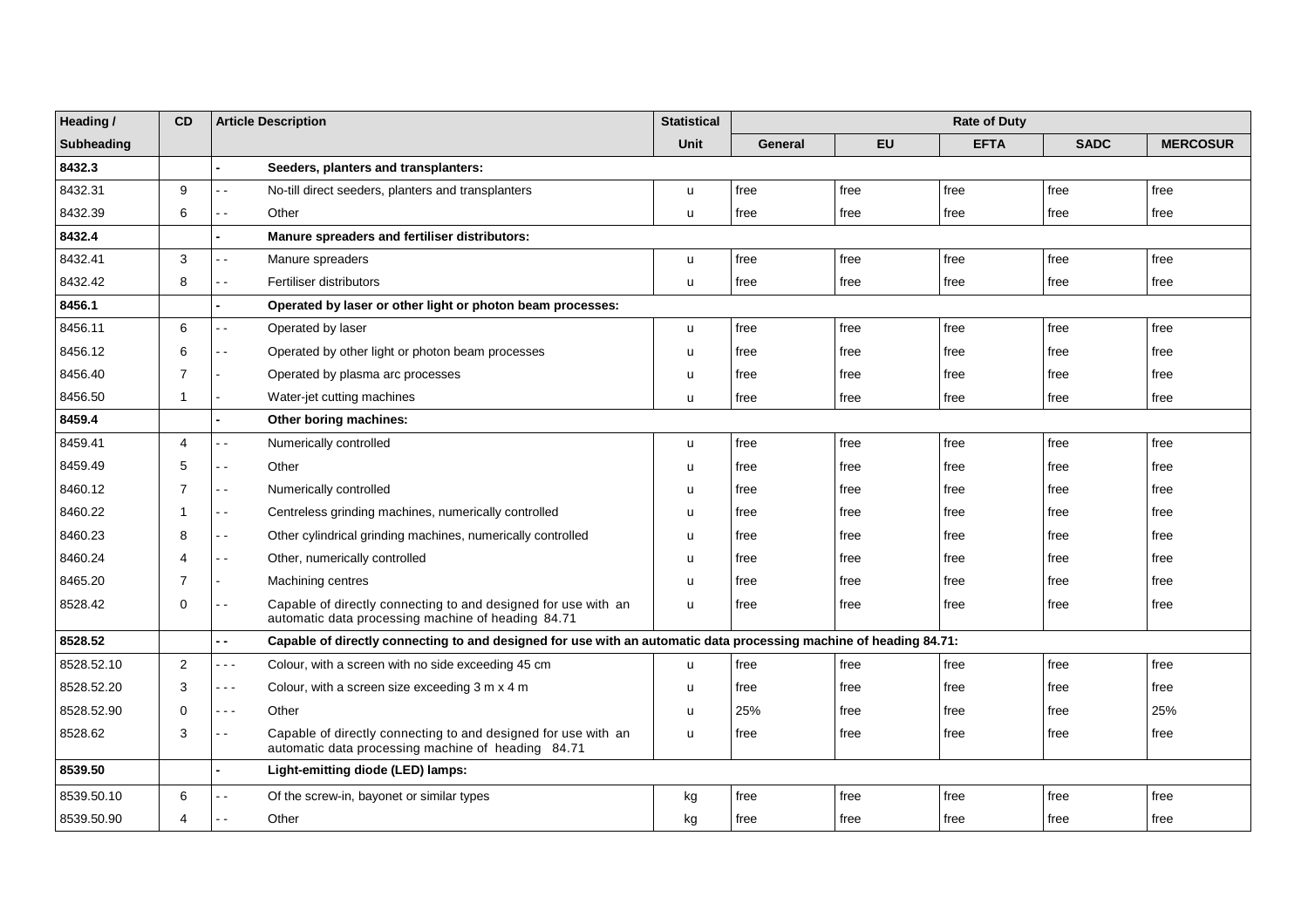| Heading /         | <b>CD</b>   | <b>Article Description</b>                                                                                                                                                                                                                                                                                                    | <b>Statistical</b> | <b>Rate of Duty</b> |           |             |             |                 |  |
|-------------------|-------------|-------------------------------------------------------------------------------------------------------------------------------------------------------------------------------------------------------------------------------------------------------------------------------------------------------------------------------|--------------------|---------------------|-----------|-------------|-------------|-----------------|--|
| <b>Subheading</b> |             |                                                                                                                                                                                                                                                                                                                               | <b>Unit</b>        | General             | <b>EU</b> | <b>EFTA</b> | <b>SADC</b> | <b>MERCOSUR</b> |  |
| 8701.9            |             | Other, of an engine power:                                                                                                                                                                                                                                                                                                    |                    |                     |           |             |             |                 |  |
| 8701.91           | 6           | Not exceeding 18 kW<br>٠.                                                                                                                                                                                                                                                                                                     | u                  | free                | free      | free        | free        | free            |  |
| 8701.92           | 6           | Exceeding 18 kW but not exceeding 37 kW<br>$\sim$ $\sim$                                                                                                                                                                                                                                                                      | u                  | free                | free      | free        | free        | free            |  |
| 8701.93           | 2           | Exceeding 37 kW but not exceeding 75 kW<br>- -                                                                                                                                                                                                                                                                                | u                  | free                | free      | free        | free        | free            |  |
| 8701.94           | 9           | Exceeding 75 kW but not exceeding 130 kW<br>$\sim$ $\sim$                                                                                                                                                                                                                                                                     | <b>u</b>           | free                | free      | free        | free        | free            |  |
| 8701.95           | 5           | Exceeding 130 kW<br>$\sim$ $\sim$                                                                                                                                                                                                                                                                                             | u                  | free                | free      | free        | free        | free            |  |
| 8702.20           |             | With both compression-ignition internal combustion piston engine (diesel or semi-diesel) and electric motor as motors for propulsion:                                                                                                                                                                                         |                    |                     |           |             |             |                 |  |
| 8702.20.10        | 2           | New, right hand drive, fitted with interior parcel racks, foot-rests,<br>magazine nets, coat hooks, reclining seats, arm rests, microphone<br>and radio or cassette equipment, air conditioning with individual<br>controls, pneumatic plug doors, individual reading lights, chemical<br>toilet, wash basin and refrigerator | $\mathsf{u}$       | 20%                 | 15%       | 15%         | free        | 20%             |  |
| 8702.20.81        | $\mathbf 1$ | Other, of a vehicle mass not exceeding 2 000 kg: with a value for ad<br>valorem customs duty purposes not exceeding R130 000; or<br>vehicles for the transport of 14 persons or more, including the driver                                                                                                                    | $\mathsf{u}$       | 25%                 | 20%       | 20%         | free        | 25%             |  |
| 8702.20.85        | 4           | Other, of a vehicle mass not exceeding 2 000 kg<br>$\sim$ $\sim$                                                                                                                                                                                                                                                              | u                  | 25%                 | 20%       | 20%         | free        | 25%             |  |
| 8702.20.87        | $\Omega$    | Other, of a vehicle mass exceeding 2 000 kg: with a value for ad<br>valorem customs duty purposes or ad valorem excise duty purposes<br>of less than R130 000; or vehicles for the transport of 14 persons or<br>more, including the driver                                                                                   | $\mathsf{u}$       | 20%                 | 15%       | 15%         | free        | 20%             |  |
| 8702.20.90        | $\mathbf 0$ | Other<br>$\sim$ $\sim$                                                                                                                                                                                                                                                                                                        | <b>u</b>           | 20%                 | 15%       | 15%         | free        | 20%             |  |
| 8702.30           |             | With both spark-ignition internal combustion reciprocating piston engine and electric motor as motors for propulsion:                                                                                                                                                                                                         |                    |                     |           |             |             |                 |  |
| 8702.30.81        | 6           | Other, of a vehicle mass not exceeding 2 000 kg: with a value for ad<br>valorem customs duty purposes not exceeding R130 000; or<br>vehicles for the transport of 14 persons or more, including the driver                                                                                                                    | kg                 | 25%                 | 20%       | 20%         | free        | 25%             |  |
| 8702.30.85        | 9           | Other, of a vehicle mass not exceeding 2 000 kg<br>$\sim$ $\sim$                                                                                                                                                                                                                                                              | u                  | 25%                 | 20%       | 20%         | free        | 25%             |  |
| 8702.30.87        | 5           | Other, of a vehicle mass exceeding 2 000 kg: with a value for ad<br>valorem customs duty purposes or ad valorem excise duty purposes<br>of less than R130 000; or vehicles for the transport of 14 persons or<br>more, including the driver                                                                                   | $\mathsf{u}$       | 20%                 | 15%       | 15%         | free        | 20%             |  |
| 8702.30.90        | 5           | Other<br>$\sim$ $\sim$                                                                                                                                                                                                                                                                                                        | u                  | 20%                 | 15%       | 15%         | free        | 20%             |  |
| 8702.40           |             | With only electric motor for propulsion:                                                                                                                                                                                                                                                                                      |                    |                     |           |             |             |                 |  |
| 8702.40.81        | $\mathbf 0$ | Other, of a vehicle mass not exceeding 2000 kg: with a value for ad<br>valorem customs duty purposes not exceeding R130 000; or<br>vehicles for the transport of 14 persons or more, including the driver                                                                                                                     | $\mathsf{u}$       | 25%                 | 20%       | 20%         | free        | 25%             |  |
| 8702.40.85        | 3           | Other, of a vehicle mass not exceeding 2000 kg<br>- -                                                                                                                                                                                                                                                                         | u                  | 25%                 | 20%       | 20%         | free        | 25%             |  |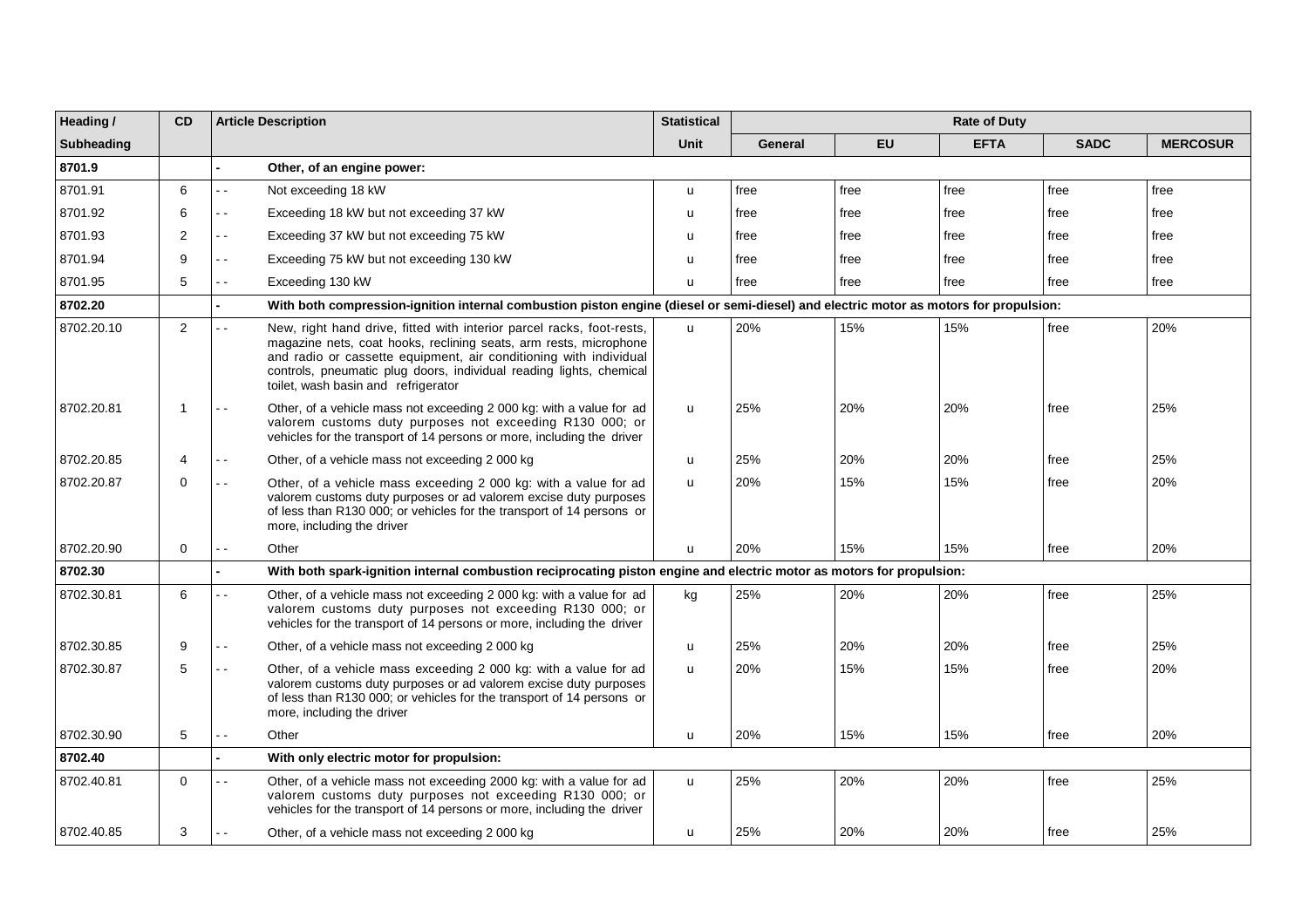| Heading /  | <b>CD</b>      | <b>Article Description</b>                                                                                                                                                                                                                                              | <b>Statistical</b>                                                                                                                                                                                                                                  | <b>Rate of Duty</b> |           |             |             |                 |  |  |
|------------|----------------|-------------------------------------------------------------------------------------------------------------------------------------------------------------------------------------------------------------------------------------------------------------------------|-----------------------------------------------------------------------------------------------------------------------------------------------------------------------------------------------------------------------------------------------------|---------------------|-----------|-------------|-------------|-----------------|--|--|
| Subheading |                |                                                                                                                                                                                                                                                                         | Unit                                                                                                                                                                                                                                                | General             | <b>EU</b> | <b>EFTA</b> | <b>SADC</b> | <b>MERCOSUR</b> |  |  |
| 8702.40.87 | 5              | Other, of a vehicle mass exceeding 2 000 kg: with a value for ad<br>$\overline{\phantom{a}}$<br>valorem customs duty purposes or ad valorem excise duty purposes<br>of less than R130 000; or vehicles for the transport of 14 persons or<br>more, including the driver | u                                                                                                                                                                                                                                                   | 20%                 | 15%       | 15%         | 20%         | 20%             |  |  |
| 8702.40.90 | 6              | Other<br>۵.                                                                                                                                                                                                                                                             | $\mathsf{u}$                                                                                                                                                                                                                                        | 20%                 | 15%       | 15%         | free        | 20%             |  |  |
| 8703.40    |                | Other vehicles, with both spark-ignition internal combustion reciprocating piston engine and electric motor as motors for propulsion, excluding those capable of<br>being charged by plugging to external source of electric power:                                     |                                                                                                                                                                                                                                                     |                     |           |             |             |                 |  |  |
| 8703.40.25 | 3              | Hearses<br>$\overline{\phantom{a}}$                                                                                                                                                                                                                                     | u                                                                                                                                                                                                                                                   | 20%                 | free      | free        | free        | 20%             |  |  |
| 8703.40.27 | 6              | Ambulances with a cylinder capacity not exceeding 1 000 cm <sup>3</sup><br>٠.                                                                                                                                                                                           | $\mathsf{u}$                                                                                                                                                                                                                                        | 25%                 | free      | free        | free        | 25%             |  |  |
| 8703.40.29 | 6              | Other ambulances<br>٠.                                                                                                                                                                                                                                                  | u                                                                                                                                                                                                                                                   | 25%                 | 18%       | 25%         | free        | 25%             |  |  |
| 8703.40.31 | 8              | Other with a cylinder capacity not exceeding 1 000 cm <sup>3</sup><br>$ -$                                                                                                                                                                                              | $\mathbf{u}$                                                                                                                                                                                                                                        | 25%                 | free      | free        | free        | 25%             |  |  |
| 8703.40.75 | 5              | Other, with a vehicle mass exceeding 250 kg but not exceeding<br>$\overline{\phantom{a}}$<br>800 kg                                                                                                                                                                     | u                                                                                                                                                                                                                                                   | free                | free      | free        | free        | free            |  |  |
| 8703.40.90 | 3              | $\overline{\phantom{a}}$<br>Other                                                                                                                                                                                                                                       | $\mathsf{u}$                                                                                                                                                                                                                                        | 25%                 | 18%       | 25%         | free        | 25%             |  |  |
| 8703.50    |                |                                                                                                                                                                                                                                                                         | Other vehicles, with both compression-ignition internal combustion piston engine (diesel or semi-diesel) and electric motor as motors for propulsion, excluding<br>those capable of being charged by plugging to external source of electric power: |                     |           |             |             |                 |  |  |
| 8703.50.25 | 8              | $\overline{\phantom{a}}$<br>Hearses                                                                                                                                                                                                                                     | u                                                                                                                                                                                                                                                   | 20%                 | free      | free        | free        | 20%             |  |  |
| 8703.50.27 | 4              | Ambulances<br>$ -$                                                                                                                                                                                                                                                      | u                                                                                                                                                                                                                                                   | 25%                 | 18%       | 25%         | free        | 25%             |  |  |
| 8703.50.85 | $\overline{1}$ | Other, with a vehicle mass exceeding 600 kg but not exceeding<br>$\overline{\phantom{a}}$<br>800 kg                                                                                                                                                                     | u                                                                                                                                                                                                                                                   | free                | free      | free        | free        | free            |  |  |
| 8703.50.90 | 8              | Other<br>. .                                                                                                                                                                                                                                                            | $\mathsf{u}$                                                                                                                                                                                                                                        | 25%                 | 18%       | 25%         | free        | 25%             |  |  |
| 8703.60    |                | Other vehicles, with both spark-ignition internal combustion reciprocating piston engine and electric motor as motors for propulsion, capable of being charged by<br>plugging to external source of electric power:                                                     |                                                                                                                                                                                                                                                     |                     |           |             |             |                 |  |  |
| 8703.60.25 | $\overline{2}$ | a a<br>Hearses                                                                                                                                                                                                                                                          | $\mathsf{u}$                                                                                                                                                                                                                                        | 20%                 | free      | free        | free        | 20%             |  |  |
| 8703.60.27 | 9              | Ambulances of a cylinder capacity not exceeding 1 000 cm <sup>3</sup><br>٠.                                                                                                                                                                                             | u                                                                                                                                                                                                                                                   | 25%                 | free      | free        | free        | 25%             |  |  |
| 8703.60.29 | 5              | Other ambulances<br>. .                                                                                                                                                                                                                                                 | u                                                                                                                                                                                                                                                   | 25%                 | 18%       | 25%         | free        | 25%             |  |  |
| 8703.60.31 | $\overline{7}$ | $\sim$ $\sim$<br>Other with a cylinder capacity not exceeding 1 000 cm <sup>3</sup>                                                                                                                                                                                     | u                                                                                                                                                                                                                                                   | 25%                 | free      | free        | free        | 25%             |  |  |
| 8703.60.75 | 9              | Other, with a vehicle mass exceeding 250 kg but not exceeding<br>٠.<br>800 kg                                                                                                                                                                                           | $\mathsf{u}$                                                                                                                                                                                                                                        | free                | free      | free        | free        | free            |  |  |
| 8703.60.90 | $\overline{2}$ | Other<br>a a                                                                                                                                                                                                                                                            | u                                                                                                                                                                                                                                                   | 25%                 | 18%       | 25%         | free        | 25%             |  |  |
| 8703.70    |                | Other vehicles, with both compression-ignition internal combustion piston engine (diesel or semi-diesel) and electric motor as motors for propulsion, capable of<br>being charged by plugging to external source of electric power:                                     |                                                                                                                                                                                                                                                     |                     |           |             |             |                 |  |  |
| 8703.70.25 | $\overline{7}$ | 22<br>Hearses                                                                                                                                                                                                                                                           | $\mathbf{u}$                                                                                                                                                                                                                                        | 20%                 | free      | free        | free        | 20%             |  |  |
| 8703.70.27 | 3              | Ambulances                                                                                                                                                                                                                                                              | $\mathbf{u}$                                                                                                                                                                                                                                        | 25%                 | 18%       | 25%         | free        | 25%             |  |  |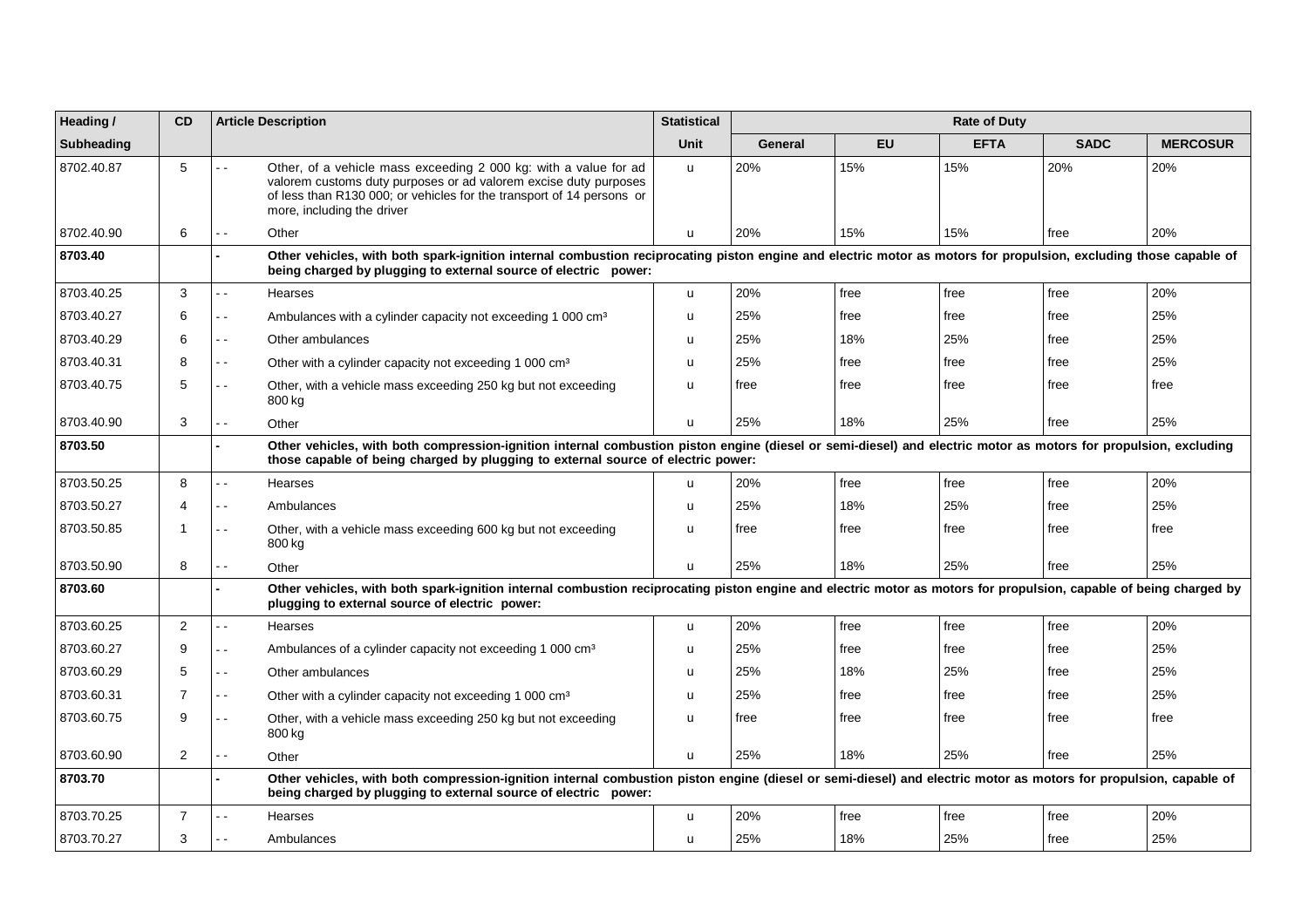| Heading /  | CD             | <b>Article Description</b>                                                      | <b>Statistical</b> |         |           | <b>Rate of Duty</b> |             |                 |
|------------|----------------|---------------------------------------------------------------------------------|--------------------|---------|-----------|---------------------|-------------|-----------------|
| Subheading |                |                                                                                 | Unit               | General | <b>EU</b> | <b>EFTA</b>         | <b>SADC</b> | <b>MERCOSUR</b> |
| 8703.70.85 | $\mathbf 0$    | Other, with a vehicle mass exceeding 600 kg but not exceeding<br>$ -$<br>800 kg | u                  | free    | free      | free                | free        | free            |
| 8703.70.90 | $\overline{7}$ | Other<br>$ -$                                                                   | u                  | 25%     | 18%       | 25%                 | free        | 25%             |
| 8703.80    |                | Other vehicles, with only electric motor for propulsion:                        |                    |         |           |                     |             |                 |
| 8703.80.25 | 1              | Hearses<br>$ -$                                                                 | u                  | 20%     | free      | free                | free        | 20%             |
| 8703.80.27 | 8              | Ambulances<br>- -                                                               | u                  | 25%     | 25%       | 25%                 | free        | 25%             |
| 8703.80.31 | 6              | With a vehicle mass not exceeding 800 kg<br>- -                                 | u                  | free    | free      | free                | free        | free            |
| 8703.80.90 | 1              | Other<br>$\sim$ $\sim$                                                          | u                  | 25%     | 25%       | 25%                 | free        | 25%             |
| 8711.60    | 2              | With electric motor for propulsion                                              | u                  | free    | free      | free                | free        | free            |
| 9401.52    | 0              | Of bamboo<br>- -                                                                | u                  | 20%     | free      | 20%                 | free        | 20%             |
| 9401.53    | $\overline{7}$ | Of rattan<br>$ -$                                                               | u                  | 20%     | free      | 20%                 | free        | 20%             |
| 9403.82    | 1              | Of bamboo<br>- -                                                                | kg                 | 20%     | free      | free                | free        | 18%             |
| 9403.83    | 8              | Of rattan<br>$\sim$ $\sim$                                                      | kg                 | 20%     | free      | free                | free        | 18%             |
| 94.06      |                | <b>Prefabricated buildings:</b>                                                 |                    |         |           |                     |             |                 |
| 9406.10    | 8              | Of wood                                                                         | kg                 | free    | free      | free                | free        | free            |
| 9406.90    | 4              | Other                                                                           | kg                 | free    | free      | free                | free        | free            |
| 9620.00    | $\mathbf 0$    | Monopods, bipods, tripods and similar articles                                  | kg                 | free    | free      | free                | free        | free            |

| Heading /         | <b>CD</b> | <b>Article Description</b>                                                                                                                                                                                                     | <b>Statistical</b>                                                          | <b>Rate of Duty</b> |           |             |             |                 |  |  |
|-------------------|-----------|--------------------------------------------------------------------------------------------------------------------------------------------------------------------------------------------------------------------------------|-----------------------------------------------------------------------------|---------------------|-----------|-------------|-------------|-----------------|--|--|
| <b>Subheading</b> |           |                                                                                                                                                                                                                                | <b>Unit</b>                                                                 | General             | <b>EU</b> | <b>EFTA</b> | <b>SADC</b> | <b>MERCOSUR</b> |  |  |
| 0301.93           | $\Omega$  | Carp (Cyprinus spp., Carassius spp., Ctenopharyngodon idellus,<br>Hypophthalmichthys spp., Cirrhinus spp., Mylopharyngodon piceus,<br>Catla catla, Labeo spp., Osteochilus hasselti, Leptobarbus hoeveni,<br>Megalobrama spp.) | kg                                                                          | free                | free      | free        | free        | free            |  |  |
| 0302.1            |           |                                                                                                                                                                                                                                | Salmonidae (excluding edible fish offal of subheadings 0302.91 to 0302.99): |                     |           |             |             |                 |  |  |
| 0302.11           |           | Trout (Salmo trutta, Oncorhynchus mykiss, Oncorhynchus clarki,<br>$ -$<br>Oncorhynchus aguabonita, Oncorhynchus gilae, Oncorhynchus<br>apache and Oncorhynchus chrysogaster)                                                   | ka                                                                          | 25%                 | 20%       | free        | free        | 25%             |  |  |
| 0302.13           |           | Pacific salmon (Oncorhynchus nerka, Oncorhynchus gorbuscha,<br>$ -$<br>Oncorhynchus keta, Oncorhynchus tschawytscha, Oncorhynchus<br>kisutch, Oncorhynchus masou and Oncorhynchus rhodurus)                                    | kg                                                                          | 25%                 | 16,75%    | free        | free        | 25%             |  |  |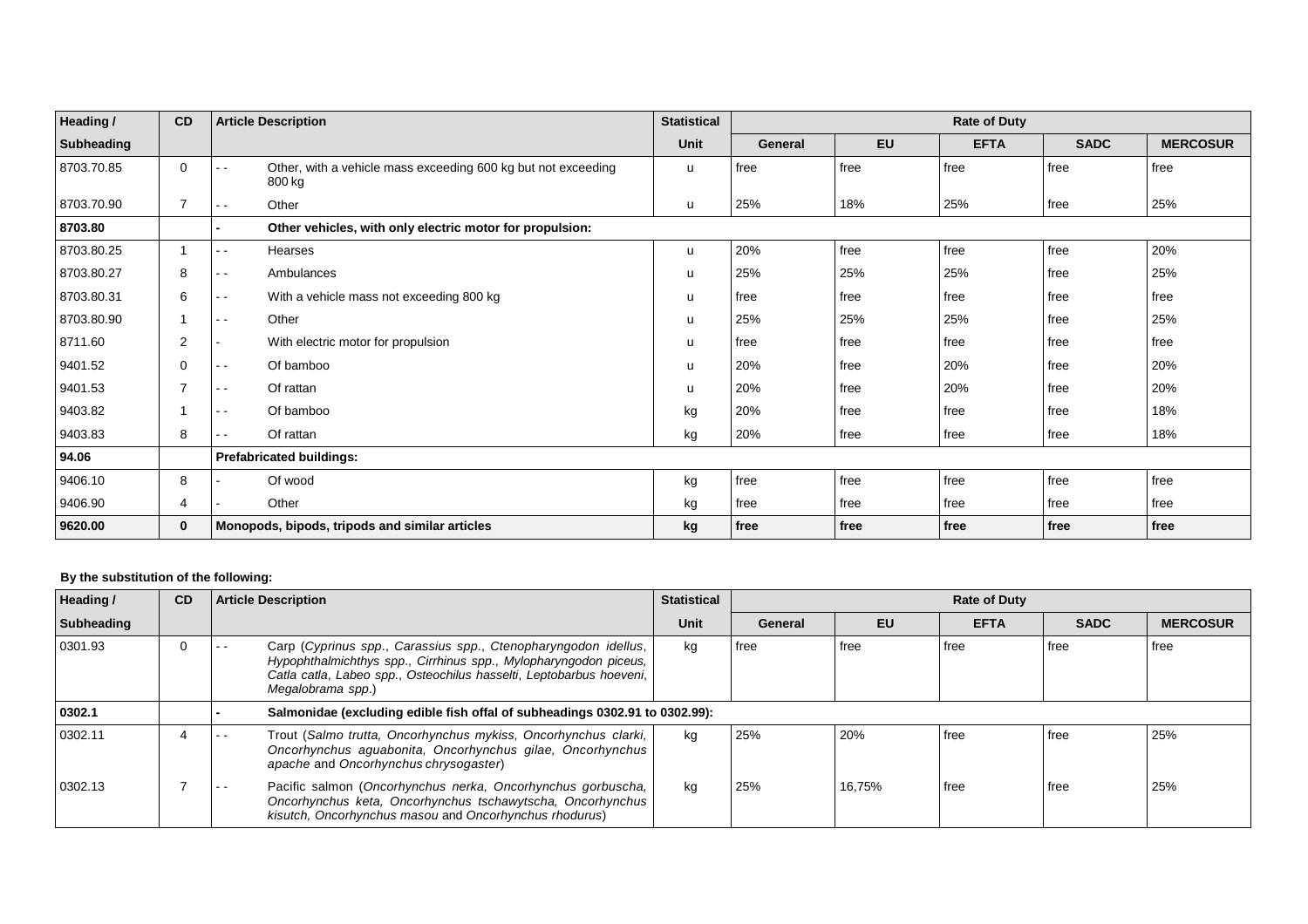| Heading /  | <b>CD</b>      | <b>Article Description</b>                                                                                                                                                                                                                                                                                                                                                                                                                                                       | <b>Statistical</b> | <b>Rate of Duty</b> |           |             |             |                 |  |
|------------|----------------|----------------------------------------------------------------------------------------------------------------------------------------------------------------------------------------------------------------------------------------------------------------------------------------------------------------------------------------------------------------------------------------------------------------------------------------------------------------------------------|--------------------|---------------------|-----------|-------------|-------------|-----------------|--|
| Subheading |                |                                                                                                                                                                                                                                                                                                                                                                                                                                                                                  | Unit               | General             | <b>EU</b> | <b>EFTA</b> | <b>SADC</b> | <b>MERCOSUR</b> |  |
| 0302.14    | 3              | Atlantic salmon (Salmo salar) and Danube salmon (Hucho hucho)<br>$\overline{\phantom{a}}$                                                                                                                                                                                                                                                                                                                                                                                        | kg                 | 25%                 | 16,75%    | free        | free        | 25%             |  |
| 0302.19    | 5              | Other<br>$\sim$ $\sim$                                                                                                                                                                                                                                                                                                                                                                                                                                                           | kg                 | 25%                 | 20%       | free        | free        | 25%             |  |
| 0302.2     |                | Flat fish (pleuronectidae, bothidae, cynoglossidae, soleidae, scophthalmidae and citharidae) (excluding edible fish offal of subheading 0302.91 to 0302.99):                                                                                                                                                                                                                                                                                                                     |                    |                     |           |             |             |                 |  |
| 0302.3     |                | Tunas (of the genus Thunnus), skipjack or stripe-bellied bonito (Euthynnus (Katsuwonus) pelamis) (excluding edible fish offal of subheading 0302.91 to 030299):                                                                                                                                                                                                                                                                                                                  |                    |                     |           |             |             |                 |  |
| 0302.4     |                | Herrings (Clupea harengus, Clupea pallasii), anchovies (Engraulis spp.), sardines (Sardina pilchardus, Sarinops spp.), sardinella (Sardinella spp.), brisling or sprats<br>(Sprattus sprattus), mackerel (Scomber scombrus, Scomber australasicus, Scomber japonicus), jack and horse mackerel (Trachurus spp.), cobia (Rachycentron<br>canadum) and swordfish (Xiphias gladius) (excluding livers and roes) (excluding edible fish offal of subheading 0302.91 to 0302.99):     |                    |                     |           |             |             |                 |  |
| 0302.5     |                | Fish of the families Bregmacerotidae, Euclichthyidae, Gadidae, Macrouridae, Melanonidae, Merlucciidae, Moridae and Muraenolepididae (excluding edible fish offal<br>of subheadings 0302.91 to 0302.99):                                                                                                                                                                                                                                                                          |                    |                     |           |             |             |                 |  |
| 0302.7     |                | Tilapias (Oreochromis spp.), catfish (Pangasius spp., Silurus spp., Clarias spp., Ictalurus spp.), carp (Cyprinus spp., Carassius spp., Ctenopharyngodon idellus,<br>Hypophthalmichthys spp., Cirrhinus spp., Mylopharyngodon piceus, Catla catla, Labeo spp.,Osteochilus hasselti, Leptobarbus hoeveni, Megalobrama spp.), eels<br>(Anguilla spp.), Nile perch (Lates niloticus) and snakeheads (Channa spp.) (excluding edible fish offal of subheadings 0302.91 to 0302.99):  |                    |                     |           |             |             |                 |  |
| 0302.73    | 4              | Carp (Cyprinus spp., Carassius spp, Ctenopharyngodon idellus,<br>Hypophthalmichthys spp., Cirrhinus spp., Mylopharyngodon piceus,<br>Catla catla, Labeo spp., Osteochilus hasselti, Leptobarbus hoeveni,<br>Megalobrama spp.)                                                                                                                                                                                                                                                    | ka                 | free                | free      | free        | free        | free            |  |
| 0302.8     |                | Other fish (excluding edible fish offal of subheadings 0302.91 to 0302.99):                                                                                                                                                                                                                                                                                                                                                                                                      |                    |                     |           |             |             |                 |  |
| 0303.1     |                | Salmonidae (excluding edible fish offal of subheadings 0303.91 to 0303.99):                                                                                                                                                                                                                                                                                                                                                                                                      |                    |                     |           |             |             |                 |  |
| 0303.12    | 4              | Other Pacific salmon (Oncorhynchus gorbuscha, Oncorhynchus<br>. .<br>keta, Oncorhynchus tschawytscha, Oncorhynchus kisutch,<br>Oncorhynchus masou and Oncorhynchus rhodurus)                                                                                                                                                                                                                                                                                                     | kg                 | 25%                 | 20%       | free        | free        | 25%             |  |
| 0303.13    | 0              | Atlantic salmon (Salmo salar) and Danube salmon (Hucho hucho)<br>$\sim$ $\sim$                                                                                                                                                                                                                                                                                                                                                                                                   | kg                 | 25%                 | 16,75%    | free        | free        | 25%             |  |
| 0303.14    | $\overline{7}$ | Trout (Salmo trutta, Oncorhynchus mykiss, Oncorhynchus clarki,<br>$\sim$ $\sim$<br>Oncorhynchus aguabonita, Oncorhynchus gilae, Oncorhynchus<br>apache and Oncorhynchus chrysogaster)                                                                                                                                                                                                                                                                                            | kg                 | 25%                 | 20%       | free        | free        | 25%             |  |
| 0303.19    | 9              | Other<br>$\overline{\phantom{a}}$                                                                                                                                                                                                                                                                                                                                                                                                                                                | kg                 | 25%                 | 20%       | free        | free        | 25%             |  |
| 0303.2     |                | Tilapias (Oreochromis spp.), catfish (Pangasius spp., Silurus spp., Clarias spp., Ictalurus spp.), carp (Cyprinus spp., Carassius spp., Ctenopharyngodon idellus,<br>Hypophthalmichthys spp., Cirrhinus spp., Mylopharyngodon piceus, Catla catla, Labeo spp., Osteochilus hasselti, Leptobarbus hoeveni, Megalobrama spp.), eels<br>(Anguilla spp.), Nile perch (Lates niloticus) and snakeheads (Channa spp.) (excluding edible fish offal of subheadings 0303.91 to 0303.99): |                    |                     |           |             |             |                 |  |
| 0303.25    | 8              | Carp (Cyprinus spp., Carassius spp., Ctenopharyngodon idellus,<br>Hypophthalmichthys spp., Cirrhinus spp., Mylopharyngodon piceus,<br>Catla catla, Labeo spp., Osteochilus hasselti, Leptobarbus hoeveni,<br>Megalobrama spp.)                                                                                                                                                                                                                                                   | kg                 | free                | free      | free        | free        | free            |  |
| 0303.3     |                | Flat fish (Pleuronectidae, Bothidae, Cynoglossidae, Soleidae, Scophthalmidae and Citharidae), (excluding edible fish offal of subheadings 0303.91 to 0303.99):                                                                                                                                                                                                                                                                                                                   |                    |                     |           |             |             |                 |  |
| 0303.4     |                | Tunas (of the genus Thunnus), and skipjack or stripe-bellied bonito (Euthynnus (Katsuwonus) pelamis) (excluding edible fish offal of subheadings 0303.91 to<br>$0303.99$ ):                                                                                                                                                                                                                                                                                                      |                    |                     |           |             |             |                 |  |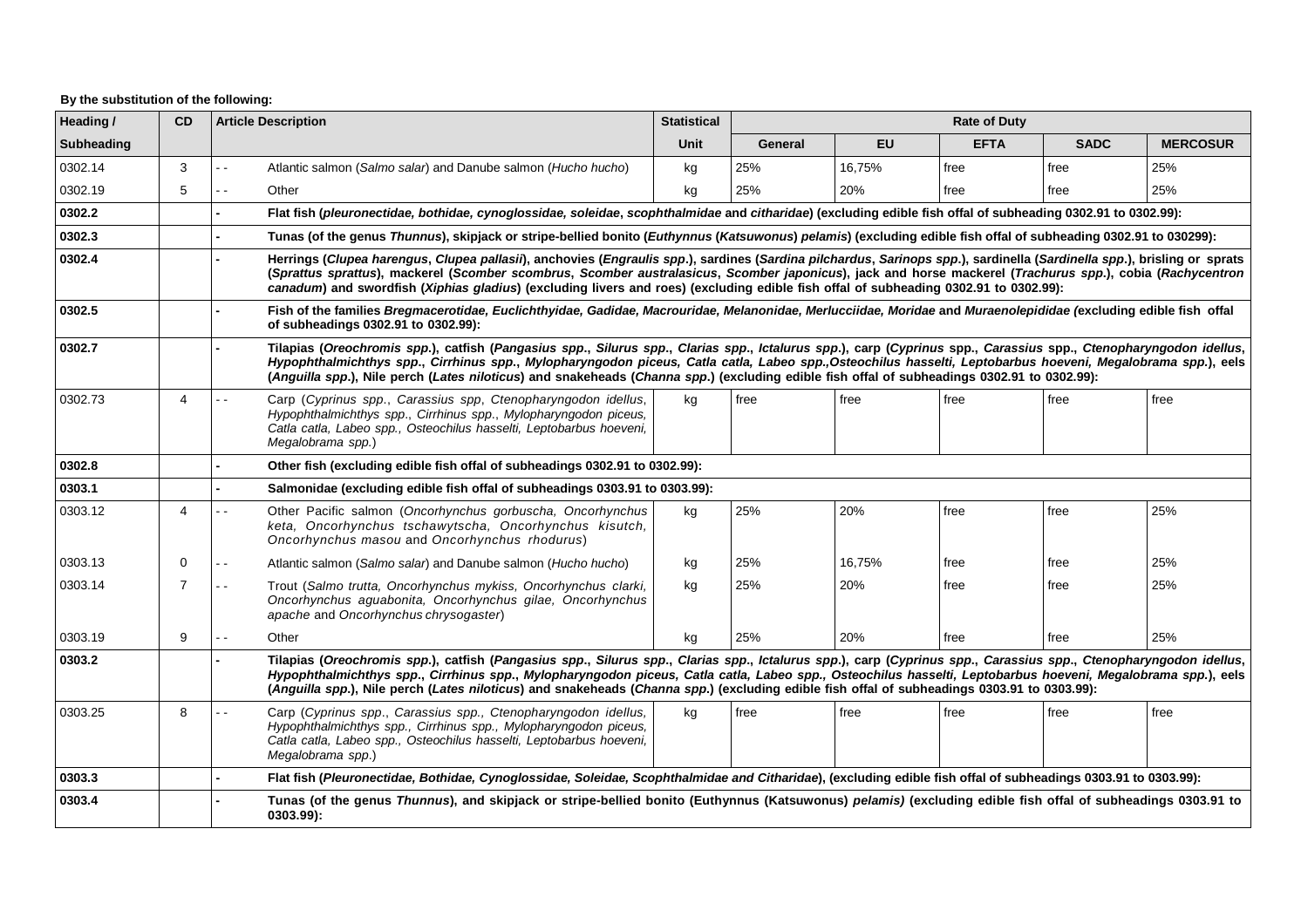| Heading /         | <b>CD</b>      | <b>Article Description</b>                                                                                                                                                                                                                                                                                                                                                                                                                                                                                                                                                                                                                                                                                                                                                             | <b>Statistical</b> | <b>Rate of Duty</b> |           |             |             |                 |  |
|-------------------|----------------|----------------------------------------------------------------------------------------------------------------------------------------------------------------------------------------------------------------------------------------------------------------------------------------------------------------------------------------------------------------------------------------------------------------------------------------------------------------------------------------------------------------------------------------------------------------------------------------------------------------------------------------------------------------------------------------------------------------------------------------------------------------------------------------|--------------------|---------------------|-----------|-------------|-------------|-----------------|--|
| <b>Subheading</b> |                |                                                                                                                                                                                                                                                                                                                                                                                                                                                                                                                                                                                                                                                                                                                                                                                        | <b>Unit</b>        | General             | <b>EU</b> | <b>EFTA</b> | <b>SADC</b> | <b>MERCOSUR</b> |  |
| 0303.5            |                | Herrings (Clupea harengus, Clupea pallasii), anchovies (Engraulis spp.), sardines (Sardina pilchardus, Sardinops spp.), sardinella (Sardinella spp.), brisling or sprats<br>(Sprattus sprattus), mackerel (Scomber scombrus, Scomber australasicus, Scomber japonicus), Indian mackerels (Rastrelliger spp.), seerfishes (Scomberomorus<br>spp.), jack and horse mackerel (Trachurus spp.), jacks, crevalles (Caranx spp.), cobia (Rachycentron canadum), silver pomfrets (Pampus spp.), Pacific saury<br>(Cololabis saira), scads (Decapterus spp.), capelin (Mallotus villosus), swordfish (Xiphias gladius), Kawakawa (Euthynnus affinis), bonitos (Sarda spp.), marlins,<br>sailfishes, spearfish (Istiophoridae) (excluding edible fish offal of subheadings 0303.91 to 0303.99): |                    |                     |           |             |             |                 |  |
| 0303.6            |                | Fish of the families Bregmacerotidae, Euclichthyidae, Gadidae, Macrouridae, Melanonidae, Merlucciidae, Moridae and Muraenolepididae (excluding edible fish offal<br>of subheadings 0303.91 to 0303.99):                                                                                                                                                                                                                                                                                                                                                                                                                                                                                                                                                                                |                    |                     |           |             |             |                 |  |
| 0303.8            |                | Other fish (excluding edible fish offal of subheadings 0303.91 to 0303.99):                                                                                                                                                                                                                                                                                                                                                                                                                                                                                                                                                                                                                                                                                                            |                    |                     |           |             |             |                 |  |
| 0304.3            |                | Fresh or chilled fillets of tilapias (Oreochromis spp.), catfish (Pangasius spp., Silurus spp., Clarias spp., Ictalurus spp.), carp (Cyprinus spp., Carassius spp.,<br>Ctenopharyngodon idellus, Hypophthalmichthys spp., Cirrhinus spp., Mylopharyngodon piceus, Catla catla, Labeo spp., Osteochilus hasselti, Leptobarbus hoeveni,<br>Megalobrama spp.), eels (Anguilla spp.), Nile perch (Lates niloticus) and snakeheads (Channa spp.):                                                                                                                                                                                                                                                                                                                                           |                    |                     |           |             |             |                 |  |
| 0304.31           | $\mathbf{0}$   | Tilapias (Oreochromis spp.)<br>$\overline{\phantom{a}}$                                                                                                                                                                                                                                                                                                                                                                                                                                                                                                                                                                                                                                                                                                                                | kg                 | 25%                 | 20%       | free        | free        | 25%             |  |
| 0304.32           | $\overline{7}$ | Catfish (Pangasius spp., Silurus spp., Clarias spp., Ictalurus spp.)<br>$\sim$ $\sim$                                                                                                                                                                                                                                                                                                                                                                                                                                                                                                                                                                                                                                                                                                  | kg                 | 25%                 | 20%       | free        | free        | 25%             |  |
| 0304.33           | 3              | $\sim$ $\sim$<br>Nile Perch (Lates niloticus)                                                                                                                                                                                                                                                                                                                                                                                                                                                                                                                                                                                                                                                                                                                                          | kg                 | 25%                 | 20%       | free        | free        | 25%             |  |
| 0304.39           | $\mathbf{1}$   | Other<br>$\sim$ $\sim$                                                                                                                                                                                                                                                                                                                                                                                                                                                                                                                                                                                                                                                                                                                                                                 | kg                 | 25%                 | 20%       | free        | free        | 25%             |  |
| 0304.41           | 5              | Pacific salmon (Oncorhynchus nerka, Oncorhynchus gorbuscha,<br>44<br>Oncorhynchus keta, Oncorhynchus tschawytscha, Oncorhynchus<br>kisutch, Oncorhynchus masou and Oncorhynchus rhodurus),<br>Atlantic salmon (Salmo salar) and Danube salmon (Hucho hucho)                                                                                                                                                                                                                                                                                                                                                                                                                                                                                                                            | kg                 | 25%                 | 20%       | free        | free        | 25%             |  |
| 0304.42           | $\mathbf{1}$   | Trout (Salmo trutta, Oncorhynchus mykiss, Oncorhynchus clarki,<br>$\sim$ $\sim$<br>Oncorhynchus aguabonita, Oncorhynchus gilae, Oncorhynchus<br>apache and Oncorhynchus chrysogaster)                                                                                                                                                                                                                                                                                                                                                                                                                                                                                                                                                                                                  | kg                 | 25%                 | 20%       | free        | free        | 25%             |  |
| 0304.43           | 8              | Flat fish (Pleuronectidae, Bothidae, Cynoglossidae, Soleidae,<br>۵.<br>Scophthalmidae and Citharidae)                                                                                                                                                                                                                                                                                                                                                                                                                                                                                                                                                                                                                                                                                  | kg                 | 25%                 | 20%       | free        | free        | 25%             |  |
| 0304.44           | 4              | Fish of the families Bregmacerotidae, Euclichthyidae, Gadidae,<br>$\sim$ $\sim$<br>Macrouridae, Melanonidae, Merlucciidae, Moridae and<br>Muraenolepididae                                                                                                                                                                                                                                                                                                                                                                                                                                                                                                                                                                                                                             | kg                 | 25%                 | 20%       | free        | free        | 25%             |  |
| 0304.49.90        | $\mathbf{1}$   | $\sim$ $\sim$ $\sim$<br>Other                                                                                                                                                                                                                                                                                                                                                                                                                                                                                                                                                                                                                                                                                                                                                          | kg                 | 25%                 | 20%       | free        | free        | 25%             |  |
| 0304.51           | $\mathbf 1$    | Tilapias (Oreochromis spp.), catfish (Pangasius spp., Silurus spp.,<br>$\sim$ $\sim$<br>Clarias spp., Ictalurus spp.), carp (Cyprinus spp., Carassius spp.,<br>Ctenopharyngodon idellus, Hypophthalmichthys spp., Cirrhinus spp.,<br>Mylopharyngodon piceus, Catla catla, Labeo spp., Osteochilus<br>hasselti, Leptobarbus hoeveni, Megalobrama spp.), eels (Anguilla<br>spp.), Nile perch (Lates niloticus) and snakeheads (Channa spp.)                                                                                                                                                                                                                                                                                                                                              | kg                 | 25%                 | 20%       | free        | free        | 25%             |  |
| 0304.52           | 6              | Salmonidae<br>$\sim$ $\sim$                                                                                                                                                                                                                                                                                                                                                                                                                                                                                                                                                                                                                                                                                                                                                            | kg                 | 25%                 | 20%       | free        | free        | 25%             |  |
| 0304.53           | 2              | Fish of the families Bregmacerotidae, Euclichthyidae, Gadidae,<br>$\sim$ $\sim$<br>Macrouridae, Melanonidae, Merlucciidae, Moridae and<br>Muraenolepididae                                                                                                                                                                                                                                                                                                                                                                                                                                                                                                                                                                                                                             | kg                 | 25%                 | 20%       | free        | free        | 25%             |  |
| 0304.59.90        | 6              | Other                                                                                                                                                                                                                                                                                                                                                                                                                                                                                                                                                                                                                                                                                                                                                                                  | kg                 | 25%                 | 20%       | free        | free        | 25%             |  |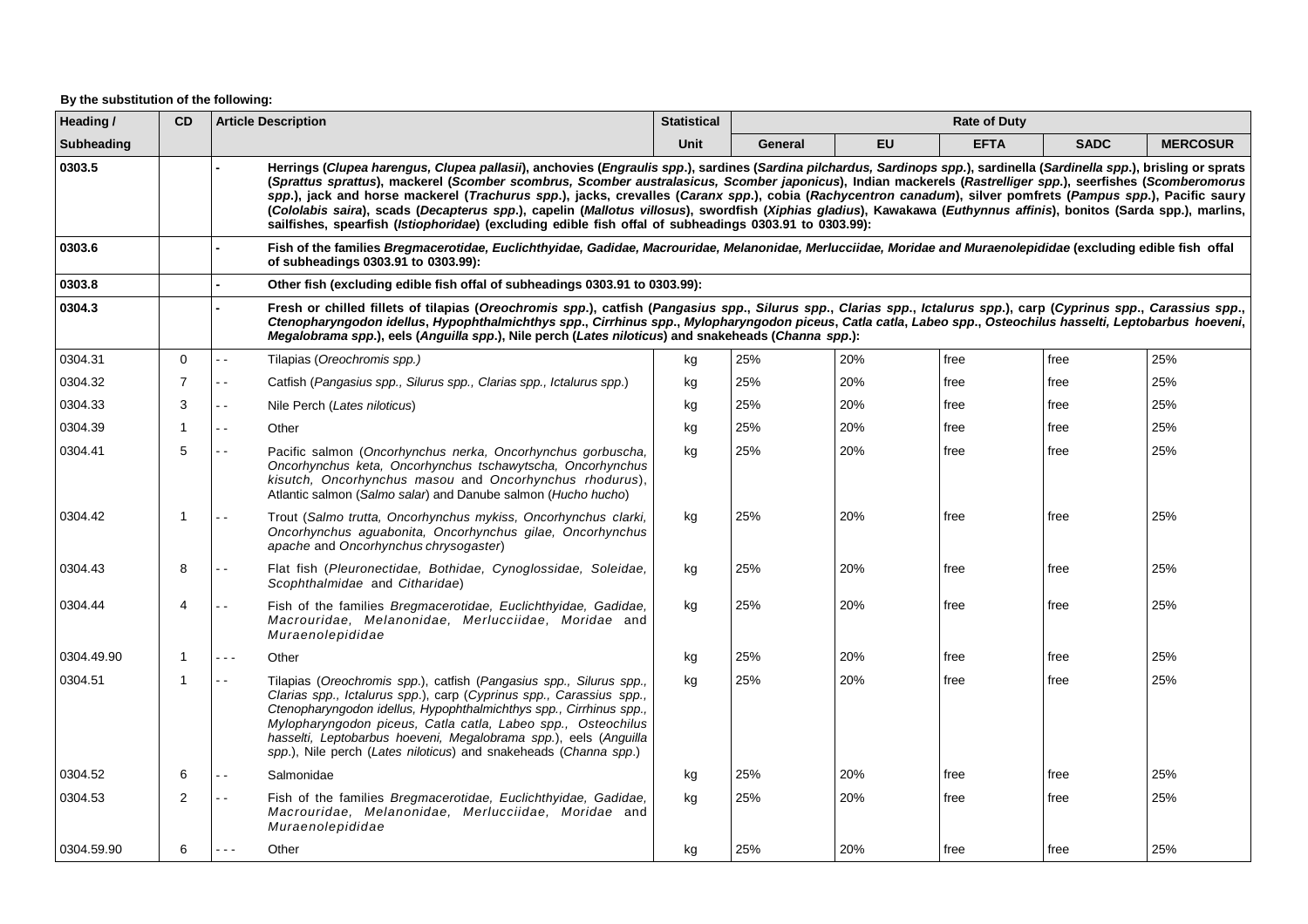| Heading /         | <b>CD</b>      |                          | <b>Article Description</b>                                                                                                                                                                                                                                                                                                                                                                                                         | <b>Statistical</b> | <b>Rate of Duty</b> |           |             |             |                 |  |
|-------------------|----------------|--------------------------|------------------------------------------------------------------------------------------------------------------------------------------------------------------------------------------------------------------------------------------------------------------------------------------------------------------------------------------------------------------------------------------------------------------------------------|--------------------|---------------------|-----------|-------------|-------------|-----------------|--|
| <b>Subheading</b> |                |                          |                                                                                                                                                                                                                                                                                                                                                                                                                                    | <b>Unit</b>        | <b>General</b>      | <b>EU</b> | <b>EFTA</b> | <b>SADC</b> | <b>MERCOSUR</b> |  |
| 0304.6            |                |                          | Frozen fillets of tilapias (Oreochromis spp.), catfish (Pangasius spp., Silurus spp., Clarias spp., Ictalurus spp.), carp (Cyprinus spp., Carassius spp.,<br>Ctenopharyngodon idellus, Hypophthalmichthys spp., Cirrhinus spp., Mylopharyngodon piceus, Catla catla, Labeo spp., Osteochilus hasselti, Leptobarbus hoeveni,<br>Megalobrama spp.), eels (Anguilla spp.), Nile perch (Lates niloticus) and snakeheads (Channa spp.): |                    |                     |           |             |             |                 |  |
| 0304.61.90        | 8              | $\sim$ $\sim$ $\sim$     | Other                                                                                                                                                                                                                                                                                                                                                                                                                              | kg                 | 25%                 | 20%       | free        | free        | 22,5%           |  |
| 0304.62.90        | 6              | $\sim$ $\sim$ $\sim$     | Other                                                                                                                                                                                                                                                                                                                                                                                                                              | kg                 | 25%                 | 20%       | free        | free        | 22,5%           |  |
| 0304.63.90        | 2              | $\sim$ $\sim$ $\sim$     | Other                                                                                                                                                                                                                                                                                                                                                                                                                              | kg                 | 25%                 | 20%       | free        | free        | 22,5%           |  |
| 0304.69.90        | $\mathbf 0$    | $\sim$ $\sim$ $\sim$     | Other                                                                                                                                                                                                                                                                                                                                                                                                                              | kg                 | 25%                 | 20%       | free        | free        | 22,5%           |  |
| 0304.71.90        | 4              | $\sim$ $\sim$ $\sim$     | Other                                                                                                                                                                                                                                                                                                                                                                                                                              | kg                 | 25%                 | 20%       | free        | free        | 22,5%           |  |
| 0304.72.90        | 0              | $\sim$ $\sim$ $\sim$     | Other                                                                                                                                                                                                                                                                                                                                                                                                                              | kg                 | 25%                 | 20%       | free        | free        | 22,5%           |  |
| 0304.73.90        | $\overline{7}$ | $\sim$ $\sim$ $\sim$     | Other                                                                                                                                                                                                                                                                                                                                                                                                                              | kg                 | 25%                 | 20%       | free        | free        | 22,5%           |  |
| 0304.74.90        | 3              | $\sim$ $\sim$ $\sim$     | Other                                                                                                                                                                                                                                                                                                                                                                                                                              | kg                 | 25%                 | 20%       | free        | free        | 22,5%           |  |
| 0304.75.90        | 6              | $\sim$ $\sim$ $\sim$     | Other                                                                                                                                                                                                                                                                                                                                                                                                                              | kg                 | 25%                 | 20%       | free        | free        | 22,5%           |  |
| 0304.79.90        | 5              | - - -                    | Other                                                                                                                                                                                                                                                                                                                                                                                                                              | kg                 | 25%                 | 20%       | free        | free        | 22,5%           |  |
| 0304.81.90        | 9              | - - -                    | Other                                                                                                                                                                                                                                                                                                                                                                                                                              | kg                 | 25%                 | 20%       | free        | free        | 22,5%           |  |
| 0304.82.90        | 5              | $\sim$ $\sim$ $\sim$     | Other                                                                                                                                                                                                                                                                                                                                                                                                                              | kg                 | 25%                 | 20%       | free        | free        | 22,5%           |  |
| 0304.83.90        | $\mathbf{1}$   | $\sim$ $\sim$ $\sim$     | Other                                                                                                                                                                                                                                                                                                                                                                                                                              | kg                 | 25%                 | 20%       | free        | free        | 22,5%           |  |
| 0304.87.90        | 7              | $\sim$ $\sim$ $\sim$     | Other                                                                                                                                                                                                                                                                                                                                                                                                                              | kg                 | 25%                 | 20%       | free        | free        | 22,5%           |  |
| 0304.89.90        | $\overline{4}$ | $ -$                     | Other                                                                                                                                                                                                                                                                                                                                                                                                                              | kg                 | 25%                 | 20%       | free        | free        | 22,5%           |  |
| 0304.93           |                | $\overline{\phantom{0}}$ | Tilapias (Oreochromis spp.), catfish (Pangasius spp., Silurus spp., Clarias spp., Ictalurus spp.), carp (Cyprinus spp., Carassius spp., Ctenopharyngodon idellus,<br>Hypophthalmichthys spp., Cirrhinus spp., Mylopharyngodon piceus, Catla catla, Labeo spp., Osteochilus hasselti, Leptobarbus hoeveni, Megalobrama spp.), eels<br>(Anguilla spp.), Nile perch (Lates niloticus) and snakeheads (Channa spp.):                   |                    |                     |           |             |             |                 |  |
| 0304.93.90        | 6              | $\sim$ $\sim$ $\sim$     | Other                                                                                                                                                                                                                                                                                                                                                                                                                              | kg                 | 25%                 | 20%       | free        | free        | 25%             |  |
| 0304.94.90        | 2              | $\sim$ $ -$              | Other                                                                                                                                                                                                                                                                                                                                                                                                                              | kg                 | 25%                 | 20%       | free        | free        | 25%             |  |
| 0304.95.90        | 9              | $- - -$                  | Other                                                                                                                                                                                                                                                                                                                                                                                                                              | kg                 | 25%                 | 20%       | free        | free        | 25%             |  |
| 0304.99.90        | 4              | $\omega = \omega$        | Other                                                                                                                                                                                                                                                                                                                                                                                                                              | kg                 | 25%                 | 20%       | free        | free        | 25%             |  |
| 0305.20           | 3              |                          | Livers, roes and milt of fish, dried, smoked, salted or in brine                                                                                                                                                                                                                                                                                                                                                                   | kg                 | free                | free      | free        | free        | free            |  |
| 0305.31           | 4              |                          | Tilapias (Oreochromis spp.), catfish (Pangasius spp., Silurus spp.,<br>Clarias spp., Ictalurus spp.), carp (Cyprinus spp., Carassius spp.,<br>Ctenopharyngodon idellus, Hypophthalmichthys spp., Cirrhinus spp.,<br>Mylopharyngodon piceus, Catla catla, Labeo spp., Osteochilus<br>hasselti, Leptobarbus hoeveni, Megalobrama spp.), eels (Anguilla<br>spp.), Nile perch (Lates niloticus) and snakeheads (Channa spp.)           | kg                 | 25%                 | 20%       | free        | free        | 25%             |  |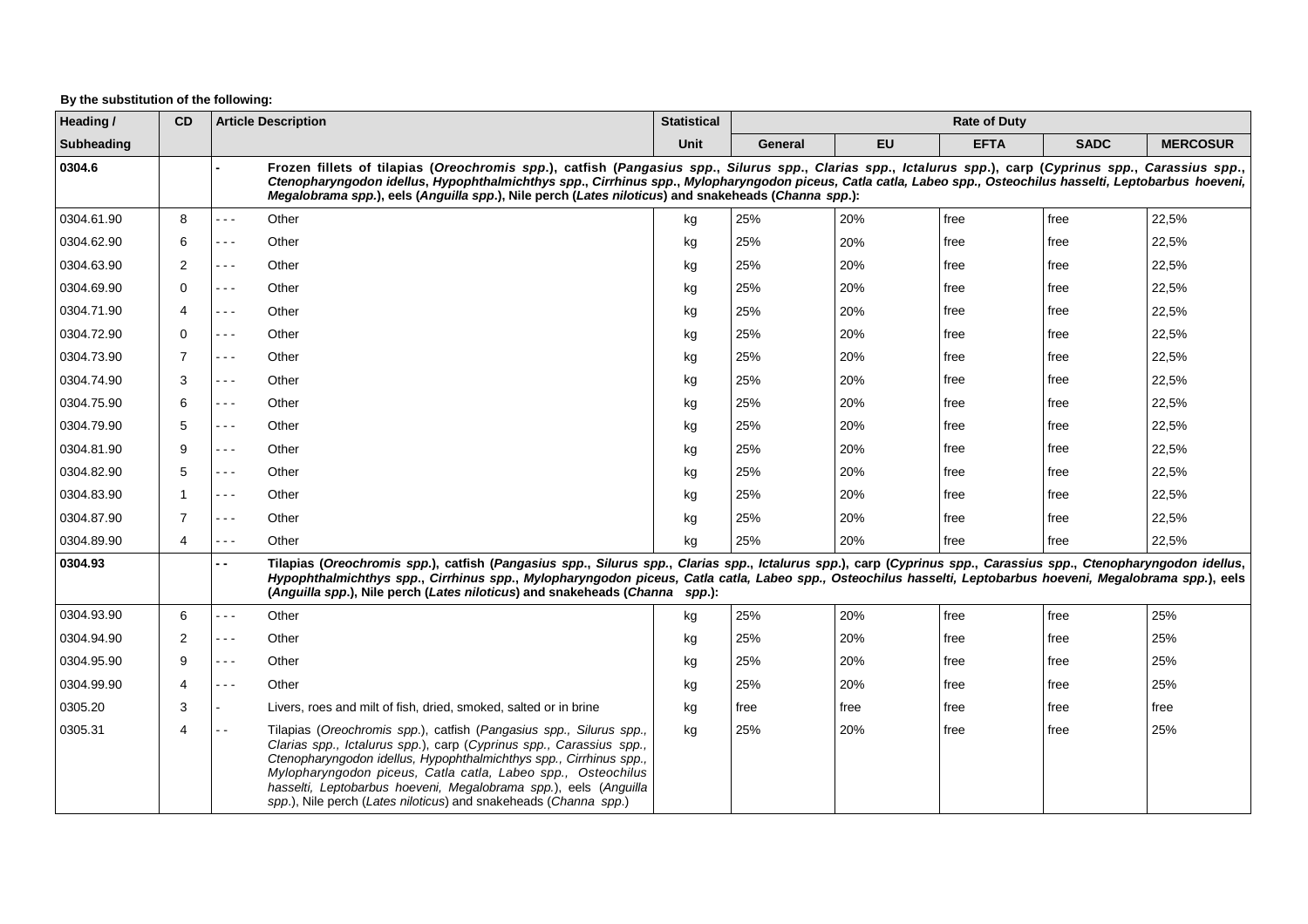| Heading /  | <b>CD</b>      | <b>Article Description</b>                                                                                                                                                                                                                                                                                                                                                                                                                | <b>Statistical</b> |      | <b>Rate of Duty</b> |           |             |             |                 |
|------------|----------------|-------------------------------------------------------------------------------------------------------------------------------------------------------------------------------------------------------------------------------------------------------------------------------------------------------------------------------------------------------------------------------------------------------------------------------------------|--------------------|------|---------------------|-----------|-------------|-------------|-----------------|
| Subheading |                |                                                                                                                                                                                                                                                                                                                                                                                                                                           | <b>Unit</b>        |      | General             | <b>EU</b> | <b>EFTA</b> | <b>SADC</b> | <b>MERCOSUR</b> |
| 0305.32    | $\Omega$       | Fish of the families Bregmacerotidae, Euclichthyidae, Gadidae,<br>$\ddotsc$<br>Macrouridae, Melanonidae, Merlucciidae, Moridae and<br>Muraenolepididae                                                                                                                                                                                                                                                                                    | kg                 | 25%  | 20%                 |           | free        | free        | 25%             |
| 0305.39.90 | $\mathbf 0$    | Other<br>$- - -$                                                                                                                                                                                                                                                                                                                                                                                                                          | kg                 | 25%  | 20%                 |           | free        | free        | 25%             |
| 0305.41    | 9              | Pacific salmon (Oncorhynchus nerka, Oncorhynchus gorbuscha,<br>$\sim$<br>Oncorhynchus keta, Oncorhynchus tschawytscha, Oncorhynchus<br>kisutch, Oncorhynchus masou and Oncorhynchus rhodurus),<br>Atlantic salmon (Salmo salar) and Danube salmon (Hucho hucho)                                                                                                                                                                           | kg                 | 25%  |                     | 16,75%    | free        | free        | 25%             |
| 0305.43    | $\overline{1}$ | Trout (Salmo trutta, Oncorhynchus mykiss, Oncorhynchus clarki,<br>$\sim$ $\sim$<br>Oncorhynchus aguabonita, Oncorhynchus gilae, Oncorhynchus<br>apache and Oncorhynchus chrysogaster)                                                                                                                                                                                                                                                     | kg                 | 25%  | 20%                 |           | free        | free        | 25%             |
| 0305.44    | 8              | Tilapias (Oreochromis spp.), catfish (Pangasius spp., Silurus spp.,<br>$\sim$<br>Clarias spp., Ictalurus spp.), carp (Cyprinus spp., Carassius spp.,<br>Ctenopharyngodon idellus, Hypophthalmichthys spp., Cirrhinus spp.,<br>Mylopharyngodon piceus, Catla catla, Labeo spp., Osteochilus<br>hasselti, Leptobarbus hoeveni, Megalobrama spp.), eels (Anguilla<br>spp.), Nile perch (Lates niloticus) and snakeheads (Channa spp.)        | kg                 | 25%  | 20%                 |           | free        | free        | 25%             |
| 0305.49.90 | 5              | Other<br>$  -$                                                                                                                                                                                                                                                                                                                                                                                                                            | kg                 | 25%  | 20%                 |           | free        | free        | 25%             |
| 0305.59    | $\overline{4}$ | Other<br>$\sim$ $\sim$                                                                                                                                                                                                                                                                                                                                                                                                                    | kg                 | 25%  | 20%                 |           | free        | free        | 25%             |
| 0305.64    | $\overline{7}$ | Tilapias (Oreochromis spp.), catfish (Pangasius spp., Silurus spp.,<br>$\sim$ $\sim$<br>Clarias spp., Ictalurus spp.), carp (Cyprinus spp., Carassius spp.,<br>Ctenopharyngodon idellus, Hypophthalmichthys spp., Cirrhinus spp.,<br>Mylopharyngodon piceus, Catla catla, Labeo spp., Osteochilus<br>hasselti, Leptobarbus hoeveni, Megalobrama spp.), eels (Anguilla<br>spp.), Nile perch (Lates niloticus) and snakeheads (Channa spp.) | kg                 | 25%  | 20%                 |           | free        | free        | 25%             |
| 0305.69    | 9              | Other<br>. .                                                                                                                                                                                                                                                                                                                                                                                                                              | kg                 | 25%  | 20%                 |           | free        | free        | 25%             |
| 0307.4     |                | Cuttle fish and squid:                                                                                                                                                                                                                                                                                                                                                                                                                    |                    |      |                     |           |             |             |                 |
| 0307.8     |                | Abalone ( <i>Haliotis spp.</i> ) and stromboid conchs ( <i>Strombus spp.</i> ):                                                                                                                                                                                                                                                                                                                                                           |                    |      |                     |           |             |             |                 |
| 0307.81    | $\overline{4}$ | Live, fresh or chilled abalone (Haliotis spp.)<br>٠.                                                                                                                                                                                                                                                                                                                                                                                      | kg                 | free | free                |           | free        | free        | free            |
| 0308.1     |                | Sea cucumbers (Stichopus japonicus, Holothuroidea):                                                                                                                                                                                                                                                                                                                                                                                       |                    |      |                     |           |             |             |                 |
| 0308.2     |                | Sea urchins (Strongylocentrotus spp., Paracentrotus lividus, Loxechinus albus, Echinus esculentus):                                                                                                                                                                                                                                                                                                                                       |                    |      |                     |           |             |             |                 |
| 12.11      |                | Plants and parts of plants (including seeds and fruits), of a kind used primarily in perfumery, in pharmacy or for insecticidal, fungicidal or similar purposes, fresh, chilled,<br>frozen or dried, whether or not cut, crushed or powdered:                                                                                                                                                                                             |                    |      |                     |           |             |             |                 |
| 1211.20    |                | <b>Ginseng roots:</b>                                                                                                                                                                                                                                                                                                                                                                                                                     |                    |      |                     |           |             |             |                 |
| 1211.30    |                | Coca leaf:                                                                                                                                                                                                                                                                                                                                                                                                                                |                    |      |                     |           |             |             |                 |
| 1211.40    |                | Poppy straw:                                                                                                                                                                                                                                                                                                                                                                                                                              |                    |      |                     |           |             |             |                 |
| 1211.90.10 | $\overline{7}$ | Other, pyrethrum                                                                                                                                                                                                                                                                                                                                                                                                                          | kg                 | free | free                |           | free        | free        | free            |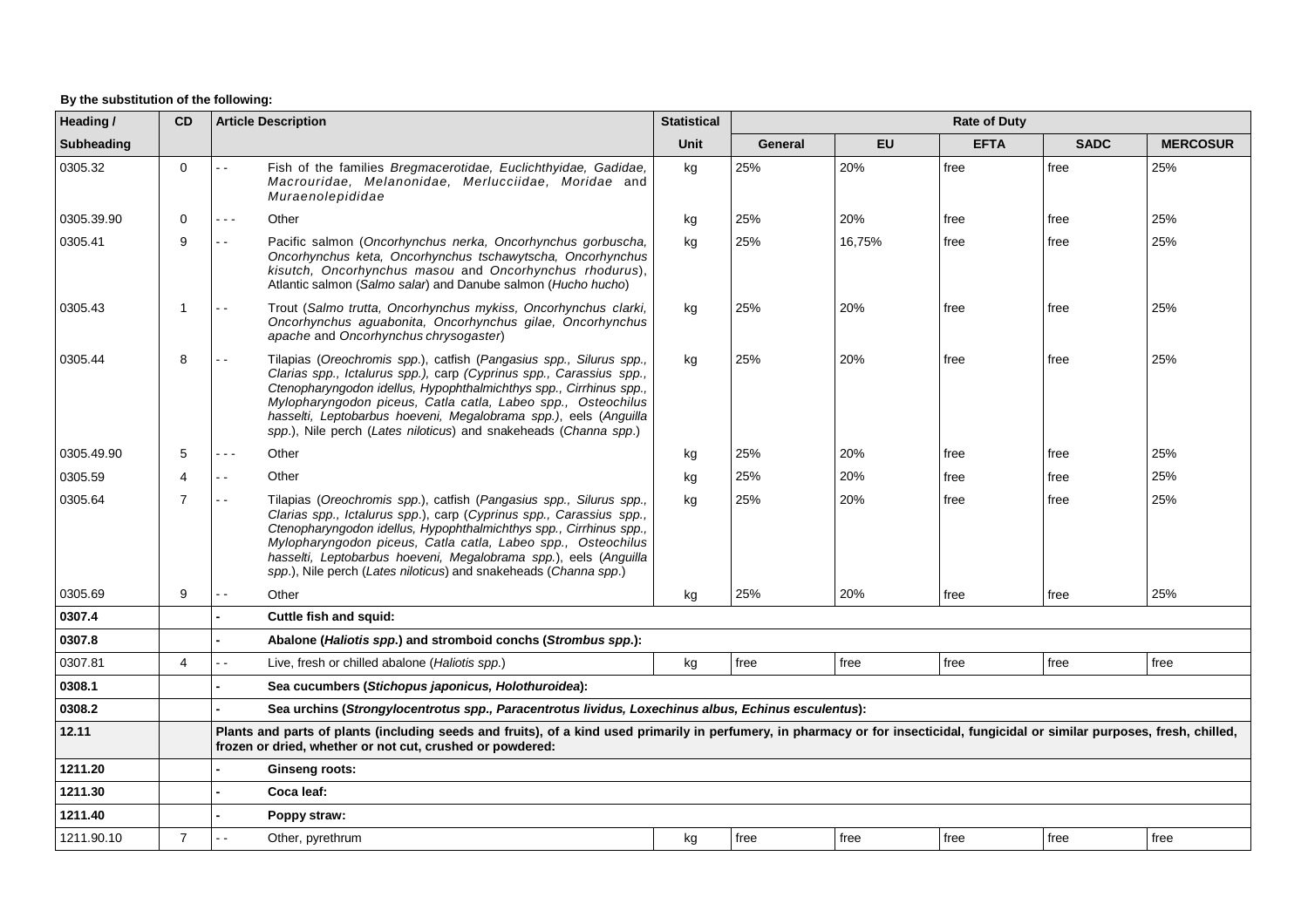| Heading /         | <b>CD</b>      | <b>Article Description</b>                                                                                                                                                                                  | <b>Statistical</b> | <b>Rate of Duty</b> |                |             |             |                 |  |
|-------------------|----------------|-------------------------------------------------------------------------------------------------------------------------------------------------------------------------------------------------------------|--------------------|---------------------|----------------|-------------|-------------|-----------------|--|
| <b>Subheading</b> |                |                                                                                                                                                                                                             | Unit               | General             | <b>EU</b>      | <b>EFTA</b> | <b>SADC</b> | <b>MERCOSUR</b> |  |
| 1211.90.20        | 4              | 22<br>Other, basil, borage, hyssop, mint, rosemary, rue and sage, neither<br>ground nor crushed                                                                                                             | kg                 | 0,45c/kg            | free           | 0,45c/kg    | free        | 0,45c/kg        |  |
| 1211.90.30        | -1             | Other, basil, borage, hyssop, mint, rosemary, rue and sage, ground<br>or crushed.                                                                                                                           | kg                 | 4c/kg               | free           | 4c/kg       | free        | 4c/kg           |  |
| 1211.90.40        | 9              | Other, liquorice roots<br>$\overline{\phantom{0}}$                                                                                                                                                          | kg                 | 12%                 | free           | 12%         | free        | 12%             |  |
| 1211.90.80        | 8              | Other, of a kind used primarily in pharmacy<br>$ -$                                                                                                                                                         | kg                 | 15%                 | free           | 15%         | free        | 11,25%          |  |
| 1604.13.05        | 9              | Sardines (Sardine pilchardus), in oil, in airtight metal containers<br>- - -                                                                                                                                | kg                 | $2,4c/kg$ net       | 1,92c/kg net   | free        | free        | 2,4c/kg net     |  |
| 1604.17.10        | $\Omega$       | Frozen<br>$\sim$ $\sim$ $\sim$                                                                                                                                                                              | kg                 | 25% or 200c/kg      | 20% or 160c/kg | free        | free        | 25% or 200c/kg  |  |
| 1604.19.10        | 3              | Frozen<br>$\sim$ $\sim$ $\sim$                                                                                                                                                                              | kg                 | 25% or 200c/kg      | 20% or 160c/kg | free        | free        | 25% or 200c/kg  |  |
| 1604.20.80        | $\mathbf{1}$   | Other, frozen<br>$ -$                                                                                                                                                                                       | kg                 | 25% or 200c/kg      | 20% or 160c/kg | free        | free        | 25% or 200c/kg  |  |
| 1901.10           | 3              | Preparations suitable for infants or young children, put up for retail<br>sale                                                                                                                              | kg                 | 20%                 | free           | free        | free        | 20%             |  |
| 22.06             |                | Other fermented beverages (for example, cider, perry, mead, saké); mixtures of fermented beverages and mixtures of fermented beverages and non-alcoholic beverages, not<br>elsewhere specified or included: |                    |                     |                |             |             |                 |  |
| 2707.50           | 8              | Other aromatic hydrocarbon mixtures of which 65 per cent or more<br>by volume (including losses) distils at 250°C by the ISO 3405<br>method (equivalent to the ASTM D 86 method)                            | -li                | 11c/li              | free           | free        | free        | 11c/li          |  |
| 2910.90           | $\overline{7}$ | Other                                                                                                                                                                                                       | kg                 | free                | free           | free        | free        | free            |  |
| 29.39             |                | Alkaloids, natural or reproduced by synthesis, and their salts, ethers, esters and other derivatives:                                                                                                       |                    |                     |                |             |             |                 |  |
| 3003.20           | 5              | Other, containing antibiotics                                                                                                                                                                               | kg                 | free                | free           | free        | free        | free            |  |
| 3003.3            |                | Other, containing hormones or other products of heading 29.37:                                                                                                                                              |                    |                     |                |             |             |                 |  |
| 3004.20           |                | Other, containing antibiotics:                                                                                                                                                                              |                    |                     |                |             |             |                 |  |
| 3004.3            |                | Other, containing hormones or other products of heading 29.37:                                                                                                                                              |                    |                     |                |             |             |                 |  |
| 3004.50           |                | Other, containing vitamins or other products of heading 29.36:                                                                                                                                              |                    |                     |                |             |             |                 |  |
| 3603.00           |                | Safety fuses; detonating fuses; percussion or detonating caps; igniters; electric detonators:                                                                                                               |                    |                     |                |             |             |                 |  |
| 3824.8            |                | Goods specified in Subheading Note 3 to this Chapter:                                                                                                                                                       |                    |                     |                |             |             |                 |  |
| 4202.22           | 6              | With outer surface of sheeting of plastics or of textile materials<br>. .                                                                                                                                   | u                  | 30%                 | 20%            | 20%         | free        | 30%             |  |
| 4202.32           | $\Omega$       | With outer surface of sheeting of plastics or of textile materials<br>$\overline{\phantom{a}}$                                                                                                              | kg                 | 30%                 | 20%            | 20%         | free        | 30%             |  |
| 4202.92           | 8              | $\sim$ $\sim$<br>With outer surface of sheeting of plastics or of textile materials                                                                                                                         | kg                 | 30%                 | 20%            | 20%         | free        | 30%             |  |
| 4401.3            |                | Sawdust and wood waste and scrap, agglomerated, in logs, briquettes, pellets or similar forms:                                                                                                              |                    |                     |                |             |             |                 |  |
| 4403.4            |                | Other, of tropical wood:                                                                                                                                                                                    |                    |                     |                |             |             |                 |  |
| 4407.2            |                | Of tropical wood:                                                                                                                                                                                           |                    |                     |                |             |             |                 |  |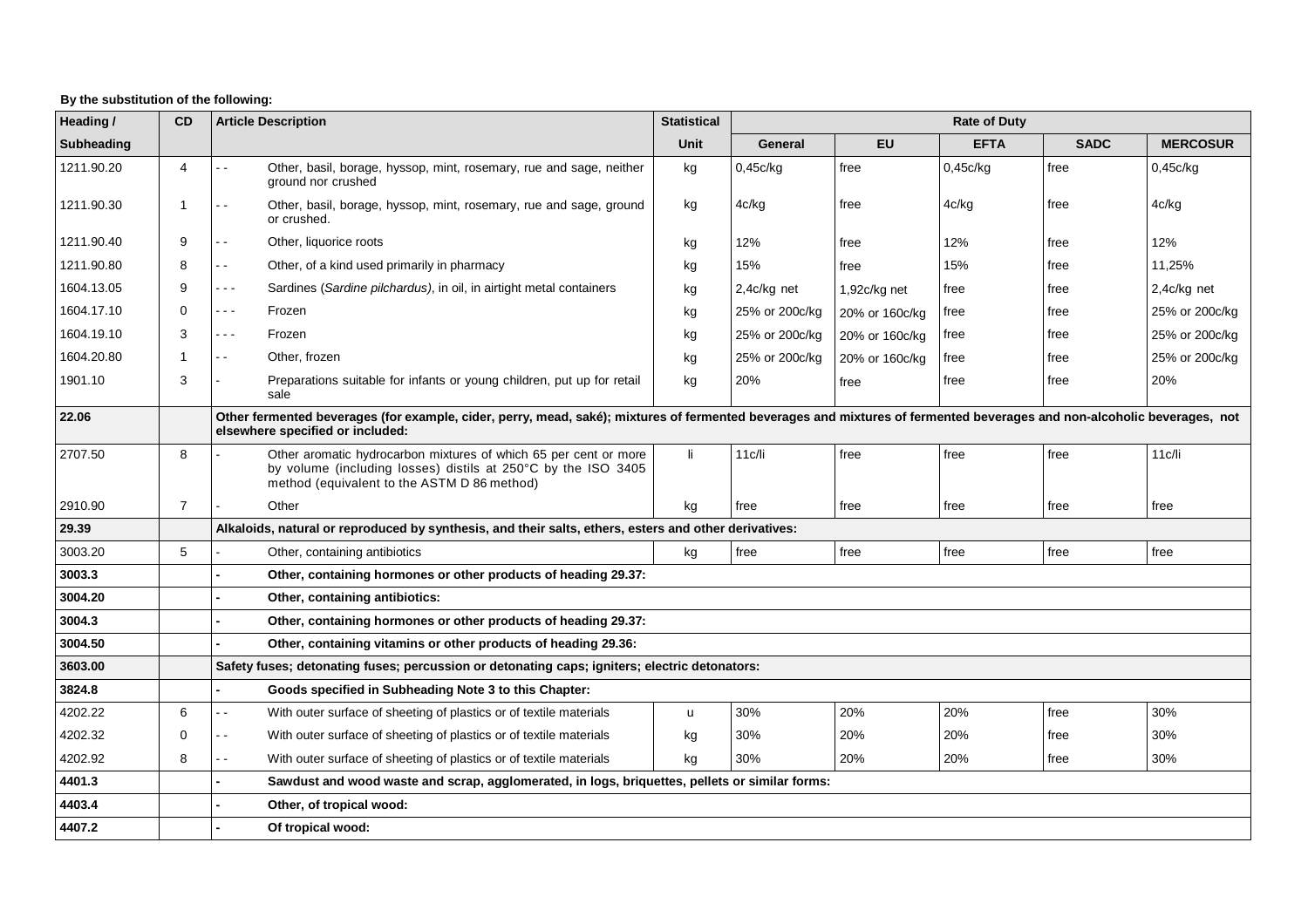| Heading /         | <b>CD</b>      | <b>Article Description</b>                                                                                                                                                                                                                                                                                                                                                  | <b>Statistical</b> | <b>Rate of Duty</b> |           |             |             |                 |  |
|-------------------|----------------|-----------------------------------------------------------------------------------------------------------------------------------------------------------------------------------------------------------------------------------------------------------------------------------------------------------------------------------------------------------------------------|--------------------|---------------------|-----------|-------------|-------------|-----------------|--|
| <b>Subheading</b> |                |                                                                                                                                                                                                                                                                                                                                                                             | <b>Unit</b>        | General             | <b>EU</b> | <b>EFTA</b> | <b>SADC</b> | <b>MERCOSUR</b> |  |
| 4408.3            |                | Of tropical wood:                                                                                                                                                                                                                                                                                                                                                           |                    |                     |           |             |             |                 |  |
| 4412.31           | $\Omega$       | With at least one outer ply of tropical wood<br>. .                                                                                                                                                                                                                                                                                                                         | m <sup>3</sup>     | 10%                 | free      | free        | free        | 10%             |  |
| 4412.39           | $\overline{1}$ | Other, with both outer plies of coniferous wood<br>. .                                                                                                                                                                                                                                                                                                                      | m <sup>3</sup>     | 10%                 | free      | free        | free        | 10%             |  |
| 5402.1            |                | High tenacity yarn of nylon or other polyamides, whether or not textured:                                                                                                                                                                                                                                                                                                   |                    |                     |           |             |             |                 |  |
| 5402.20           | 5              | High tenacity yarn of polyesters, whether or not textured                                                                                                                                                                                                                                                                                                                   | kg                 | free                | free      | free        | free        | free            |  |
| 5601.2            |                | Wadding of textile materials and articles thereof:                                                                                                                                                                                                                                                                                                                          |                    |                     |           |             |             |                 |  |
| 6304.91.10        | $\overline{4}$ | Other conical bed nets, consisting solely multi-filament yarns of<br>.<br>polyester                                                                                                                                                                                                                                                                                         | kg                 | 30%                 | 18%       | 15%         | free        | 30%             |  |
| 69.07             |                | Ceramic flags and paving, hearth or wall tiles; ceramic mosaic cubes and the like, whether or not on a backing; finishing ceramics:                                                                                                                                                                                                                                         |                    |                     |           |             |             |                 |  |
| 82.05             |                | Hand tools (including glaziers' diamonds), not elsewhere specified or included; blow lamps; vices, clamps and the like (excluding accessories for and parts of, machine-tools<br>or water-jet cutting machines); anvils; portable forges; hand or pedal-operated grinding wheels with frameworks:                                                                           |                    |                     |           |             |             |                 |  |
| 83.08             |                | Clasps, frames with clasps, buckles, buckle-clasps, hooks, eyes, eyelets and the like, of base metal, of a kind used for clothing or clothing accessories, footwear, jewellery,<br>wrist-watches, books, awnings, leather goods, travel goods or saddlery or for other made up articles; tubular or bifurcated rivets, of base metal; beads and spangles, of base<br>metal: |                    |                     |           |             |             |                 |  |
| 8415.10           |                | Of a kind designed to be fixed to a window, wall, ceiling or floor, self-contained or "split-system":                                                                                                                                                                                                                                                                       |                    |                     |           |             |             |                 |  |
| 84.42             |                | Machinery, apparatus and equipment (excluding the machines of headings 84.56 to 84.65), for preparing or making plates, cylinders and other printing components; plates,<br>cylinders and other printing components; plates, cylinders and lithographic stones, prepared for printing purposes (for example, planed, grained or polished):                                  |                    |                     |           |             |             |                 |  |
| 8460.1            |                | Flat-surface grinding machines:                                                                                                                                                                                                                                                                                                                                             |                    |                     |           |             |             |                 |  |
| 8460.2            |                | Other grinding machines:                                                                                                                                                                                                                                                                                                                                                    |                    |                     |           |             |             |                 |  |
| 84.66             |                | Parts and accessories suitable for use solely or principally with the machines of headings 84.56 to 84.65, including work or tool holders, self-opening dieheads, dividing<br>heads and other special attachments for the machines; tool holders for any type of tool for working in the hand:                                                                              |                    |                     |           |             |             |                 |  |
| 8466.30           | 5              | Dividing heads and other special attachments for machines                                                                                                                                                                                                                                                                                                                   | kg                 | free                | free      | free        | free        | free            |  |
| 84.73             |                | Parts and accessories (excluding covers, carrying cases and the like) suitable for use solely or principally with machines of headings 84.70 to 84.72:                                                                                                                                                                                                                      |                    |                     |           |             |             |                 |  |
| 8473.50           | 6              | Parts and accessories equally suitable for use with the machines of<br>two or more of the headings 84.70 to 84.72                                                                                                                                                                                                                                                           | kg                 | free                | free      | free        | free        | free            |  |
| 8531.20           | 6              | Indicator panels incorporating liquid crystal devices (LCD) or light-<br>emitting diodes (LED)                                                                                                                                                                                                                                                                              | u                  | free                | free      | free        | free        | free            |  |
| 85.39             |                | Elektriese gloei- of antledingslampe, met inbegrip van verseëlde lampeenhede en ultraviolet- of infrarooi lampe; booglampe; ligstralende diodes (LED) lampe:                                                                                                                                                                                                                |                    |                     |           |             |             |                 |  |
| 85.41             |                | Diodes, transistors and similar semi-conductor devices; photosensitive semiconductor devices, including photo-voltaic cells whether or not assembled in modules or made<br>up into panels; light-emitting diodes (LED); mounted piezo-electric crystals:                                                                                                                    |                    |                     |           |             |             |                 |  |
| 8541.10           | $\overline{4}$ | Diodes (excluding photosensitive or light-emitting diodes (LED))                                                                                                                                                                                                                                                                                                            | <b>u</b>           | free                | free      | free        | free        | free            |  |
| 8541.40           |                | Photosensitive semiconductor devices, including photo-voltaic cells whether or not assembled in modules or made up into panels; light-emitting diodes (LED):                                                                                                                                                                                                                |                    |                     |           |             |             |                 |  |
| 8701.10           | $\overline{7}$ | Single axle tractors                                                                                                                                                                                                                                                                                                                                                        | u                  | free                | free      | free        | free        | free            |  |